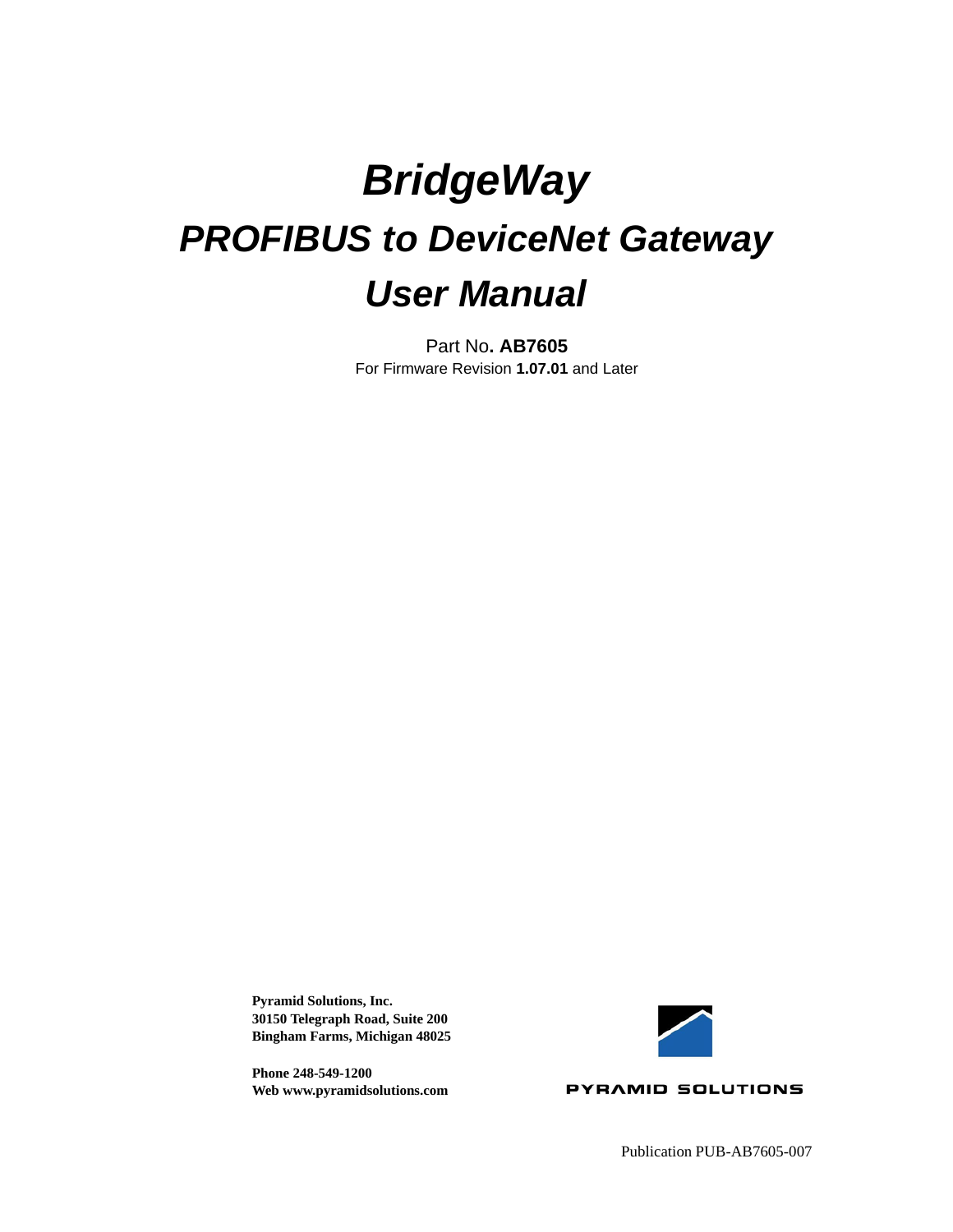### **Table of Contents**

| <b>BridgeWay Module Description 1-1</b>     |
|---------------------------------------------|
|                                             |
|                                             |
|                                             |
|                                             |
|                                             |
|                                             |
|                                             |
| Installation and Operation Requirements 2-1 |
|                                             |
|                                             |
|                                             |
|                                             |
|                                             |
| PROFIBUS Network Configuration  3-1         |
| BridgeWay Configuration Tool (BWConfig) 3-3 |
| DeviceNet Network Configuration  3-7        |
|                                             |
|                                             |
|                                             |
| PROFIBUS Network Configuration  4-1         |
|                                             |
| DeviceNet Network Configuration  4-2        |
|                                             |
|                                             |
|                                             |
|                                             |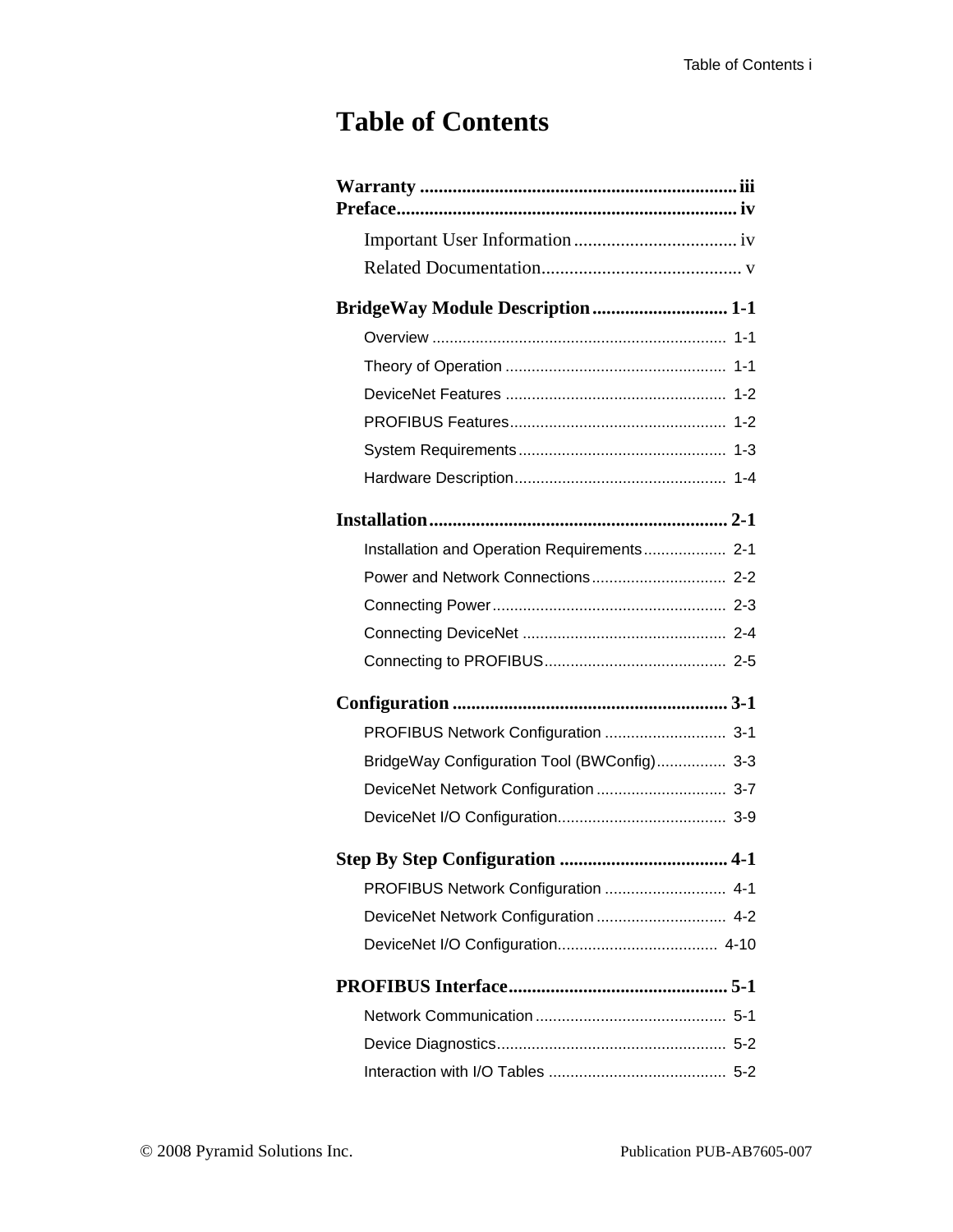| Automatic Device Recovery (ADR)  6-5 |
|--------------------------------------|
|                                      |
|                                      |
|                                      |
| PROFIBUS Device Diagnostic Data 7-4  |
|                                      |
|                                      |
|                                      |
|                                      |
|                                      |
|                                      |
|                                      |
|                                      |
|                                      |
|                                      |
|                                      |
|                                      |
|                                      |
|                                      |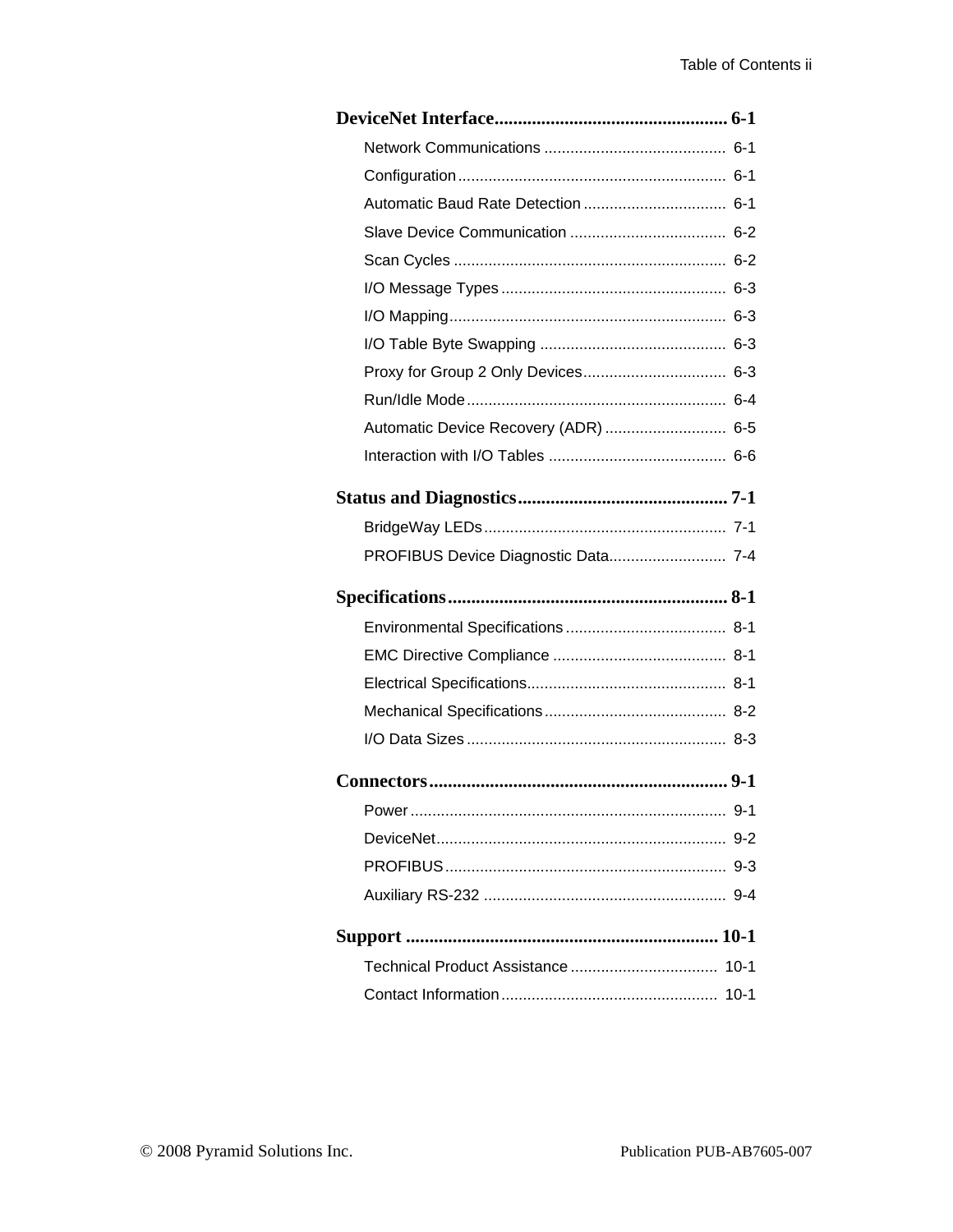### **Warranty**

<span id="page-3-0"></span>Pyramid Solutions warrants solely to the initial end-user buyer of this product that this product will, for one year after shipment by Pyramid Solutions (the "Warranty Period"), conform to Pyramid Solutions' written specifications for this product.

Pyramid Solutions' sole and exclusive obligation, and Buyer's sole remedy for failure of this product to conform to the above warranty, is, at the option of Pyramid Solutions, that Pyramid Solutions will repair or replace this product or refund the monies paid for this product. The purchaser must notify Pyramid Solutions of any nonconformity during the Warranty Period. In the case of replacement of a non-conforming product, the Warranty Period will be tolled beginning on the date upon which Pyramid Solutions receives the non-conforming product and will begin to run again when the purchaser of this product receives the repaired or replacement product.

The warranty will not apply if this product: (1) fails, malfunctions, or is damaged as a result of handling, installation, maintenance, removal, modification or repair other than as specified in Pyramid Solutions' then-current user manual or similar documentation; (2) suffers a casualty or is subjected to abuse (including electrostatic discharge) or improper use; (3) is altered or damaged so that Pyramid Solutions is unable to verify the defect with its normal test equipment; or (4) is not returned in the same or equivalent container in which it was shipped.

EXCEPT AS EXPRESSLY WARRANTED ABOVE, THIS PRODUCT IS SUPPLIED "AS IS" AND WITH ALL FAULTS. PYRAMID SOLUTIONS MAKES NO OTHER REPRESENTA-TIONS OR WARRANTIES, WHETHER EXPRESS OR IMPLIED, WITH RESPECT TO THIS PRODUCT AND PYRAMID SOLUTIONS EXPRESSLY DISCLAIMS ALL WARRANTIES AS TO ITS QUALITY, PERFORMANCE, MERCHANTABILITY, NON-INFRINGEMENT OR FITNESS FOR A PARTICULAR PURPOSE.

THE PURCHASER'S REMEDIES ARE EXPRESSLY LIMITED TO THE EXCLUSIVE REME-DIES STATED ABOVE. NEITHER PYRAMID SOLUTIONS NOR ANY DIRECT OR INDI-RECT SUPPLIER TO PYRAMID SOLUTIONS WILL BE LIABLE FOR ANY INCIDENTAL, CONSEQUENTIAL, SPECIAL, PUNITIVE, OR INDIRECT DAMAGES (INCLUDING, BUT NOT LIMITED TO, LOSS OF REVENUE OR PROFITS) ARISING OUT OF, RELATED TO, OR CAUSED, DIRECTLY OR INDIRECTLY BY, THE USE OR TRANSFER OF THIS PROD-UCT BY THE PURCHASER OF THIS PRODUCT OR ANY CUSTOMER OR SUCCESSOR HOLDER OF THIS PRODUCT, BY THE PERFORMANCE OR FAILURE TO PERFORM OF PYRAMID SOLUTIONS OR ANY DIRECT OR INDIRECT SUPPLIER TO PYRAMID SOLU-TIONS, OR IN ANY OTHER RESPECT, BY ANY OTHER ACT OR OMISSION OF PYRA-MID SOLUTIONS OR ANY DIRECT OR INDIRECT SUPPLIER TO PYRAMID SOLUTIONS, OR BY ANY OTHER CAUSE. IN NO EVENT WILL PYRAMID SOLUTIONS' OR ITS SUPPLIERS' TOTAL LIABILITY TO ANY PERSON FOR ANY CLAIM EXCEED THE SUM PAID TO PYRAMID SOLUTIONS FOR THE PRODUCT(S) GIVING RISE TO THE LIABILITY.

THESE LIMITATIONS APPLY REGARDLESS OF WHETHER PYRAMID SOLUTIONS OR ITS SUPPLIER(S) IS (ARE) OR WAS (WERE) AWARE OF THE POSSIBILITY OF ANY PARTICULAR DAMAGES AND REGARDLESS OF WHETHER ANY LIMITATION CAUSES A REMEDY TO FAIL OF ITS ESSENTIAL PURPOSE.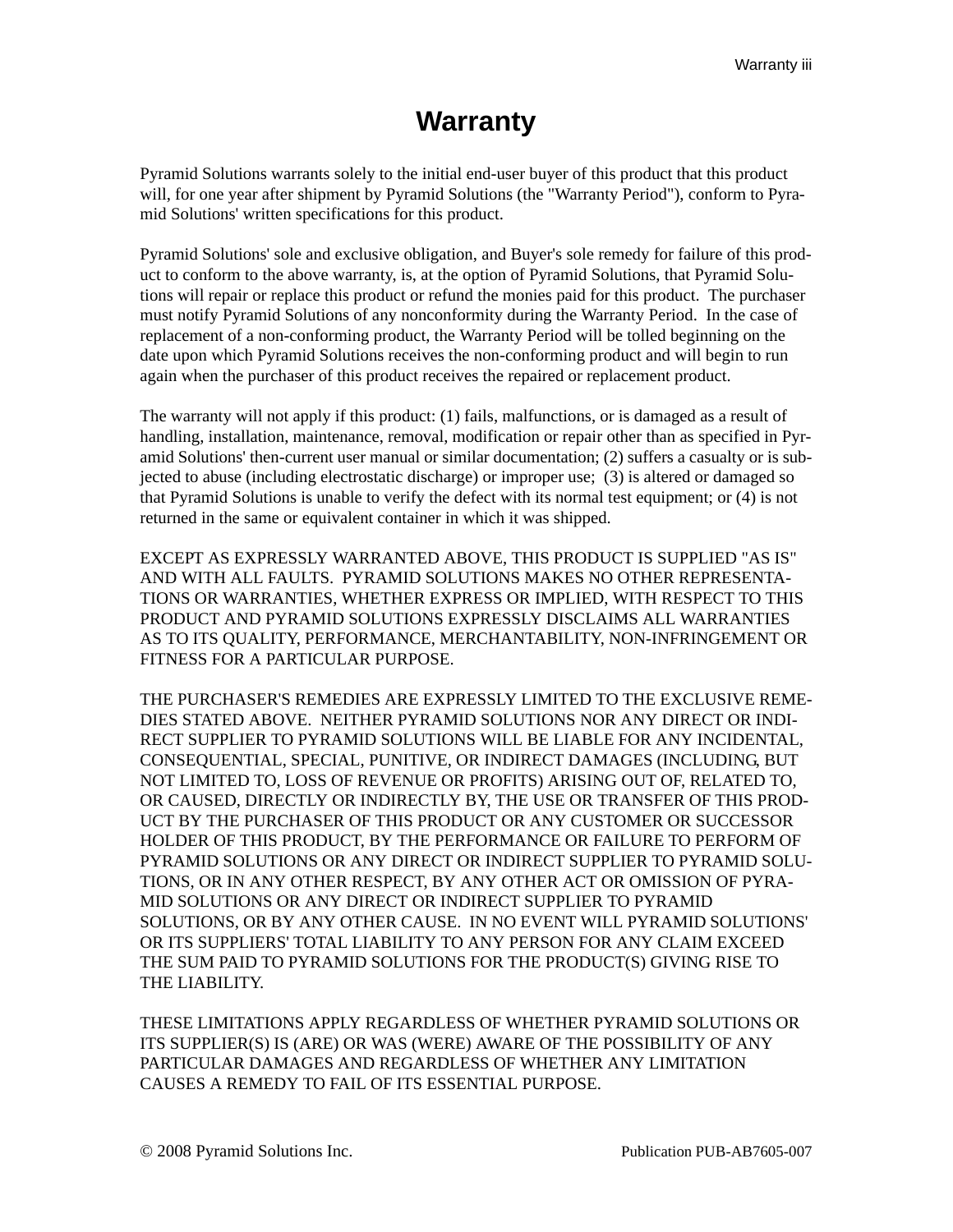### **Preface**

### <span id="page-4-1"></span><span id="page-4-0"></span>*Important User Information*

The data and illustrations found in this document are not binding. We reserve the right to modify our products in line with our policy of product development. The information in this document is subject to change and should not be considered as a commitment by Pyramid Solutions. Pyramid Solutions assumes no responsibility for errors that may appear in this document

There are many applications of the BridgeWay module. Those responsible for the use of this device must satisfy themselves that all necessary steps have been taken to verify an application meets all performance and safety requirements including any applicable laws, regulations, codes, and standards.

The illustrations and samples in this guide are intended solely for the purpose of example. Pyramid Solutions does not assume responsibility or liability for actual use based upon the examples shown in this publication.



### **FAIL-SAFE OR CRITICAL OPERATIONS**

This product is not designed, intended, authorized, or warranted to be suitable for use or resale as control equipment in, or for other applications related to, hazardous or potentially-hazardous environments or applications requiring high-availability or failsafe performance, such as in the operation of nuclear facilities, aircraft navigation or communications systems, air traffic control, life support, public works, weapons systems, or any other application in which the failure of a product could lead to property damage, death, personal injury, or environmental damage.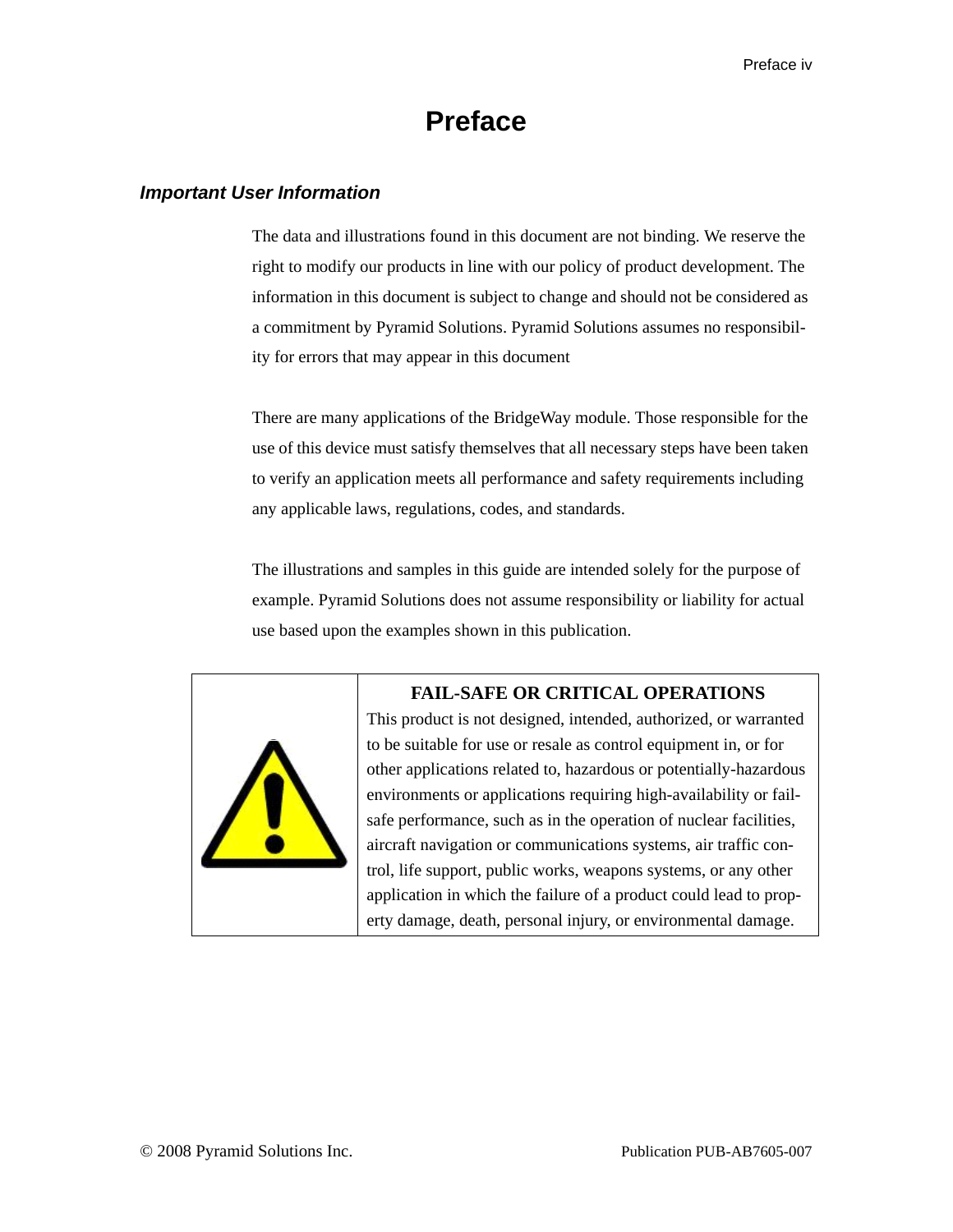### <span id="page-5-0"></span>*Related Documentation*

| <b>Document Name</b>          | Author                                    | <b>Web Page</b> |
|-------------------------------|-------------------------------------------|-----------------|
| DeviceNet Specification       | <b>ODVA</b>                               | www.odva.org    |
| <b>PROFIBUS</b> Specification | PROFIBUS International   www.profibus.com |                 |

**Table 1-1 Related Documentation**

PROFIBUS is a trademark of PROFIBUS International.

DeviceNet is a trademark of the Open Device Vendor Association, Inc. (ODVA)

RSLinx and RSNetWorx are trademarks of Rockwell Software.

MS-DOS, and Windows are trademarks of Microsoft Corporation.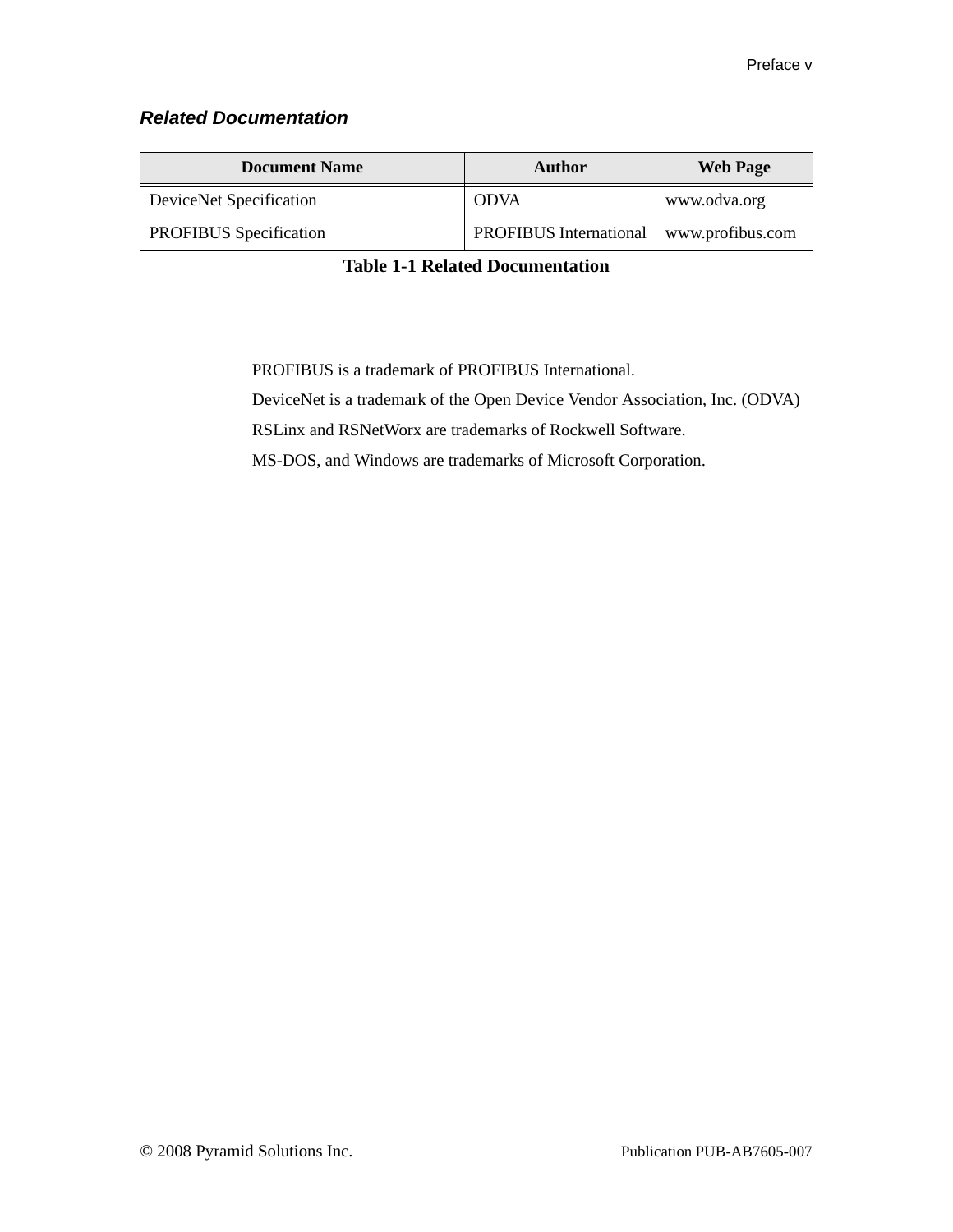### **BridgeWay Module Description**

### <span id="page-6-1"></span><span id="page-6-0"></span>*Overview*

The BridgeWay PROFIBUS to DeviceNet Gateway allows you to monitor and control data on a DeviceNet network using a PROFIBUS-DP master device. The BridgeWay acts as a DeviceNet master, collecting and distributing input and output data to modules on DeviceNet. The I/O table used by the DeviceNet master is accessible for I/O data exchange with the PROFIBUS-DP master.

### <span id="page-6-3"></span><span id="page-6-2"></span>*Theory of Operation*

The BridgeWay provides centralized data storage, the "PassageWayTM", for data that is shared between the DeviceNet and PROFIBUS networks. Data is placed into the PassageWay by one network interface, allowing the data to be read through the other network interface.



**Figure 1-1 BridgeWay PassageWay Operation**

The BridgeWay appears as a single device on either network using standard protocol mechanisms. No special, or extended, protocol features are required of the devices on either network to read or write the data flowing through the Passage-Way; all cross-network activity is transparent to the devices on either network.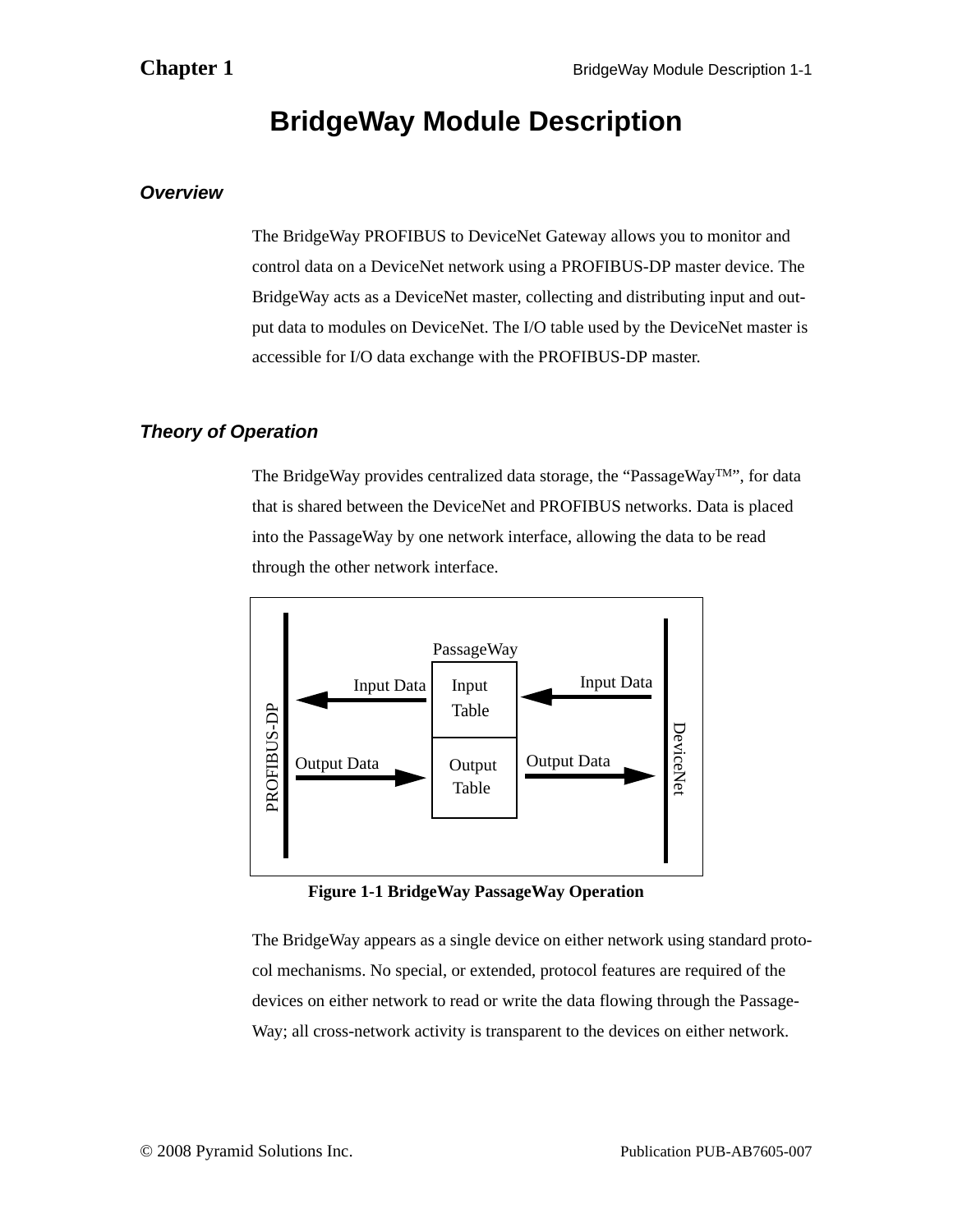### <span id="page-7-0"></span>*DeviceNet Features*

- DeviceNet Master scanner functionality supporting up to 63 DeviceNet slave devices
- Explicit Messaging and Bit Strobe, Poll, Change of State (COS), and Cyclic I/O connections.
- Baud rates of 125, 250, and 500 Kbps.
- Automatic baud rate detection option may be enabled or disabled.
- Automatic Address Recovery can be configured to replace a faulted slave device with a replacement device at the same MAC ID.
- Configuration Recovery can be configured for slave devices so that a newly replaced slave can be configured to the same settings of the device it replaces. Combined with Automatic Address Recovery this feature is known as Automatic Device Recovery (ADR).

### <span id="page-7-1"></span>*PROFIBUS Features*

- PROFIBUS-DP slave.
- Cyclic I/O data transmission.
- Device diagnostic transmission.
- Baud rates ranging from 9.6 Kbps to 12 Mbps.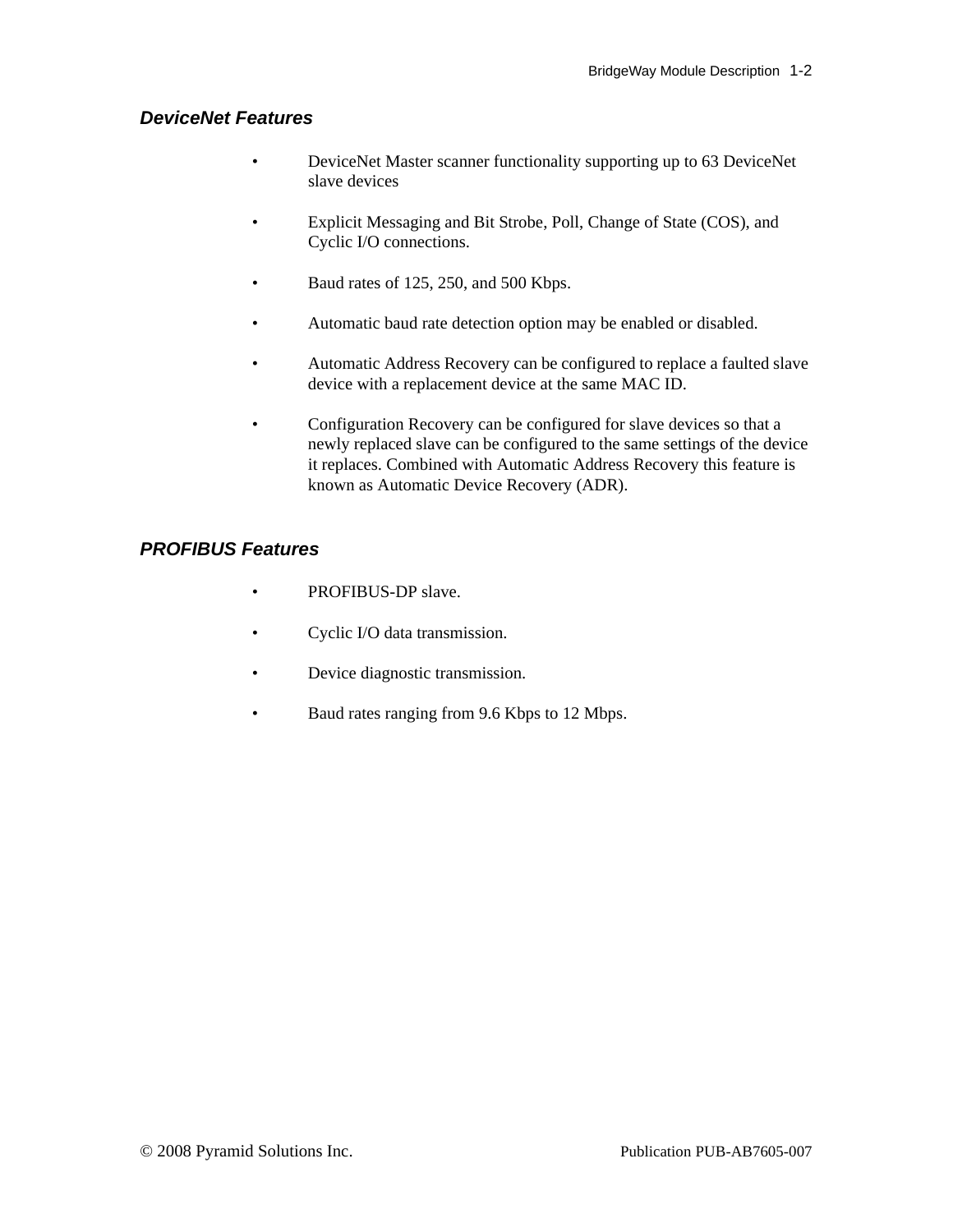### <span id="page-8-0"></span>*System Requirements*

The following hardware and software components are needed to use the Bridge-

Way PROFIBUS to DeviceNet Gateway.

### **Required Hardware**

- BridgeWay module.
- DeviceNet network connection.
- PROFIBUS-DP network connection
- PROFIBUS-DP master device.
- 24 VDC power connection
- PC to execute DeviceNet Configuration Software. The DeviceNet scanner configuration is done using DeviceNet configuration software tool such as RSNetWorx for DeviceNet from Rockwell Software or HMS NetTool-DN-D.

### **Optional Hardware**

- DIN rail to mount the BridgeWay.
- A PC with a serial RS232 COM port to be used by the BridgeWay Configuration Tool Software for setting DeviceNet network configuration.
- RS-232 null-modem cable (pins 2 and 3 swapped) from the PC to the BridgeWay module for field firmware updates. The PC may use either a serial port or a USB serial adapter.

### **Required Software**

• DeviceNet configuration software such as RSNetWorx for DeviceNet or HMS NetTool-DN-D to configure DeviceNet devices and the Bridge-Way's DeviceNet operation. If RSNetWorx is to be used to configure the BridgeWay, RSLinx version 2.31 or later is required.

### **Optional Software**

• BridgeWay Configuration Tool Software (BWConfig) for DeviceNet node configuration and module status information.BWConfig requires that the PC be running Microsoft Windows 98, NT, 2000 or XP.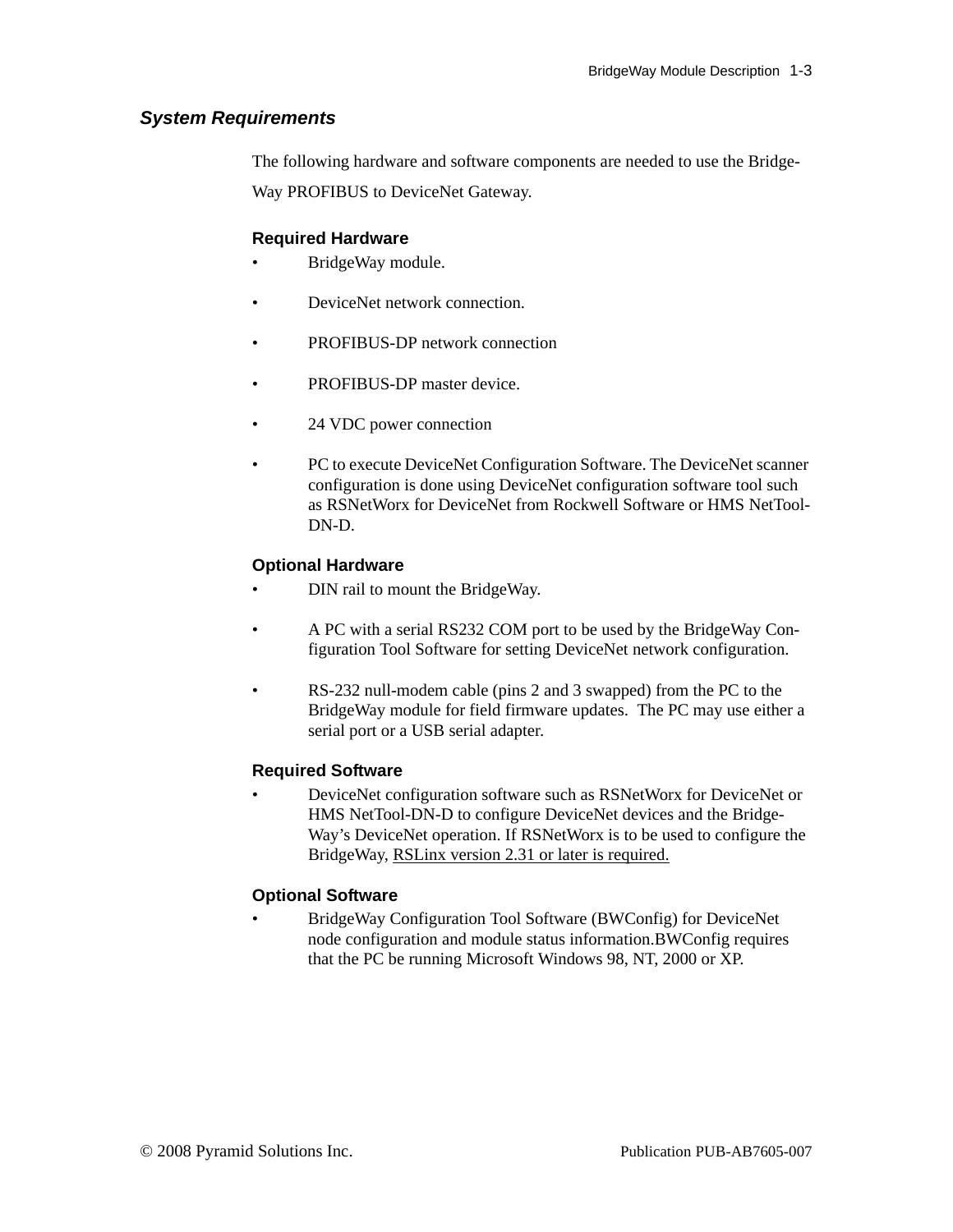### <span id="page-9-0"></span>*Hardware Description*

All connections, whether power or fieldbus, to the BridgeWay are made on one end of the module. Phoenix-style connectors are provided for power and DeviceNet connections. A 9-pin D-Subminiature connector is provided for PROFIBUS connection. There is a 9-pin D-Subminiature connector for the auxiliary RS-232 port that is used for field firmware upgrades. See ["Installation" Page](#page-10-2)  [2-1](#page-10-2) for details on using these connections.

Also on the end of the BridgeWay are switches that set the PROFIBUS network configuration. 2 Rotary switches are used to set the network address. A single DIP switch allows internal network termination to be enabled and disabled. See ["PROFIBUS Network Configuration" Page 3-1](#page-15-2) for details on configuring the PROFIBUS network interface.

The front of the module has a set of 6 LEDs that are used for status indication. These LEDs provide visual status for the overall module, the DeviceNet interface, and the PROFIBUS interface. See ["Status and Diagnostics" Page 7-1](#page-47-2) for details on how the LEDs are used.

The back of the module has a DIN rail mount to allow the module to be mounted on a DIN rail.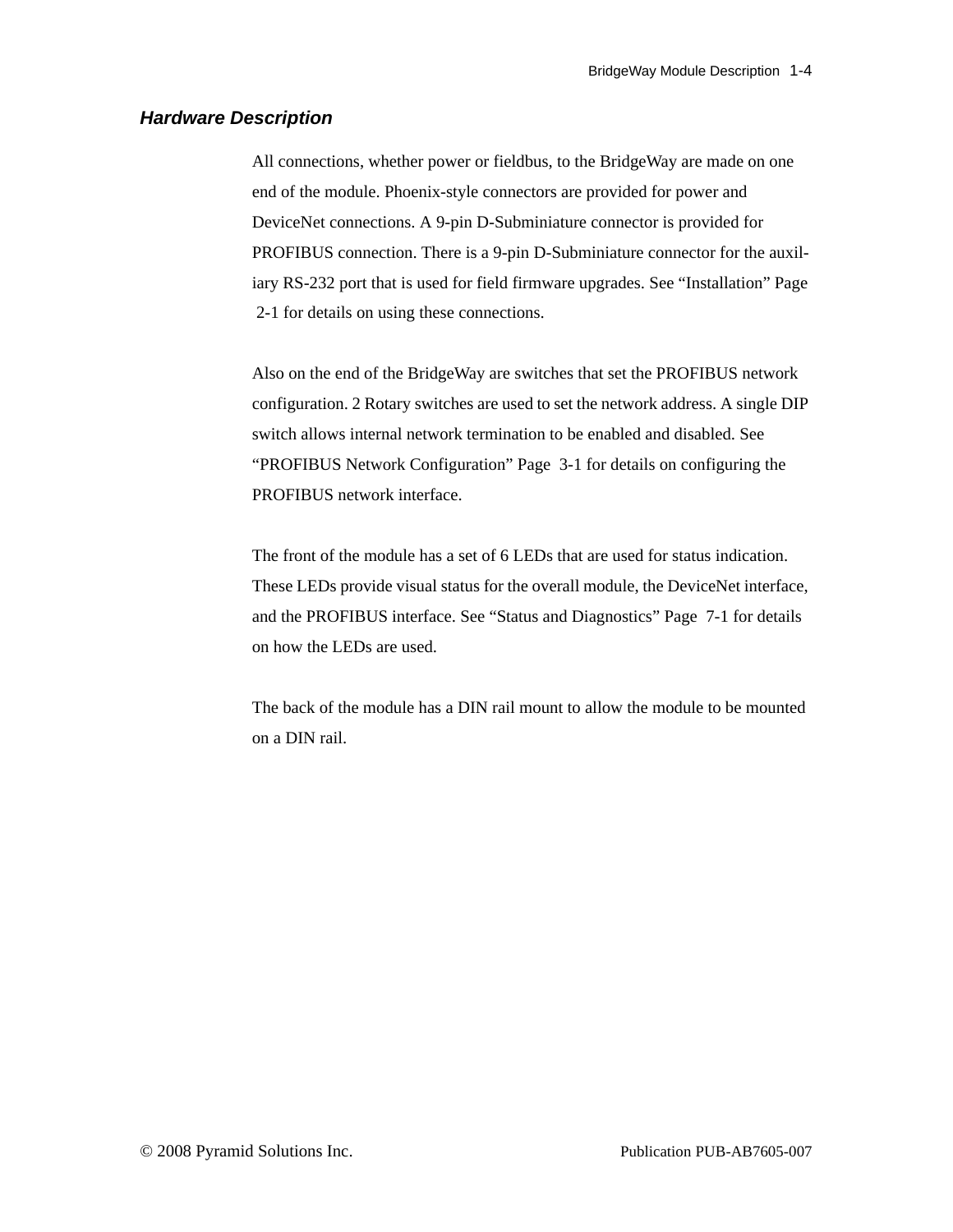### <span id="page-10-2"></span>**Installation**

### <span id="page-10-1"></span><span id="page-10-0"></span>*Installation and Operation Requirements*

- •Power, input and output (I/O) wiring must be in accordance with Class 1, Division 2 wiring methods - article 501-4(b) of the National Electric Code, NFPA 70 and in accordance with local codes.
- •**Warning Explosion Hazard** Substitution of components may impair suitability for Class 1, Division 2.
- •**Warning Explosion Hazard** When in hazardous locations turn off power before replacing or wiring modules.
- •**Warning Explosion Hazard** Do not disconnect equipment unless power has been switched off or the area is known to be nonhazardous.
- •Terminal tightening torque must be between 5-7 lbs-in (0.5-0.8 Nm).
- •For use in Class 2 circuits only.
- •Suitable for surrounding temperature of 65 degrees C maximum.
- •Use 60/75 C copper wire only.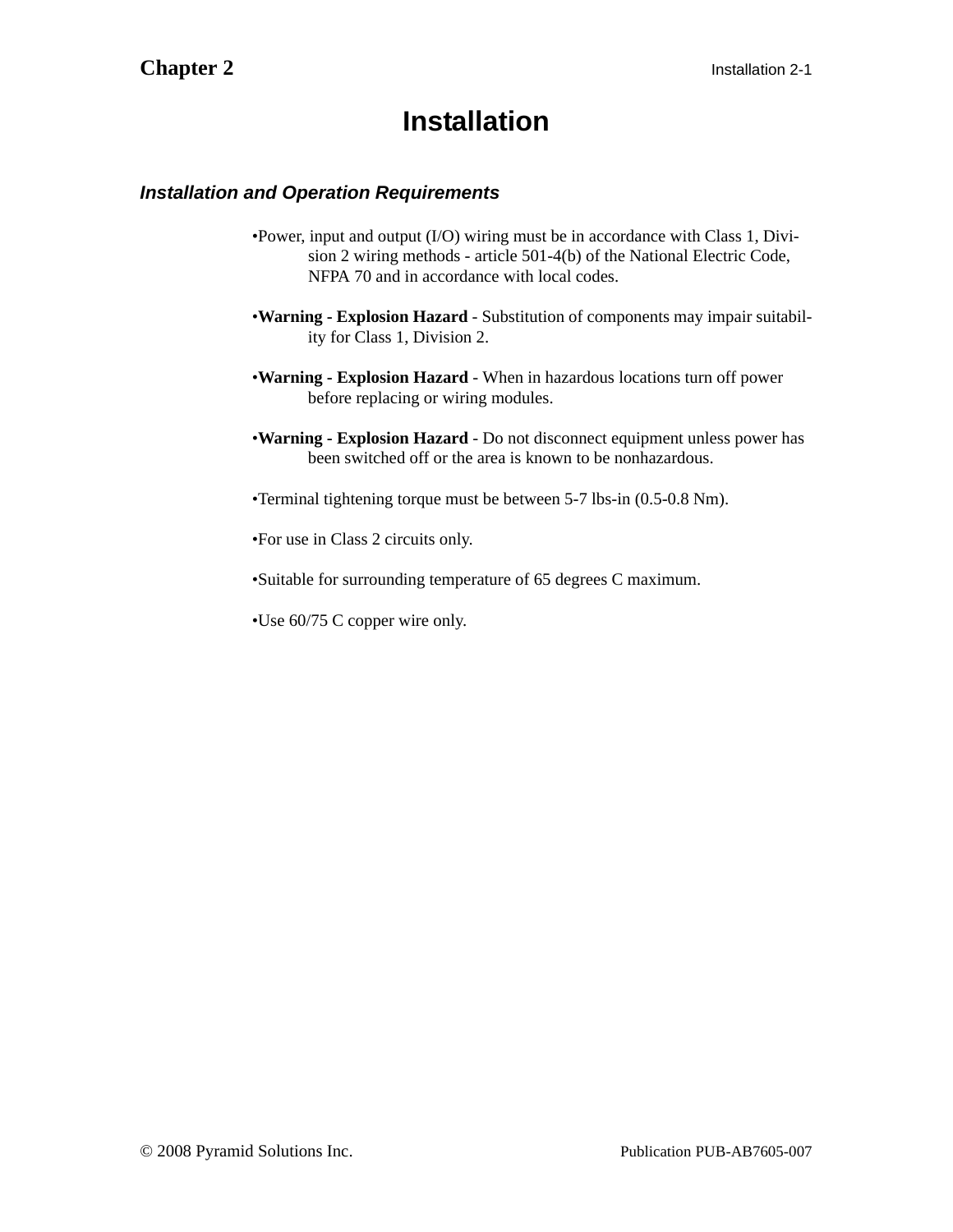### <span id="page-11-0"></span>*Power and Network Connections*



The power and network connections to the BridgeWay are made on the end of the module. [Figure 2-1](#page-11-1) indicates the location of each connector.

<span id="page-11-1"></span>**Figure 2-1 BridgeWay Power and Network Connections**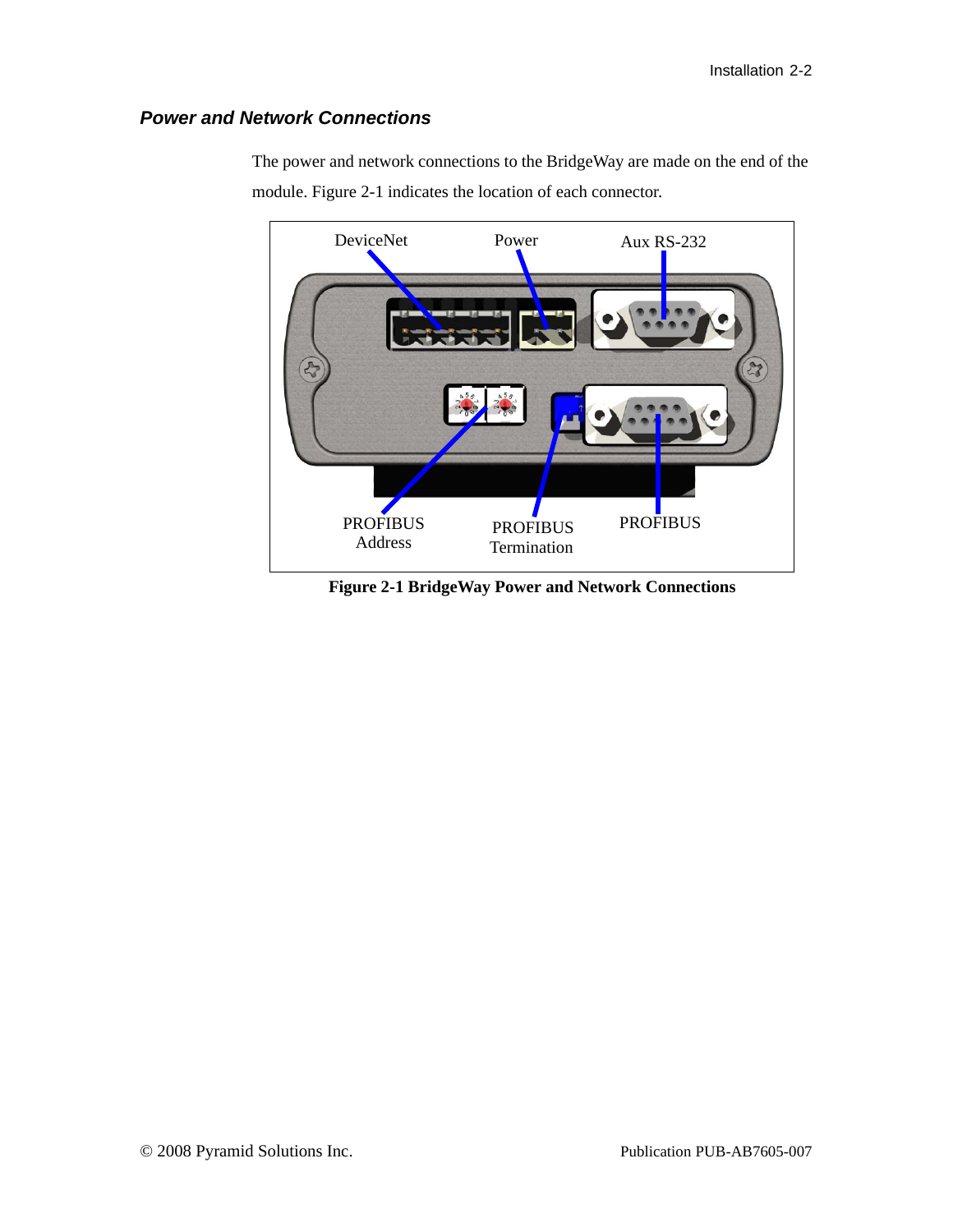### <span id="page-12-0"></span>*Connecting Power*

The power connection is a 2-pin terminal block located on the end of the module. The female terminal block connector is provided with the BridgeWay. Connections to be made are illustrated in [Figure 2-2](#page-12-1).



**Figure 2-2 Power Connection**

<span id="page-12-1"></span>The BridgeWay requires 24 volts DC power. The module will start immediately when power is applied (There is no On/Off switch on the module).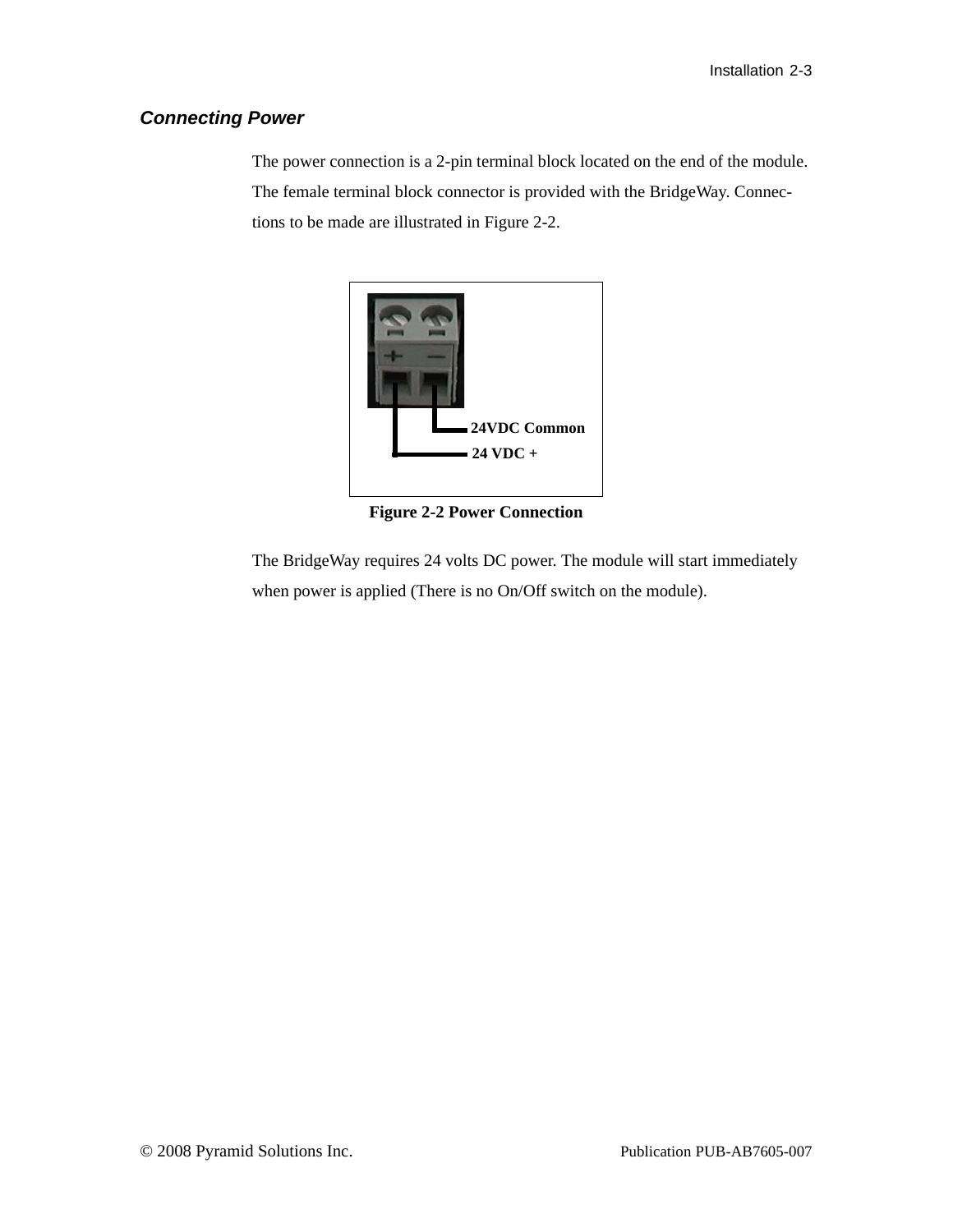### <span id="page-13-2"></span><span id="page-13-0"></span>*Connecting DeviceNet*

The DeviceNet network connection is a 5-pin terminal block located next to the power connection on the end of the module. The female terminal block connector is provided with the BridgeWay. Connections to be made are illustrated in [Figure](#page-13-1)  [2-3.](#page-13-1)



**Figure 2-3 DeviceNet Connection**

<span id="page-13-1"></span>A 120 ohm termination resistor (not provided) may be required for proper network termination. See the DeviceNet Specification for specific rules on DeviceNet connections and termination.

For information on setting the DeviceNet network configuration (MAC ID, baud rate, etc.), see ["DeviceNet Network Configuration" on page 3-7](#page-21-1).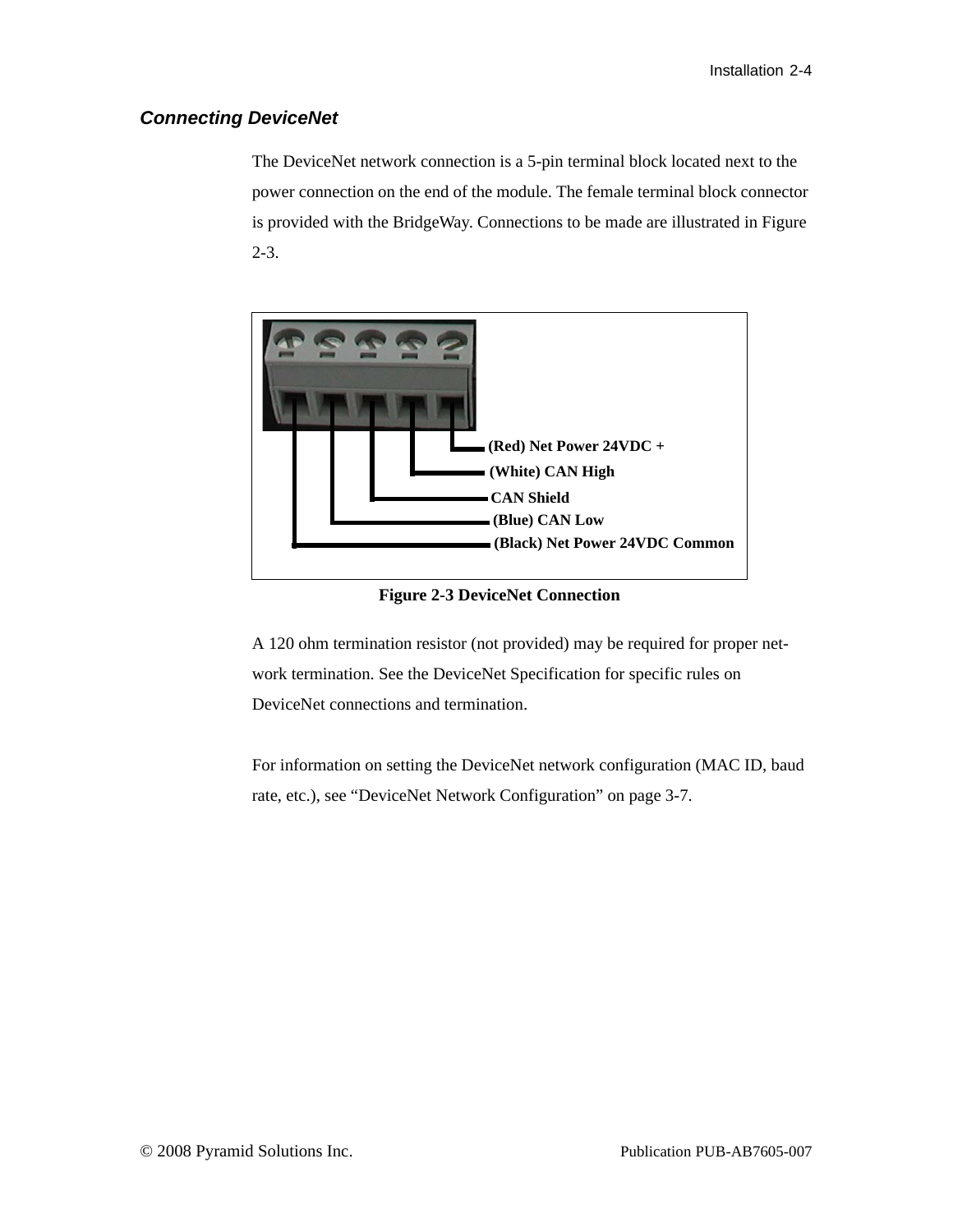### <span id="page-14-0"></span>*Connecting to PROFIBUS*

The PROFIBUS network connection is a 9-pin D-Subminiature connector located on the end of the module next to the PROFIBUS termination switch. Connections to be made are illustrated in [Figure 2-4](#page-14-1).



**Figure 2-4 PROFIBUS Connection**

<span id="page-14-1"></span>The +5V Bus and GND Bus connections are used for bus termination. Some devices like optical transceivers (RS-485 to fiber optics) might require external power from these pins.

The RTS connection is used in some equipment to determine the direction of transmission.

In typical applications only the A-Line, B-Line and Shield connections are used.

For information on setting the PROFIBUS network configuration (address, baud rate, etc.), see ["PROFIBUS Network Configuration" on page 3-1.](#page-15-2)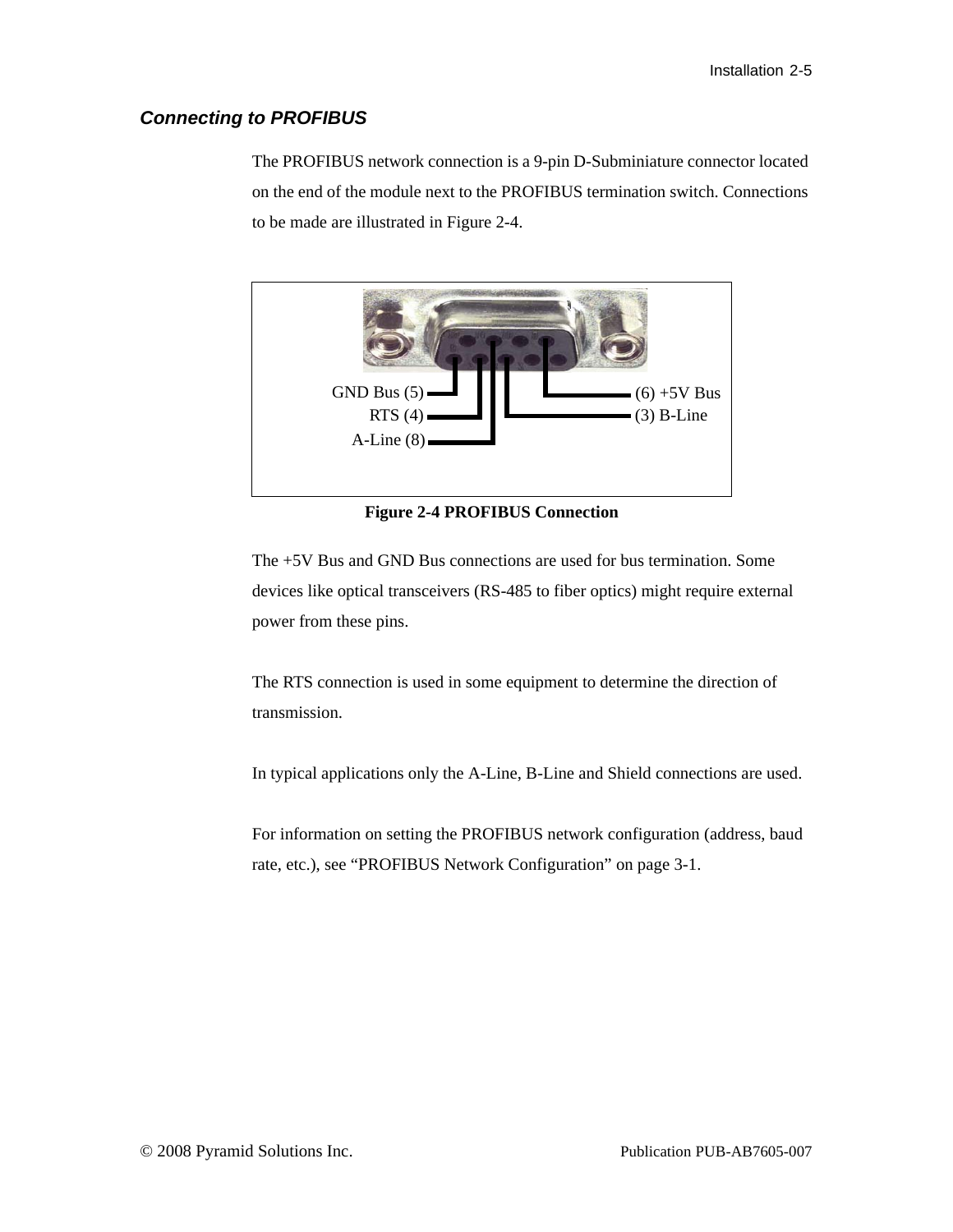## **Configuration**

<span id="page-15-0"></span>This chapter describes how the BridgeWay PROFIBUS to DeviceNet Gateway is configured. The next chapter walks the reader through the configuration of the BridgeWay using the commonly available configuration tools.

### <span id="page-15-2"></span><span id="page-15-1"></span>*PROFIBUS Network Configuration*

### **PROFIBUS Network Address**

The PROFIBUS network address is set using two rotary switches on the end of the BridgeWay. Each switch sets a digit of the address from 1 to 9, allowing for a range of network addresses from 1 to 99.

The rotary switch nearest the 9-pin D-Sub PROFIBUS network connector sets the 10's digit. The other switch sets the 1's digit

**Hint:** If you look at the end of the BridgeWay with the 9-pin D-Sub PROFIBUS network connector on your left, the node address is easier to read.

### **PROFIBUS Baud Rate**

The PROFIBUS baud rate is set during the configuration of the PROFIBUS Master. The BridgeWay has automatic baud rate detection so no configuration of the BridgeWay itself is required.

| 9.6 Kbps   | 1.5 Mbps |
|------------|----------|
| 19.2 Kbps  | 3 Mbps   |
| 93.75 Kbps | 6 Mbps   |
| 187.5 Kbps | 12 Mbps  |
| 500 Kbps   |          |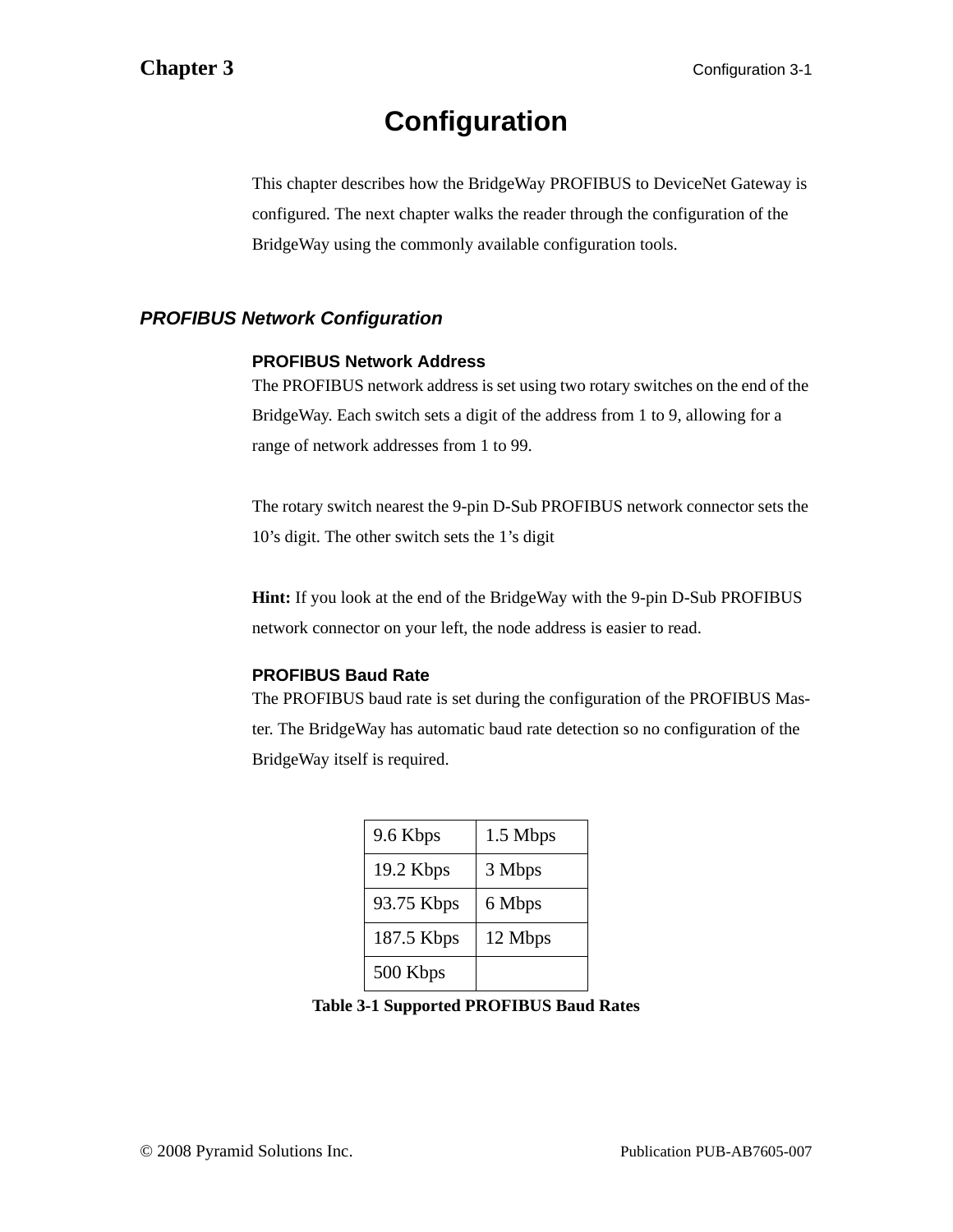### **PROFIBUS Network Termination**

The end nodes on a PROFIBUS-DP network must be terminated to avoid reflections on the bus line. The BridgeWay is equipped with a termination switch to enable termination for the node if it is required.

| <b>ON</b> Position | Network termination enabled.                                                                                                              |
|--------------------|-------------------------------------------------------------------------------------------------------------------------------------------|
|                    | If the module is the last or first module in the net-<br>work, the bus termination should be set to ON, or<br>an external connector used. |
|                    | <b>OFF Position</b>   Network termination disabled.                                                                                       |

**Table 3-2 PROFIBUS Termination Switch Function**

**Note:** If an external termination connector is used, the termination switch must be in the OFF position.

### **GSD File**

Each device on a PROFIBUS-DP network has an associated GSD file containing all necessary information about the device. This file is used by the network configuration program during configuration of the network and PROFIBUS master.

The latest version of the GSD file for the BridgeWay can be downloaded from Pyramid Solution's web site, or received by contacting Pyramid Solutions.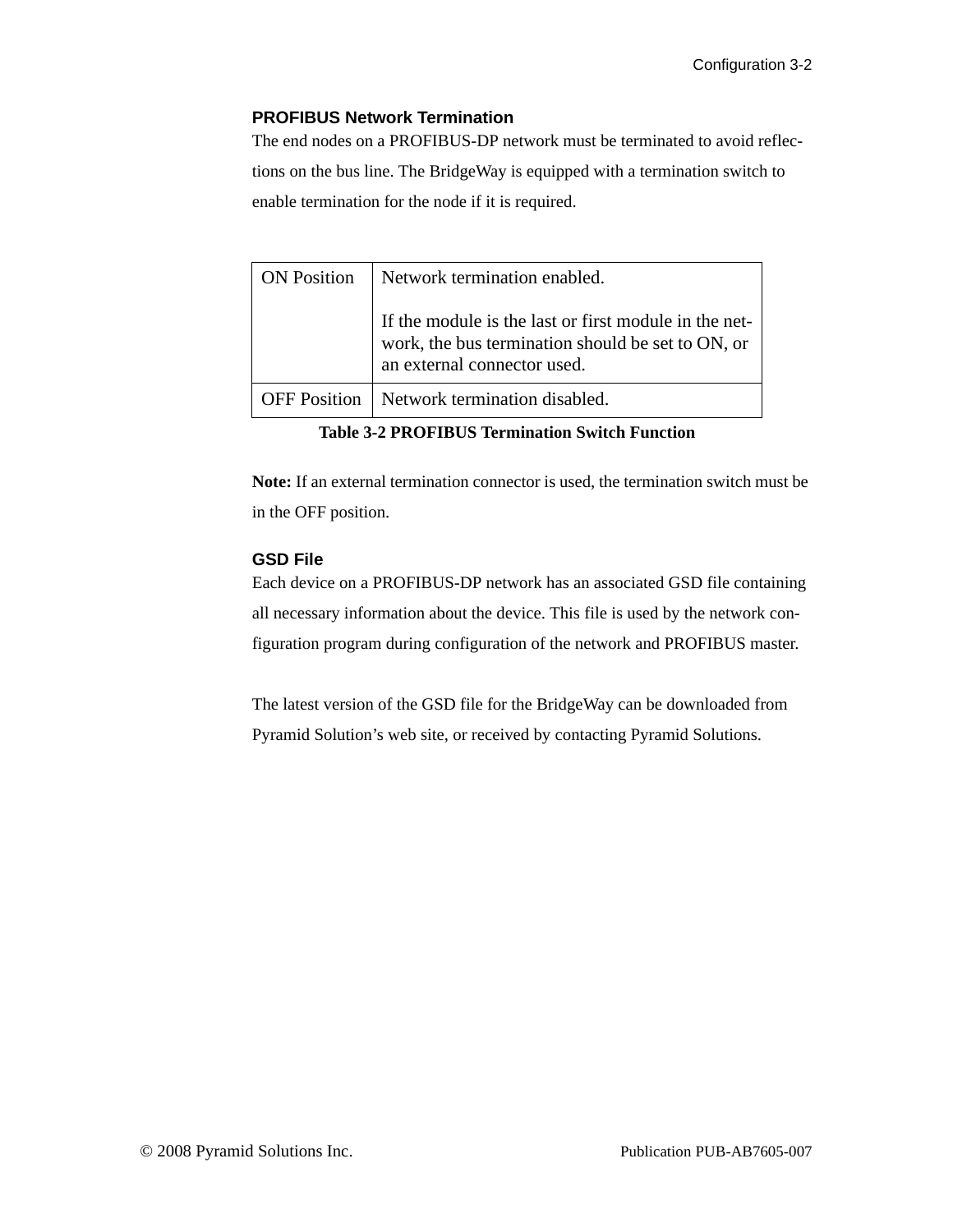### <span id="page-17-1"></span><span id="page-17-0"></span>*BridgeWay Configuration Tool (BWConfig)*

The BridgeWay Configuration Tool allows you to configure the parameters associated with the DeviceNet network interfaces.

BWConfig is a Microsoft Windows application that communicates with the BridgeWay over a standard RS-232 serial link using the PC serial port or USB serial adapter. BWConfig is compatible with Microsoft Windows 98, NT, 2000, and XP.

### **Installing the Tool**

Install BWConfig from the CD by running *Setup.exe* which is found in the CD's root directory.

If you have downloaded BWConfig from the web site, unzip the downloaded file into a temporary directory and run *Setup.exe* which is found in the temporary directory.

### **Connecting to the BridgeWay Module**

Connect the PC running BWConfig to the BridgeWay module using a standard Null-Modem (pins 2 and 3 swapped) serial cable between the PC serial port or USB adapter and the 9-pin D-Sub connector on the module. It does not matter which PC serial port you use, BWConfig will scan each available port and detect the connection automatically. No serial port configuration is required; BWConfig will automatically set the buad rate.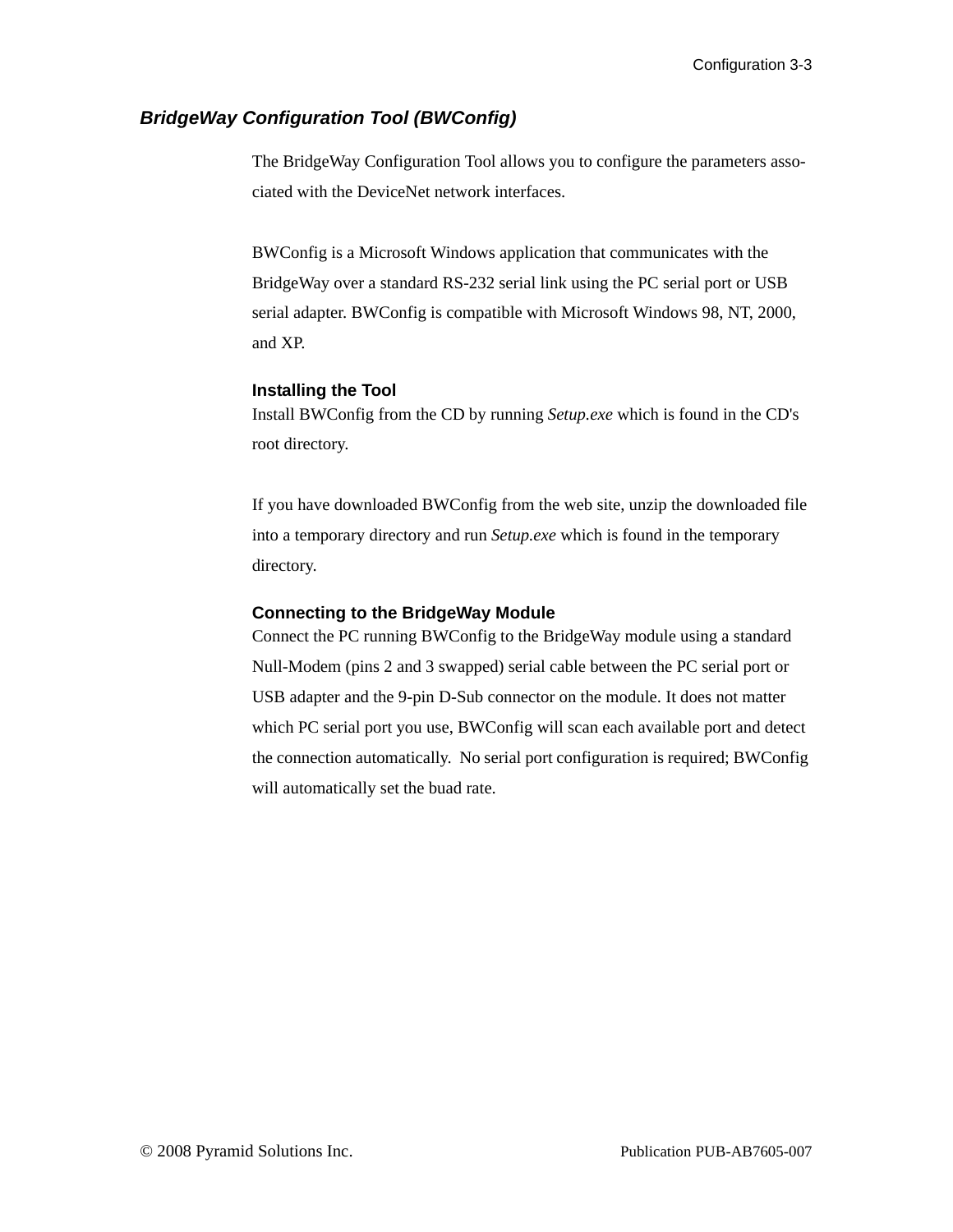### **Starting the Tool**

Launch BWConfig from the *BridgeWay Configuration* folder in the Windows Start Menu.

When BWConfig is started, it will attempt to locate a BridgeWay module on one of the PC serial ports. If a module is found, the status area of the tool will be updated to show the module type and status of the module that was located.

If a module is not connected to the PC, or is powered off, when the tool is started, the status area will indicate that no module was detected. Make sure that the module is powered and the connection is made, then press the Refresh button on the BWConfig tool bar; this will cause the tool to rescan the serial ports for a module.

### **BWConfig User Interface**

The BridgeWay Configuration Tool's user interface is shown in [Figure 3-1](#page-18-0).

| <b>BridgeWay Configuration - Untitled</b>               |                                  |                            | $\blacksquare$ |
|---------------------------------------------------------|----------------------------------|----------------------------|----------------|
| View Configuration I/O Flash Help<br>Eile               |                                  |                            |                |
| 0 6 日 日 4 ~ 1 2 2 2 2<br>99 年                           |                                  |                            |                |
| BridgeWay Configuration                                 |                                  |                            |                |
| Device: PROFIBUS to DeviceNet Gateway Client Interface: | DeviceNet Master                 | Serial Number:             | 00000000       |
| $\boxed{\underline{\text{idle}}}$<br>Mode:              | Server Interface: PROFIBUS Slave | Firmware Revision: 1.05.00 |                |
| No Error<br>Error:                                      |                                  |                            |                |
| DeviceNet Configuration                                 |                                  |                            |                |
| Error:<br>Status:                                       |                                  |                            |                |
| 63<br><b>MAC Address:</b><br>AutoBaud Rate:             | 125K $\blacktriangledown$        | Swap I/O Bytes             |                |
| Ready                                                   |                                  |                            | <b>OFFLINE</b> |

<span id="page-18-0"></span>**Figure 3-1 BWConfig User Interface**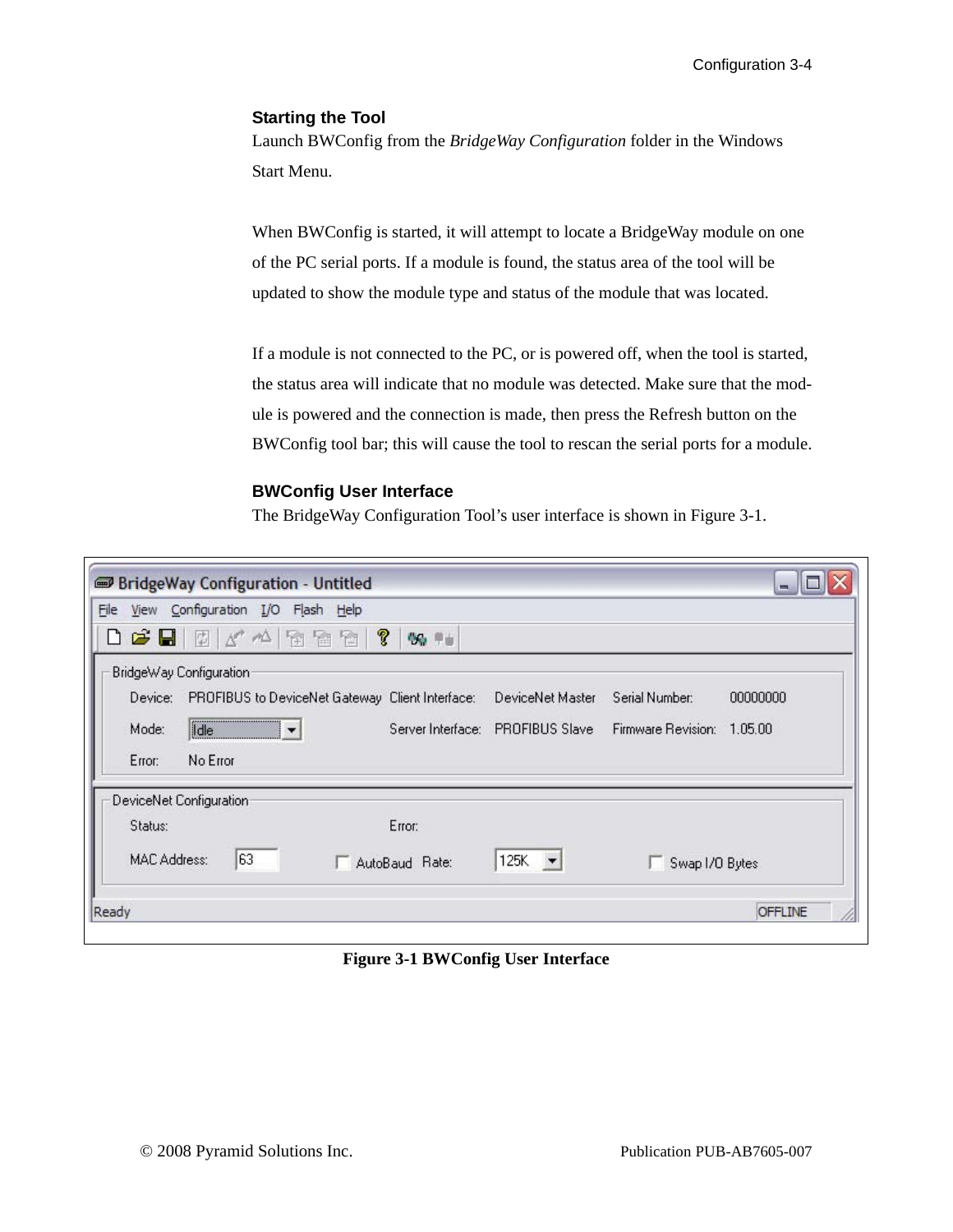### Display Panes

The BWConfig display is divided into 3 panes.

| BridgeWay Configuration | Module type and status information about the<br>BridgeWay module that was detected.     |
|-------------------------|-----------------------------------------------------------------------------------------|
| DeviceNet Configuration | Configuration of DeviceNet network parame-<br>ters and status of the network interface. |

### Tool Operations

The following operations are available through the BWConfig menus and tool bar.

| New File                     | Create a new BridgeWay configuration for the<br>selected type of module.                                                                                                                                                                                                                                   |
|------------------------------|------------------------------------------------------------------------------------------------------------------------------------------------------------------------------------------------------------------------------------------------------------------------------------------------------------|
| Open File                    | Open a previously saved BridgeWay configu-<br>ration.                                                                                                                                                                                                                                                      |
| Save File                    | Save the current BridgeWay configuration to a<br>file.                                                                                                                                                                                                                                                     |
| <b>Refresh Device Status</b> | Refresh the module identity and status infor-<br>mation. This will update the current status<br>information shown by the tool. This can also<br>be used to start the detection process if a mod-<br>ule has not been detected by the tool, or the<br>connection has been changed to a different<br>module. |
| <b>Upload Configuration</b>  | Read the configuration that is currently stored<br>in the BridgeWay module. This will overwrite<br>any configuration that is displayed on the<br>tool's user interface.                                                                                                                                    |
| Download Configuration       | Send the configuration shown on the tool's<br>user interface to the BridgeWay module.                                                                                                                                                                                                                      |
| <b>Offline Configuration</b> | Offline configuration will allow a configura-<br>tion to be created and saved without being<br>connected to a module.                                                                                                                                                                                      |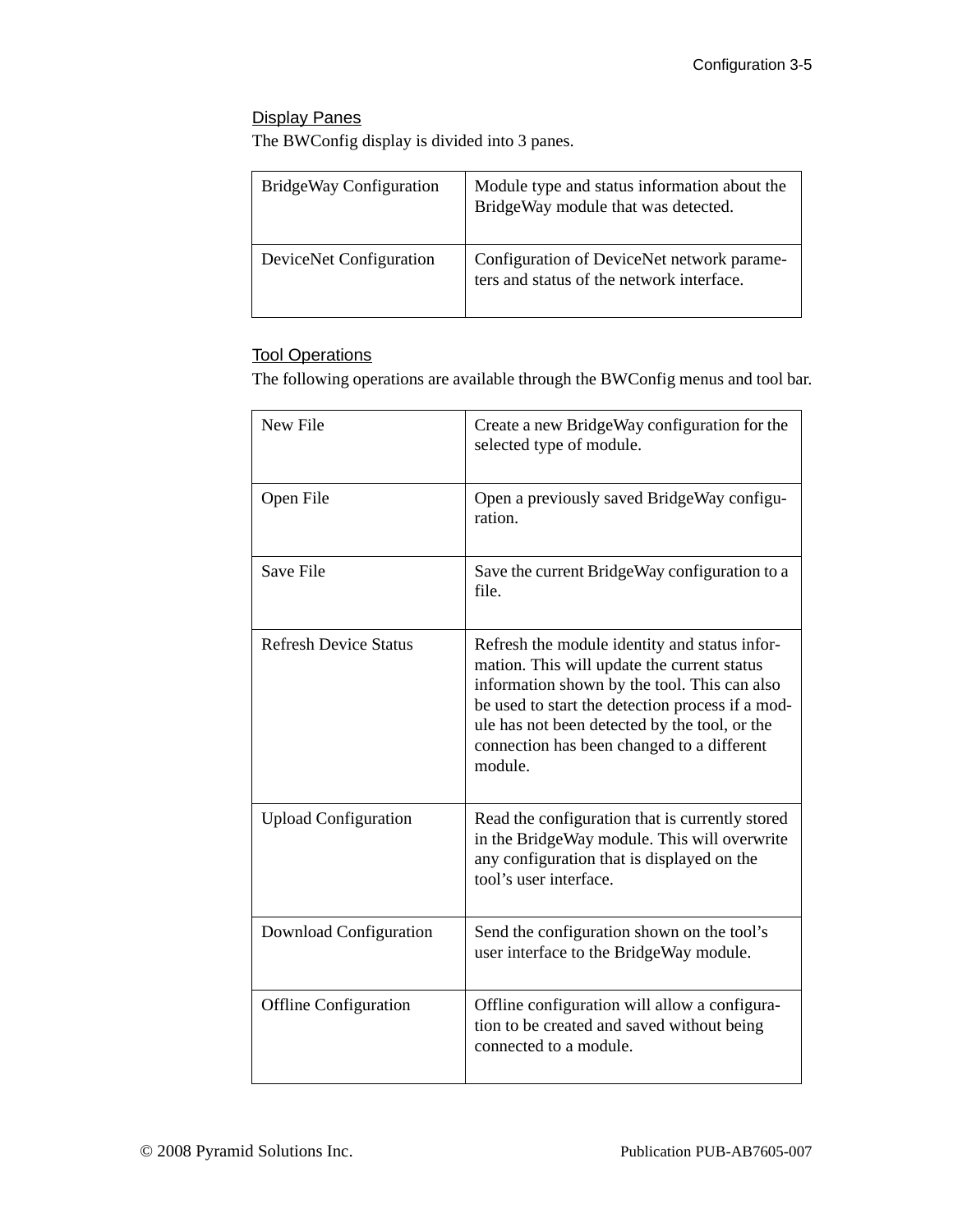| Flash Update | Perform a field upgrade of the BridgeWay<br>module's firmware.                                                                    |
|--------------|-----------------------------------------------------------------------------------------------------------------------------------|
|              | <b>Note:</b> Care should be taken when upgrading<br>firmware, an incomplete update could cause<br>irreparable harm to the module. |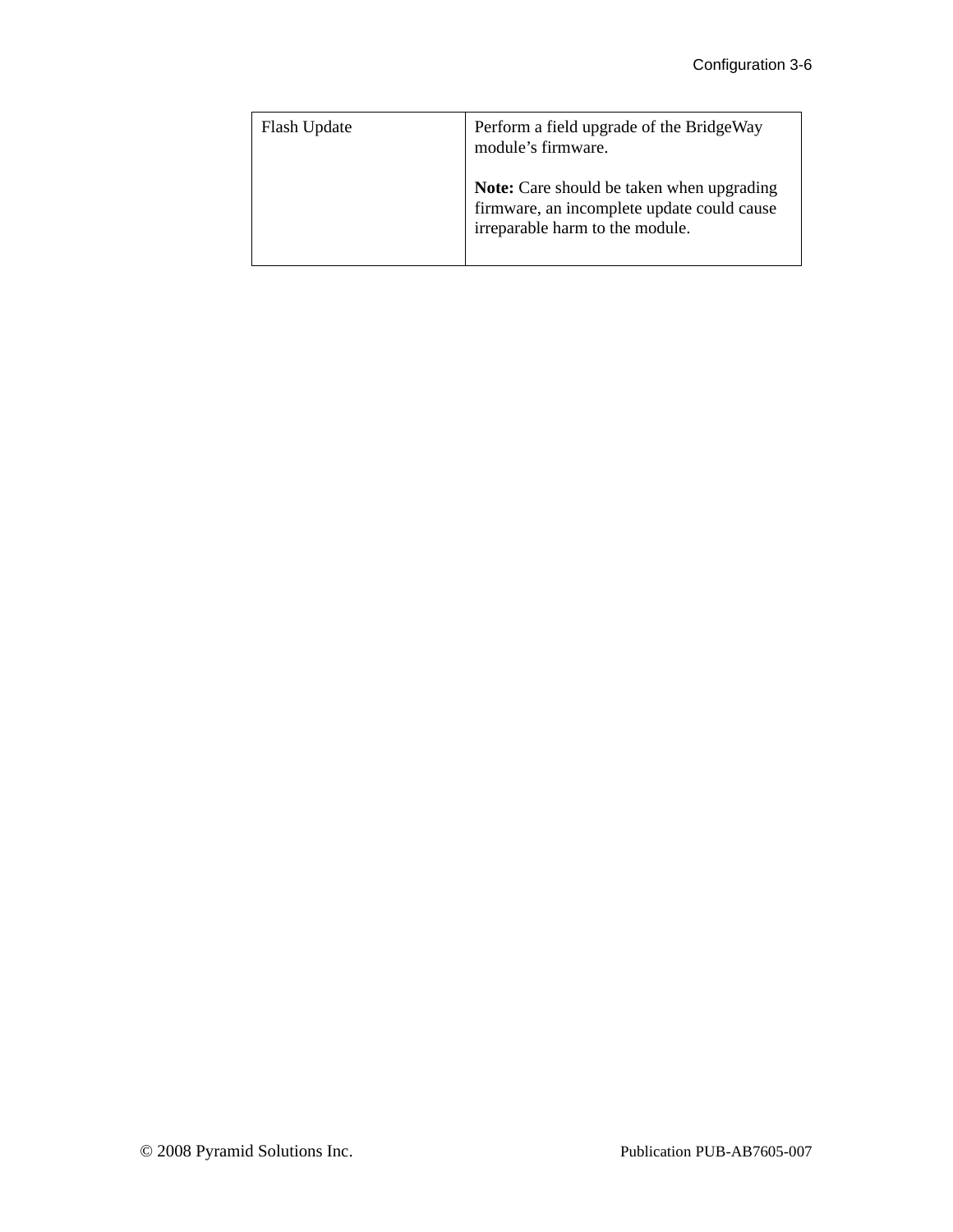### <span id="page-21-1"></span><span id="page-21-0"></span>*DeviceNet Network Configuration*

### **Setting the DeviceNet Configuration with BWConfig**

The DeviceNet network configuration pane in BWConfig contains the parameters used to control the behavior of the DeviceNet network interface. The parameters are described in [Table 3-3](#page-21-2) below. Refer to [Figure 3-1](#page-18-0) to see how each parameter is displayed on the user interface.

| <b>Parameter</b>   | <b>Description</b>                                                                                                                                                                               | <b>Allowable</b><br>Range |
|--------------------|--------------------------------------------------------------------------------------------------------------------------------------------------------------------------------------------------|---------------------------|
| <b>MAC Address</b> | The network address the BridgeWay will use<br>on the DeviceNet network.                                                                                                                          | $0 - 63$                  |
|                    | The MAC address factory default is 63.                                                                                                                                                           |                           |
| <b>Baud Rate</b>   | The baud rate of the DeviceNet network.                                                                                                                                                          | 125K<br>250K              |
|                    | The baud rate factory default is 125K                                                                                                                                                            | 500K                      |
| Auto Baud          | Enable or disable automatic baud rate detec-<br>tion on the BridgeWay.                                                                                                                           | Enabled or<br>Disabled    |
|                    | The factory default setting for automatic baud<br>detection is Disabled.                                                                                                                         |                           |
|                    | Note: If the BridgeWay is the primary master<br>on the DeviceNet network, do not enable auto-<br>matic baud detection.                                                                           |                           |
| Swap I/O Bytes     | Enable or disable I/O data byte swapping.                                                                                                                                                        | Enabled or<br>Disabled    |
|                    | This option will swap bytes in the I/O tables<br>on 16-bit boundaries. This is helpful when<br>using PROFIBUS, which expects data to be<br>stored in reverse byte orientation from<br>DeviceNet. |                           |

<span id="page-21-3"></span>

<span id="page-21-2"></span>**Note:** The BridgeWay will automatically reset after the DeviceNet configuration is downloaded from BWConfig.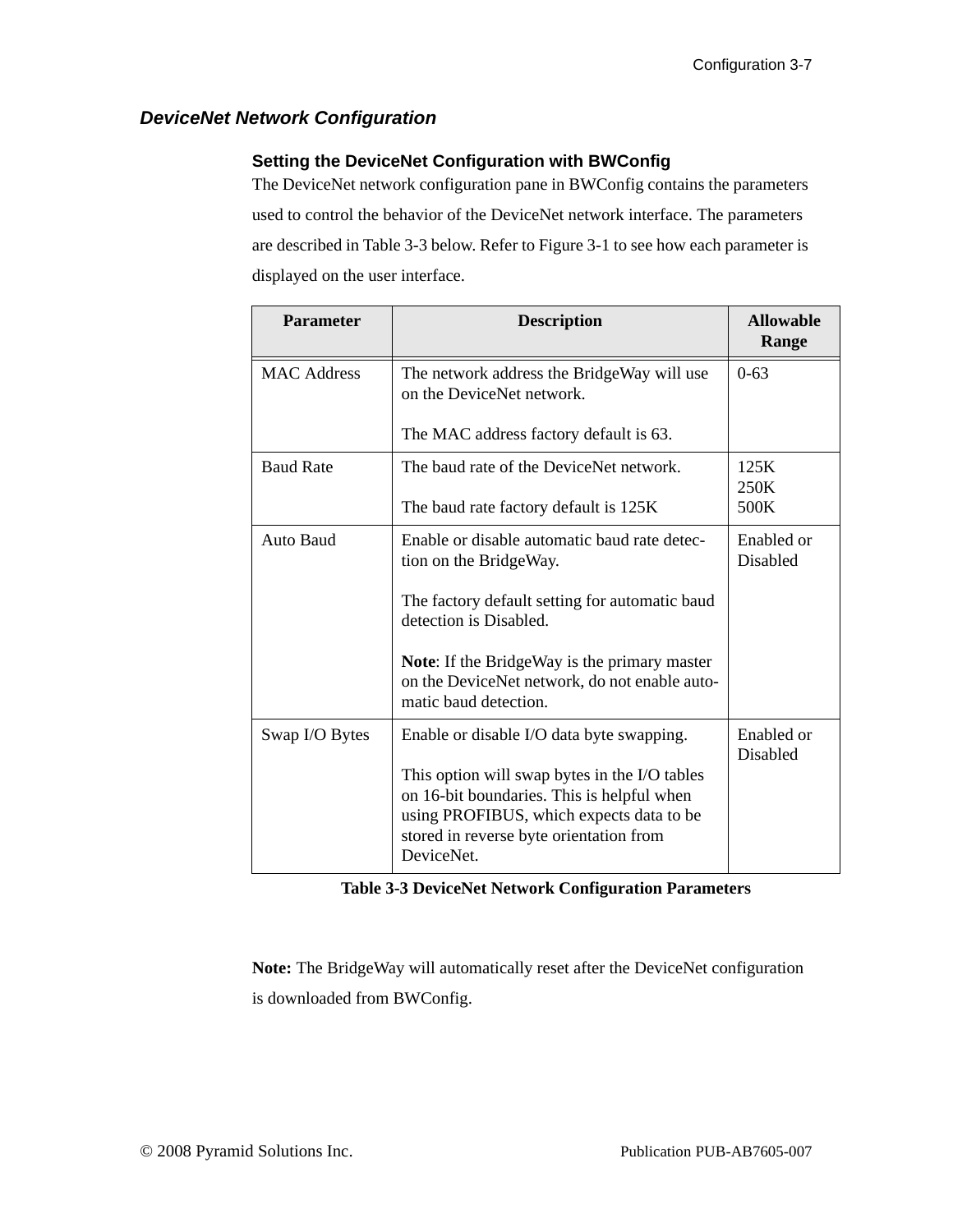### **Setting the DeviceNet Configuration with Node Commissioning Tools**

The DeviceNet network configuration may be set using DeviceNet node commissioning tool like RSNetworx or NetTool-DN-D. The autobaud and byte swapping parameters must be set through the parameter editing function of these tools.

See the next chapter for details on setting the DeviceNet network configuration using these tools.

### **EDS File**

Each device on a DeviceNet network has an associated EDS file containing all necessary information about the device. This file is used by the network configuration tools, such as RSNetWorx or NetTool-DN-D, during configuration of the network.

The latest version of the EDS file for the BridgeWay can be downloaded from Pyramid Solution's web site, or received by contacting Pyramid Solutions.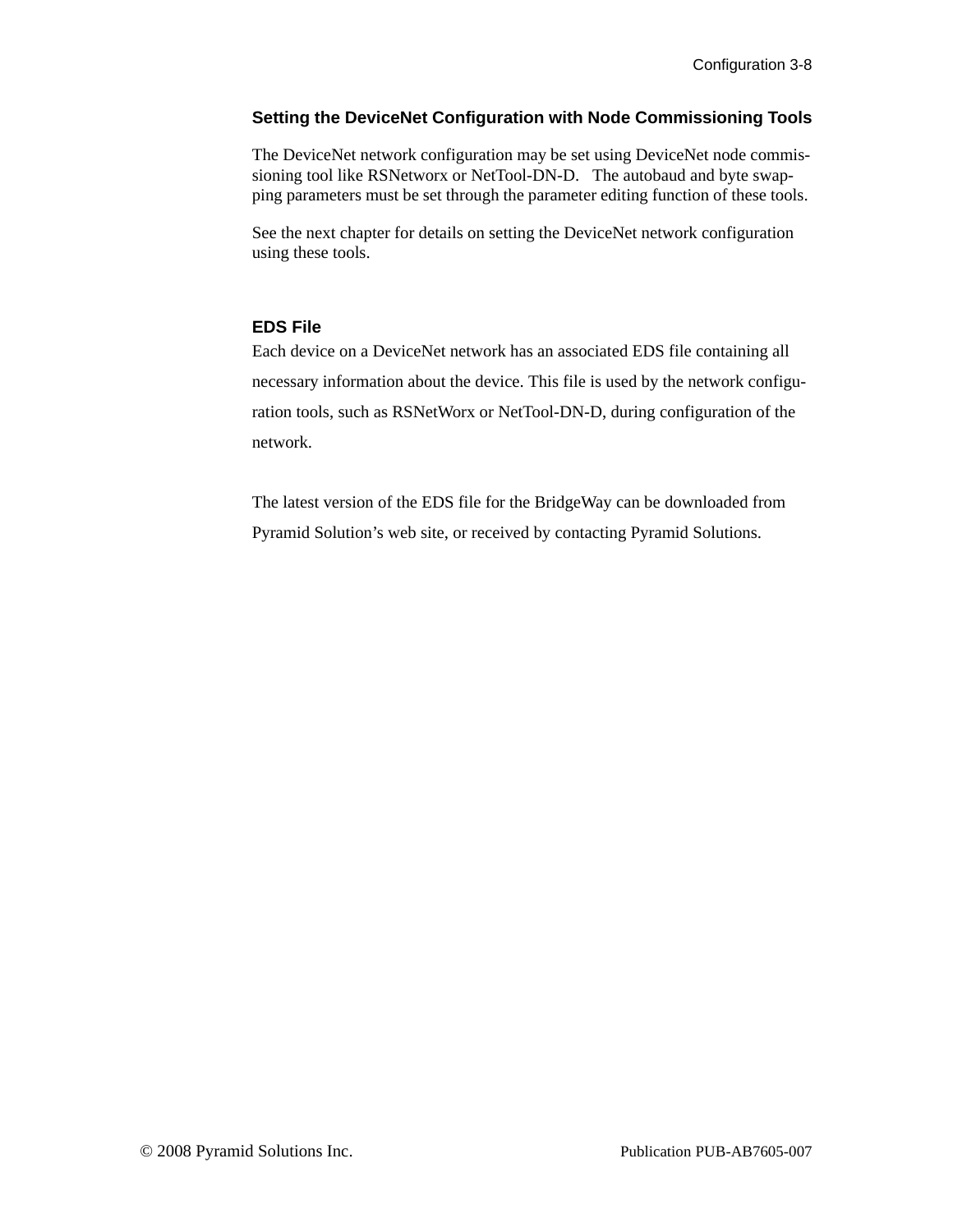### <span id="page-23-0"></span>*DeviceNet I/O Configuration*

### <span id="page-23-1"></span>**I/O Mapping**

The DeviceNet I/O configuration defines the format of the Input and Output tables in the PassageWay, or the *mapping* of DeviceNet slaves' I/O data to the I/O tables. See ["Theory of Operation" on page 1-1](#page-6-3) for a discussion on the PassageWay and the use of I/O tables in the BridgeWay. As slaves are added to the BridgeWay's DeviceNet scanner configuration, the location in the I/O tables of each part of the slave's I/O data is determined and stored.

**Note:** The organization of the I/O tables is very important. This defines the format of the data that will be exposed to the PROFIBUS master. The Input and Output table formats should be planned and documented to ensure the PROFIBUS master is working with the correct data from the DeviceNet network.

### **I/O Size Limitations**

The size of the I/O data that can be exchanged with the PROFIBUS master and, hence, the size of the I/O tables is restricted as explained below.

- The Input table (data coming from DeviceNet devices) size cannot be larger than 244 bytes.
- The Output table (data being sent to DeviceNet devices) size cannot be larger than 244 bytes.
- The total size of the Input and Output tables combined cannot be larger than 400 bytes.
- There must be at least 1 byte of Input or Output configured. i.e. Both the Input and Output sizes cannot be 0.

It is important to remember that, although the BridgeWay is capable of handling up to 244 bytes in the Input or Output table, the limitation on the total I/O size may restrict either table to less than 244 bytes.

If an I/O configuration is saved that exceeds the size limitations, the BridgeWay status and PROFIBUS diagnostics will indicate that there is an I/O size configuration error.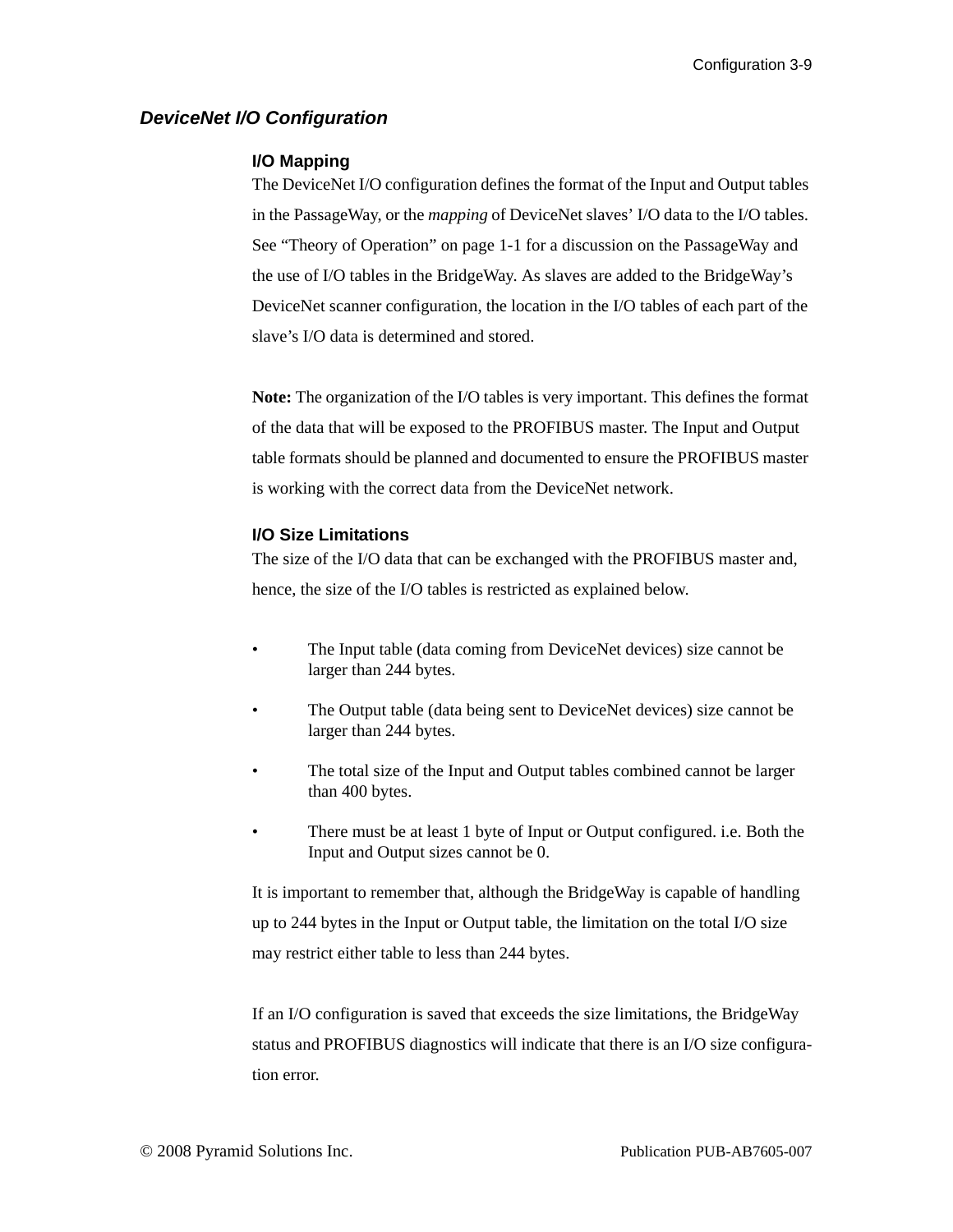### **DeviceNet Configuration Tools**

The DeviceNet I/O configuration is set using a DeviceNet configuration tool. This manual is not intended to replace the user manual for the configuration tool; hence it will not provide details on using the tool.

The next chapter provides an example application, and provides an overview of the use of Rockwell Software's RSNetWorx for DeviceNet and HMS' NetTool-DN-D.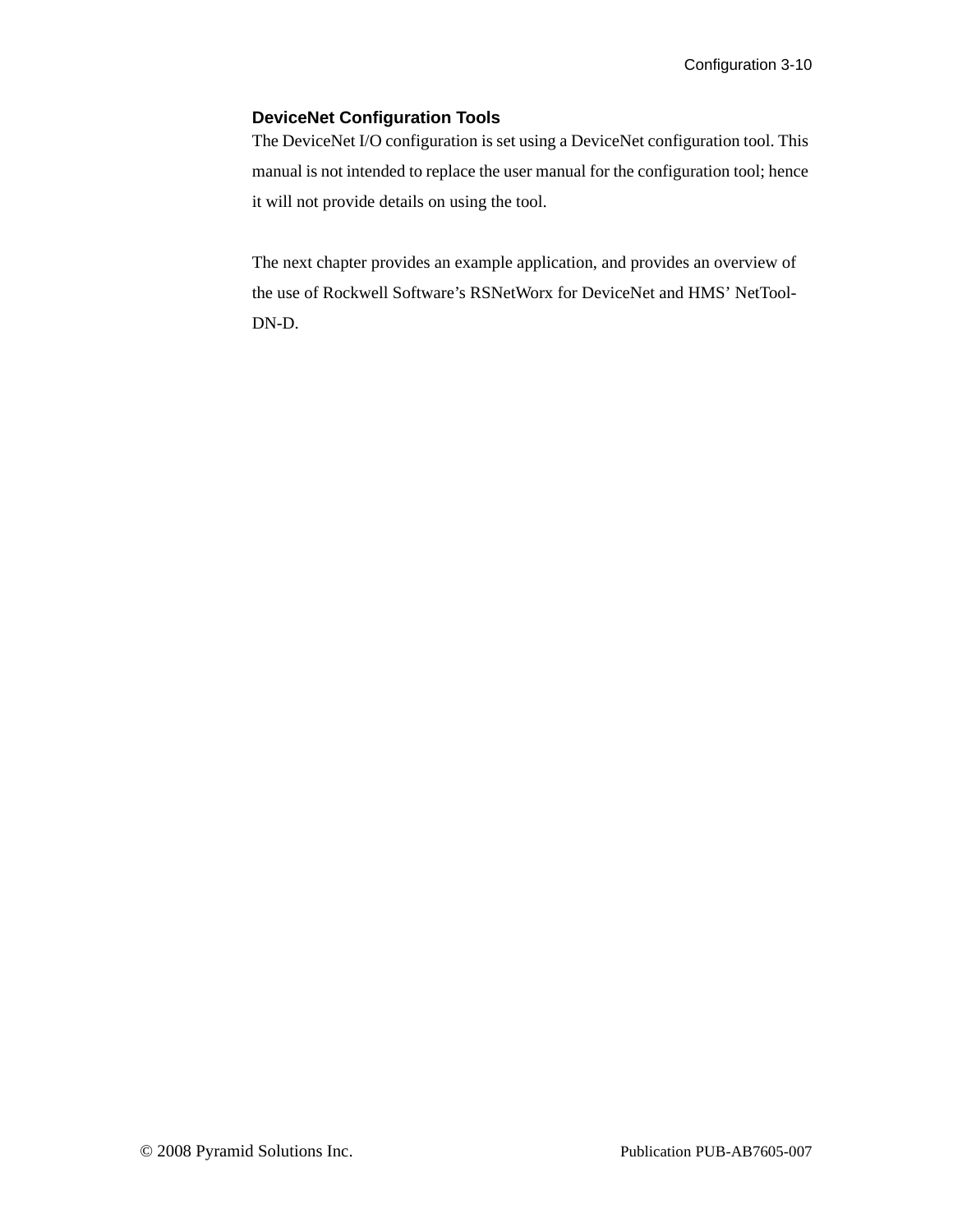## **Step By Step Configuration**

<span id="page-25-0"></span>This chapter provides a step by step explanation of configuration of the Bridge-Way PROFIBUS to DeviceNet Gateway. It is intended to be used as a beginner's guide to configuring the BridgeWay using RSNetWorx for DeviceNet or Net-Tool-DN-D.

### <span id="page-25-1"></span>*PROFIBUS Network Configuration*

The PROFIBUS network configuration is set using the switches on the end of the BridgeWay. Since the module has automatic baud rate detection, all that needs to be set is the network address and the bus termination. See ["PROFIBUS Network](#page-15-2)  [Configuration" on page 3-1](#page-15-2) for complete details on the network configuration. [Figure 4-1](#page-25-2) shows the network address set at 10 and the bus termination turned off.

<span id="page-25-2"></span>

**Figure 4-1 Example PROFIBUS Network Configuration**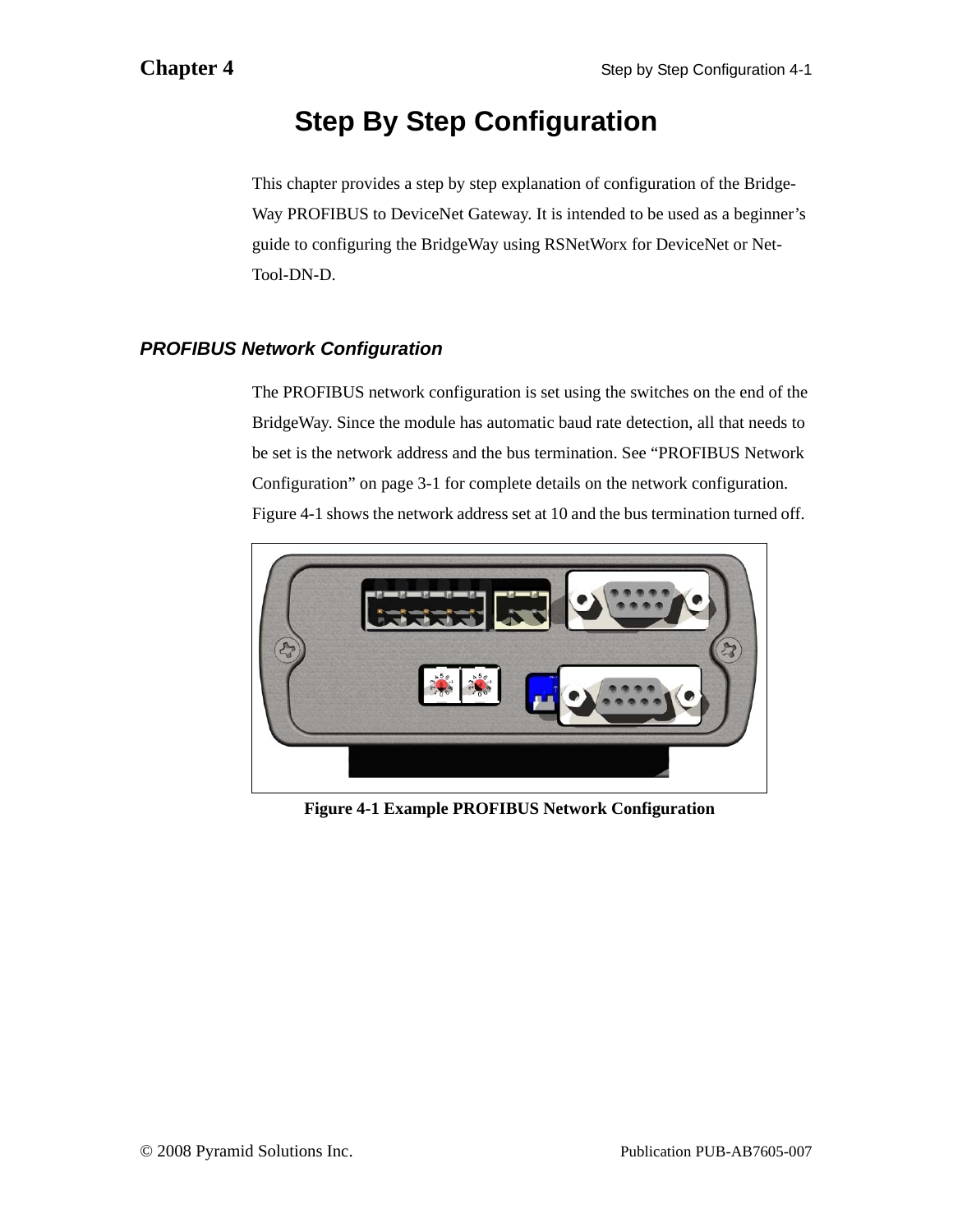### <span id="page-26-1"></span><span id="page-26-0"></span>*DeviceNet Network Configuration*

The configuration of the DeviceNet network interface involves using a DeviceNet node commissioning tool to set the BridgeWay's MAC ID and baud rate. The following sections explain how this is done using either Rockwell Software's RSNet-Worx for DeviceNet or HMS' NetTool-DN-D.

**Note:** The BridgeWay defaults to 125K baud out of the box. If your DeviceNet network is not running at 125K baud, the BridgeWay must be powered up on a local network with the node commissioning tool at 125K baud. Do not attempt to commission the BridgeWay on a network configured at a different baud rate.

### **Node Commissioning with BWConfig**

See "DeviceNet I/O Configuration" on page 3-17 for an explanation of the DeviceNet configuration parameters and how they are set using BWConfig.

If BWConfig is used for DeviceNet node commissioning, skip to DeviceNet I/O Configuration below.

### **Node Commissioning with RSNetWorx for DeviceNet**

### Step 1: Connect the module to your DeviceNet network.

- Make sure a PC running RSNetWorx for DeviceNet is connected to the DeviceNet network.
- With the BridgeWay un-powered, connect the DeviceNet network cable to the DeviceNet connector of the module. (See ["Connecting DeviceNet"](#page-13-2)  [on page 2-4\)](#page-13-2)
- Power up the BridgeWay.

### Step 2: Locate the module on the network.

- RSNetWorx allows browsing on the network to identify devices.
- Select the *Network* menu option and pull down menu.
- Select the *Single Pass Browse* option and wait for browsing to complete. If this is the first time RSNetWorx has been used with a BridgeWay, the BridgeWay's icon should indicate "Unrecognizable Device".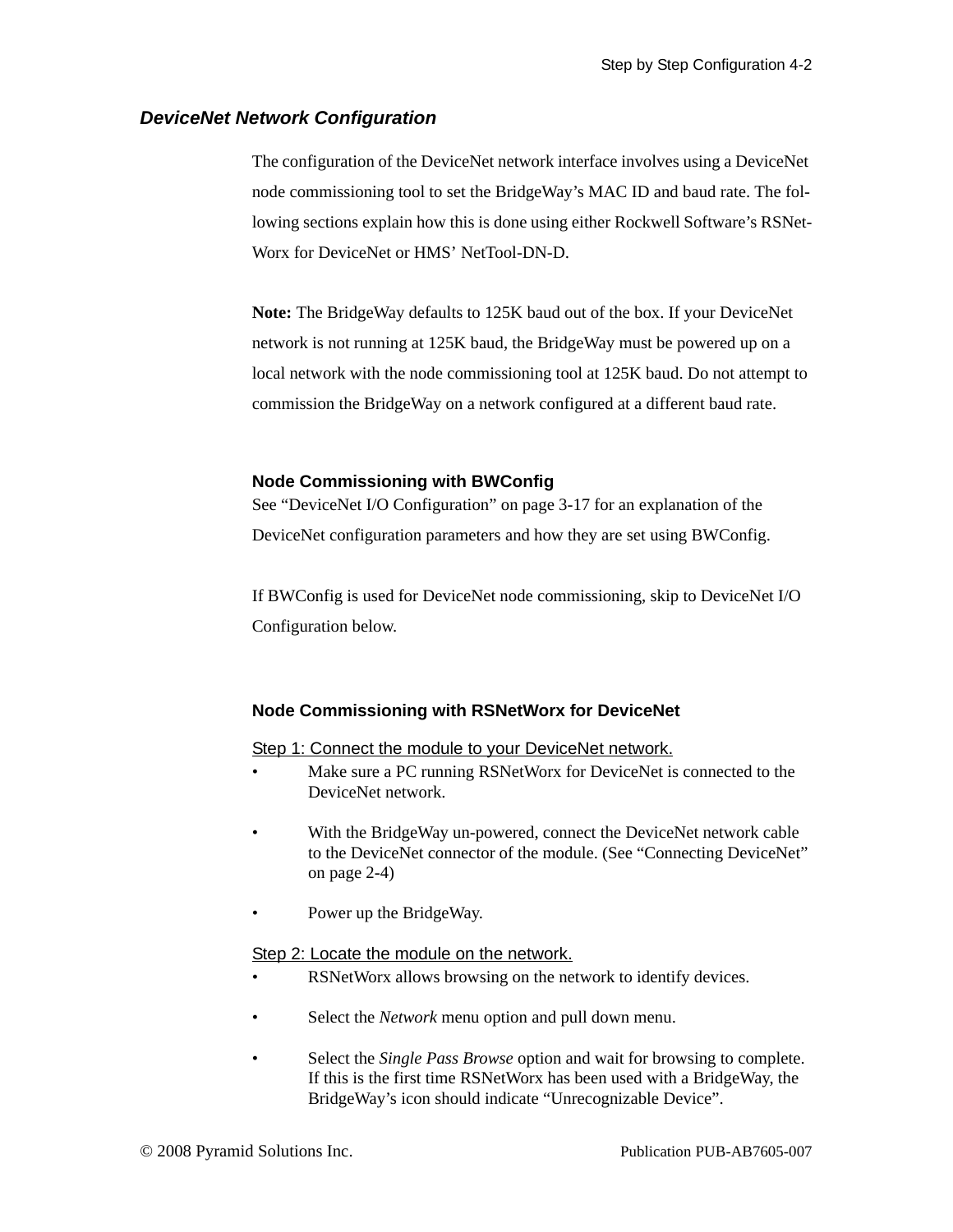### Step 3: Register the BridgeWay EDS file in RSNetWorx.

RSNetWorx requires an electronic data sheet (EDS) to recognize a device and its capabilities. An EDS file is available on the Pyramid Solutions web site. The EDS file must be registered with RSNetWorx before configuration can continue.

- Select the *Tools* menu option and pull down menu.
- Select the *EDS Wizard* option.
- Click on *Next*.
- Select *Register an EDS File* option and click *Next*.
- Select *Register a Single File* and enter, or browse to, the location of the EDS file for BridgeWay.
- Click *Next* or *Finish* for the remaining option screens.
- Select the *Single Pass Browse* option and wait for browsing to complete. Now an icon identifying the device as the BridgeWay module should appear.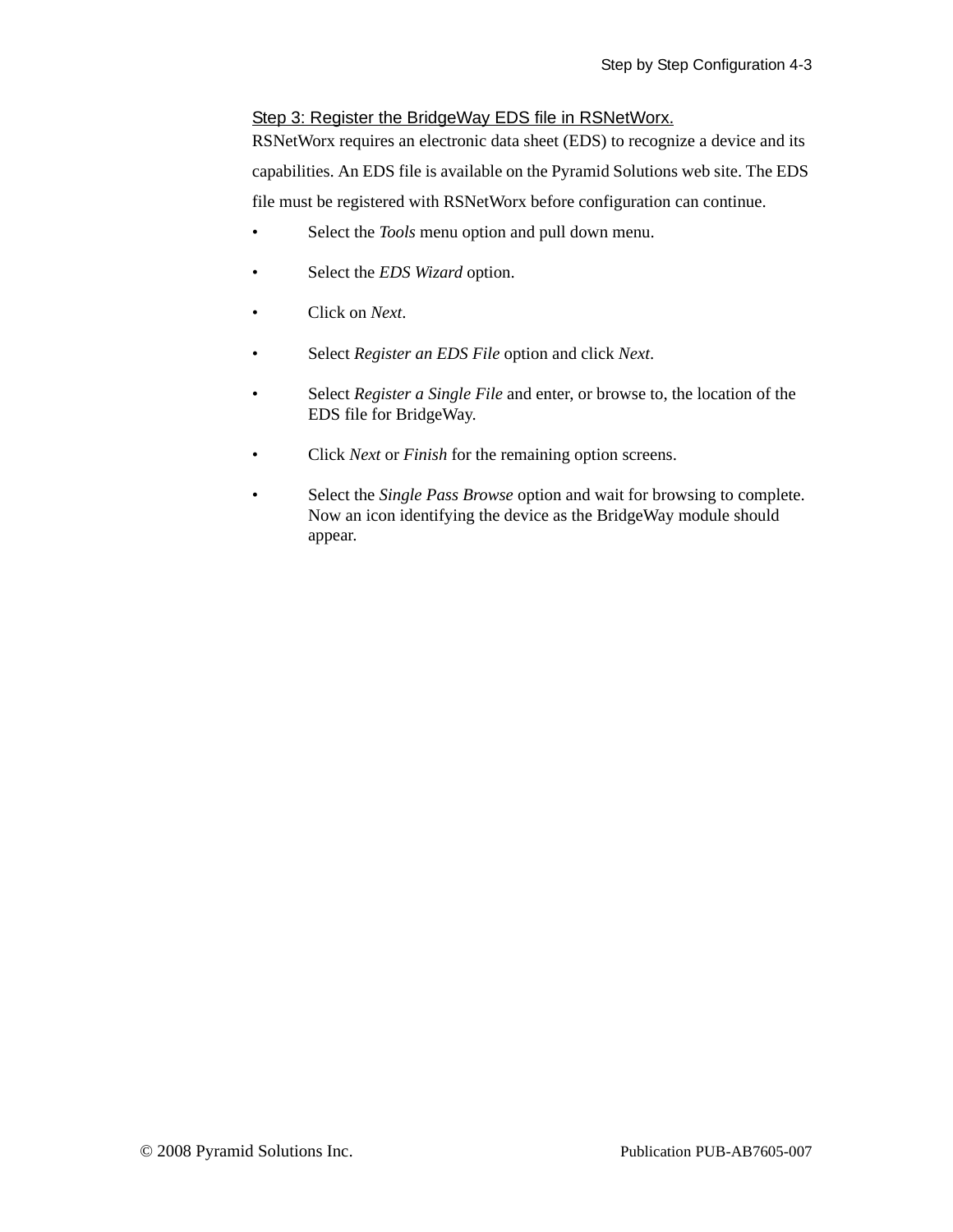### Step 4: Put the BridgeWay in Idle Mode

The BridgeWay powers up in Idle mode. The Run/Idle mode of the module is controlled by the PROFIBUS Online/Offline state. Make sure that the module is in Idle mode by verifying that the BridgeWay Status LED is flashing green (the LED is solid green when the module is in Run mode). If the module is not in Idle mode, close the PROFIBUS I/O connection.

### Step 5: Set the DeviceNet MAC ID and Baud Rate

- Select the *Tools* menu option and pull down menu.
- Select the *Node Commissioning* option. Another screen appears.
- Click on *Browse* and choose the DeviceNet network.
- When the browse is completed, double click on the BridgeWay icon.
- Enter the desired MAC address and/or baud rate, then click the *Apply* button.

**Note:** The BridgeWay will automatically reset if a new MAC ID is entered. If only the baud rate is changed the BridgeWay must be power cycled before the new baud rate will take effect.

**Note:** When the MAC ID is changed, the BridgeWay's I/O configuration is cleared.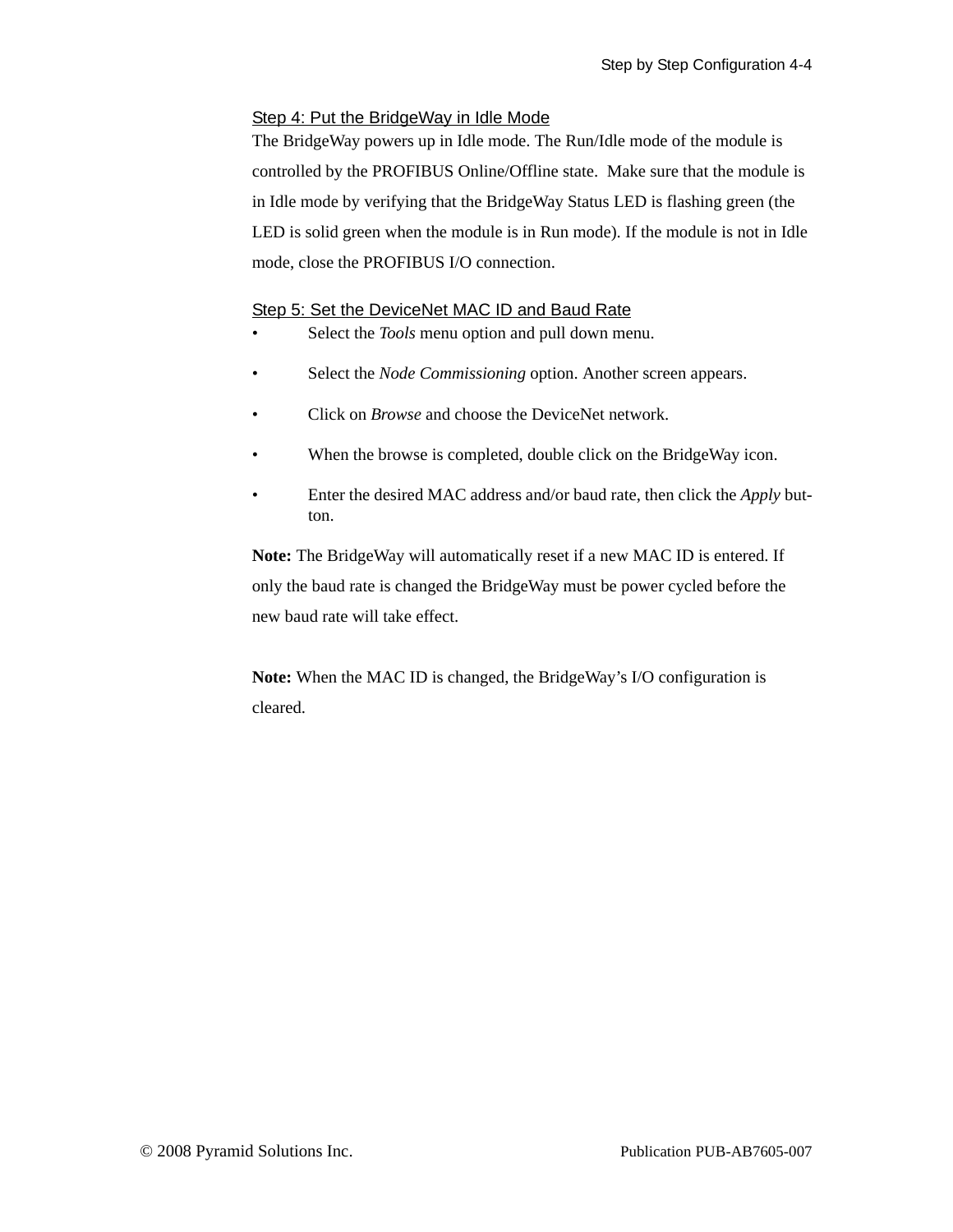### Step 6: Enabling the Autobaud Option

If it is desirable to have the BridgeWay automatically determine the network baud rate, the Autobaud option must be enabled. (see the explanation of this option in ["Automatic Baud Rate Detection" on page 6-1](#page-41-4).)

- Highlight the BridgeWay module by left clicking on its icon.
- Select the *Device* menu option and pull down menu.
- Select the *Class Instance Editor* option. A pop up Message box appears. Click on *Yes*. Another screen appears.
- There are several parts to this screen. Make sure the check box titled *Values in Decimal* is NOT checked. At the top right is an *Object Address* with 3 text boxes. Set the values in these boxes as follows:
	- *Class* set to 3.
	- *Instance* set to 1.
	- *Attribute* set to 64h.
- To the left of the *Object Class* section is one titled *Service Code*. There's a text box with a pull down selection titled *Description*. Pull down the selections and select "Set Single Attribute".
- The box titled *Data Sent to the Device* is now available. At the far left of this box enter a "01" to enable autobaud, or a "00" to disable it. Then click on the *Execute* button.
- A message should appear in the *Data received from device box* saying the execution was completed.

**Note:** Changes to the autobaud option configuration do not take effect until the module has been power cycled.

**Note:** If the BridgeWay is the only master on the DeviceNet network, DO NOT enable autobaud. Automatic baud detection requires there to be traffic on the network, there is typically no traffic until the master establishes connections.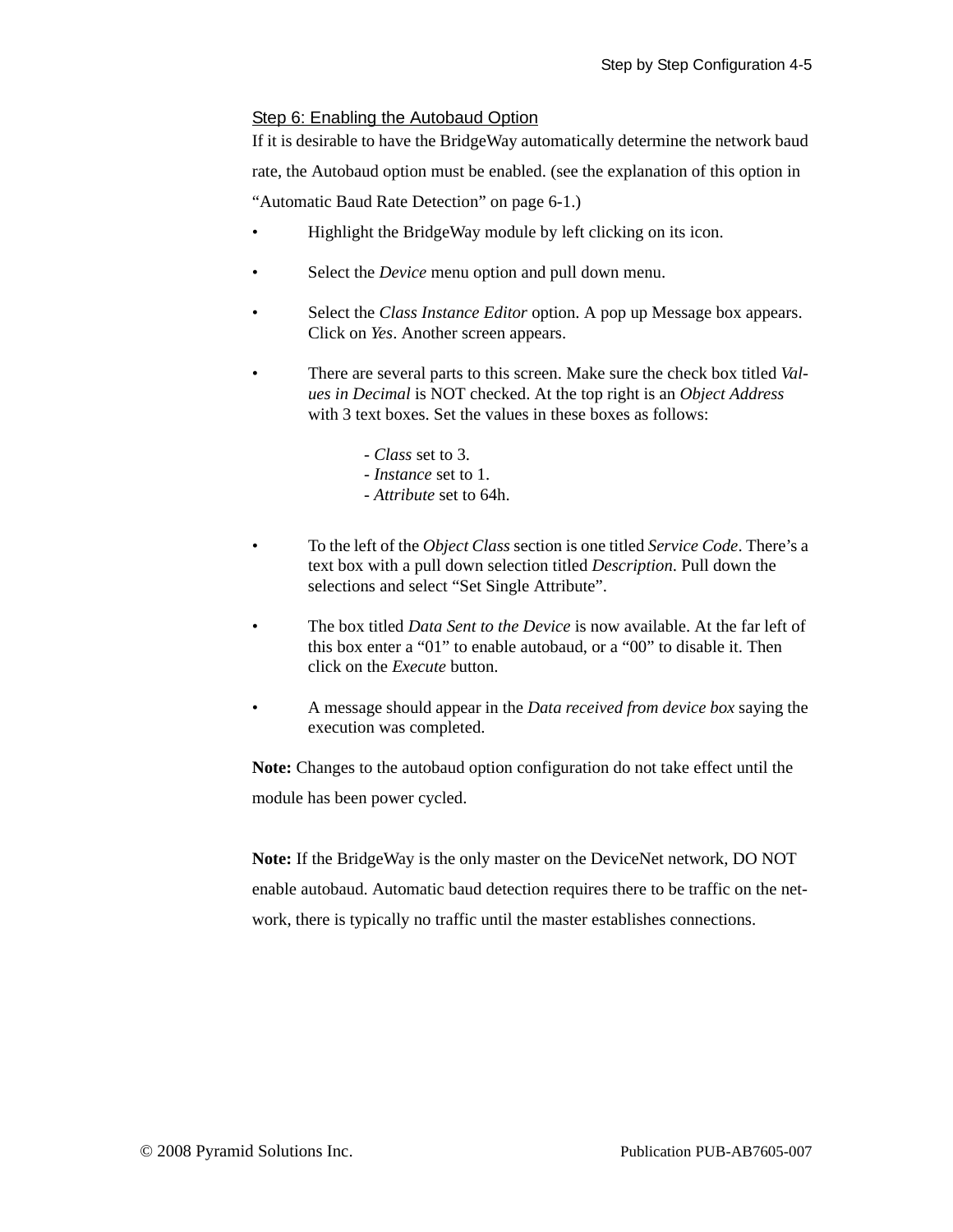### Step 7: Setting the I/O Byte Swapping Option

If it is desirable to have the BridgeWay byte swap each 16-bit word in the I/O table, the Byte Swap option must be enabled. (see the explanation of this option in ["DeviceNet Network Configuration" on page 3-15](#page-17-1).)

- Highlight the BridgeWay module by left clicking on its icon.
- Select the *Device* menu option and pull down menu.
- Select the *Class Instance Editor* option. A pop up Message box appears. Click on *Yes*. Another screen appears.
- There are several parts to this screen. Make sure the check box titled *Values in Decimal* is NOT checked. At the top right is an *Object Address* with 3 text boxes. Set the values in these boxes as follows:
	- *Class* set to 3.
	- *Instance* set to 1.
	- *Attribute* set to 65h.
- To the left of the *Object Class* section is one titled *Service Code*. There's a text box with a pull down selection titled *Description*. Pull down the selections and select "Set Single Attribute".
- The box titled *Data Sent to the Device* is now available. At the far left of this box enter a "01" to enable byte swapping, or a "00" to disable it. Then click on the *Execute* button.
- A message should appear in the *Data received from device box* saying the execution was completed.

**Note:** Changes to the byte swapping option do not take effect until the module has been power cycled.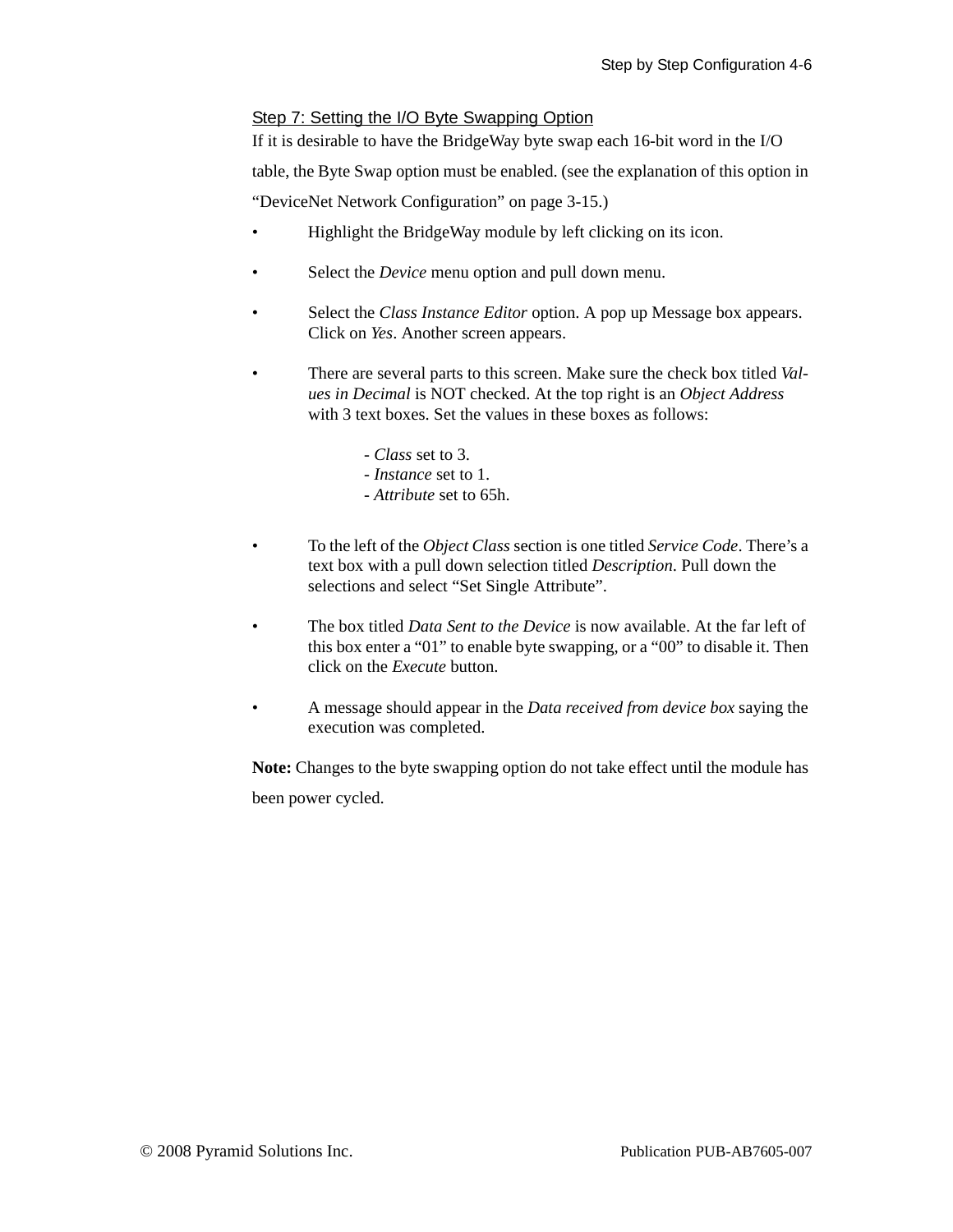### **Node Commissioning with NetTool-DN-D**

### Step 1: Connect the module to your network

- Make sure a PC running NetTool-DN-D (version 1.0.0.1 or later) is connected to the DeviceNet network via the NetTool-DN-D RS-232 interface adapter.
- With the BridgeWay un-powered, connect the DeviceNet network cable to the DeviceNet connector of the module. (See ["Connecting DeviceNet"](#page-13-2)  [on page 2-4\)](#page-13-2)
- Power up the BridgeWay.

### Step 2: Locate the module on the network.

- Start NetTool-DN-D on the PC.
- NetTool-DN-D starts up and displays a screen prompting for a network name. Enter a name such as "BridgeWay" to refer to the network and click *Ok*. A blank screen then appears.
- Select the *Tools* menu item and pull down its menu selections. Select *Configure Drivers For*... option.
- Highlight the name of the network and click on it. A Driver Dialog box appears.
- Click on *7262 Serial RS232 DeviceNet Tool Adapter* to highlight it and click *Ok*. A screen to configure the RS-232 communications between the Adapter and the PC appears.
- Select the PC serial port being used to connect to the NetTool-DN-D RS-232 adapter.
- Set the DeviceNet baud rate to 125K baud. Set the MAC ID to a value that will not conflict with devices already on the network. (including the BridgeWay)
- Click *Go Online*. A confirmation message indicating that the adapter has gone online should appear. Click *Ok*.
- NetTool-DN-D should now display a network screen with the icons for the devices it finds on the DeviceNet network. If this is the first time that NetTool-DN-D has been used with a BridgeWay, the BridgeWay's icon will indicate "No EDS file registered for this device".

### Step 3: Register the BridgeWay EDS file with NetTool-DN-D

NetTool-DN-D requires an electronic data sheet (EDS) to recognize a device and its capabilities. An EDS file is available on the Pyramid Solutions web site. The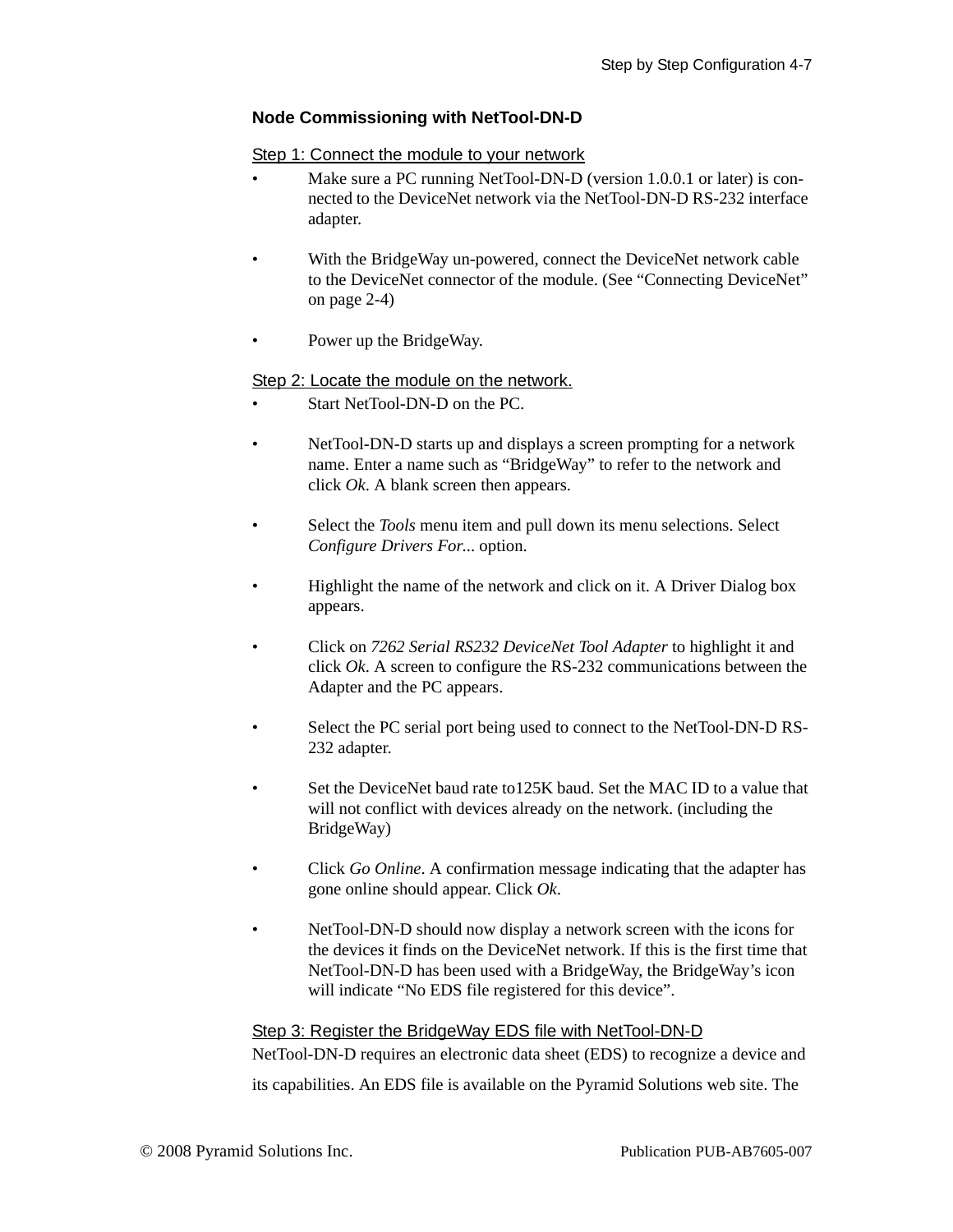EDS file must be registered with NetTool-DN-D before configuration can continue.

- From the *Tools* menu, select *Install EDS Files*.
- Enter the path, or browse to the location of the EDS file for the Bridge-Way.
- Click *Open*.
- Select the *Tools* menu option, then *Update*, and click on the network name. The BridgeWay icon should be properly displayed on the network screen.

### Step 4: Put the BridgeWay in Idle Mode

The BridgeWay powers up in Idle mode. The Run/Idle mode of the module is controlled by the PROFIBUS Online/Offline state. Make sure that the module is in Idle mode by verifying that the BridgeWay Status LED is flashing green (the LED is solid green when the module is in Run mode). If the module is not in Idle mode, remove the PROFIBUS I/O connection.

### Step 5: Set the DeviceNet MAC ID

- Right click on the BridgeWay icon and select *Device*.
- Pull down the next menu and select *Change Node Address*.
- Select or enter the desired MAC ID and click *Ok*.

**Note:** The BridgeWay will automatically reset if a new MAC ID is entered.

**Note:** When the MAC ID is changed, the BridgeWay's I/O configuration is cleared.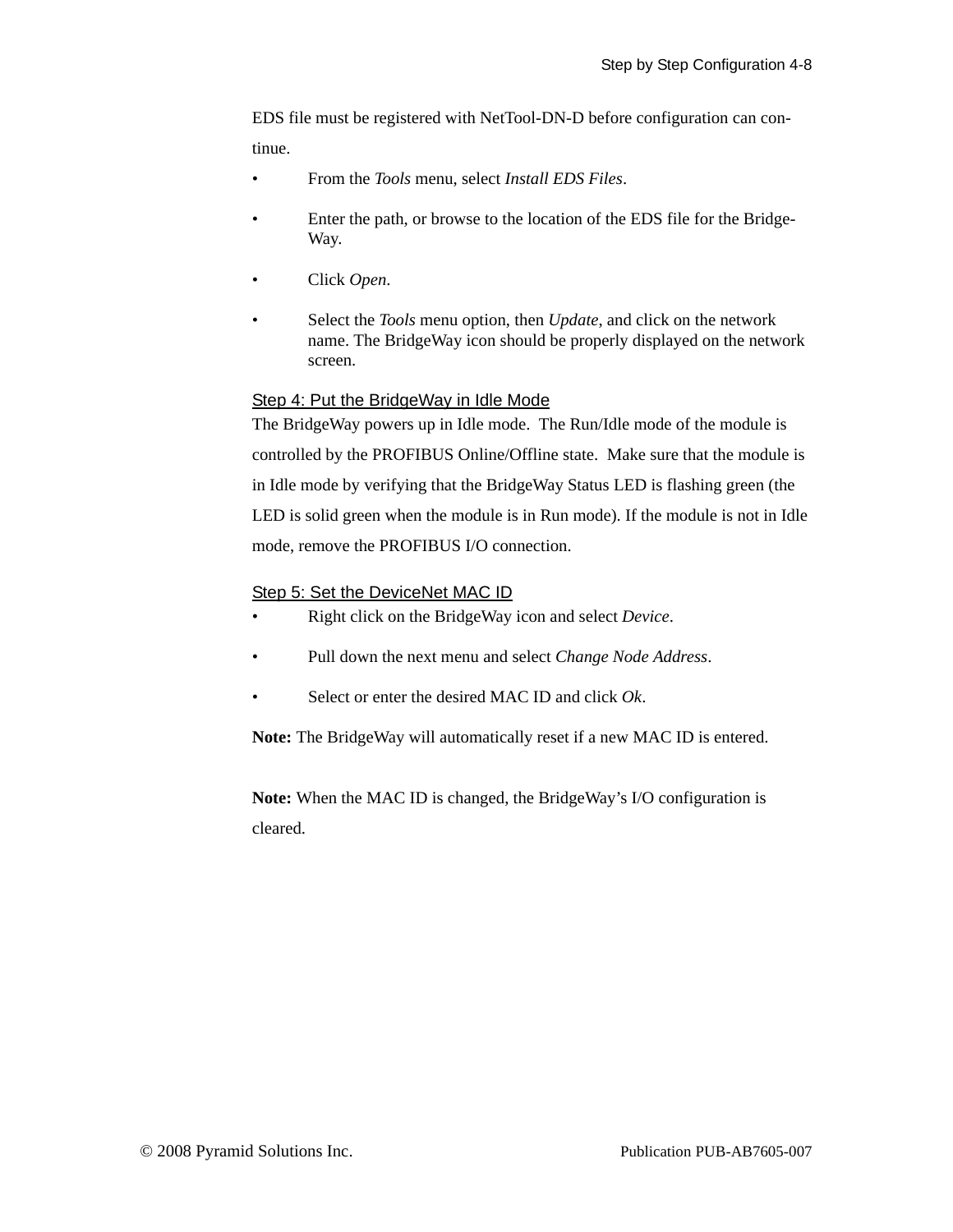### Step 6: Configuring the Other Options

The remaining DeviceNet configuration parameter are set through the parameter editor in NetTool-DN-D. (See the explanation of these parameters in ["DeviceNet](#page-17-1)  [Network Configuration" on page 3-15.](#page-17-1))

- Highlight the BridgeWay module by right clicking with the cursor on its icon.
- Select the *Device* menu option and pull down menu, then select *Properties*. A parameter screen is displayed.
- Click on *Upload*. The parameter values will be read from the device.
- The Baud Rate, Autobaud, and I/O Byte Swapping parameters can be set by clicking on each parameter and selecting the desired value from the drop down box.
- Click *Download* to send the changes to the BridgeWay.
- Click *Close*.

**Note:** Changes to the DeviceNet configuration do not take effect until the module has been power cycled.

**Note:** If the BridgeWay is the only master on the DeviceNet network, DO NOT enable autobaud. Automatic baud detection requires there to be traffic on the network, there is typically no traffic until the master establishes connections.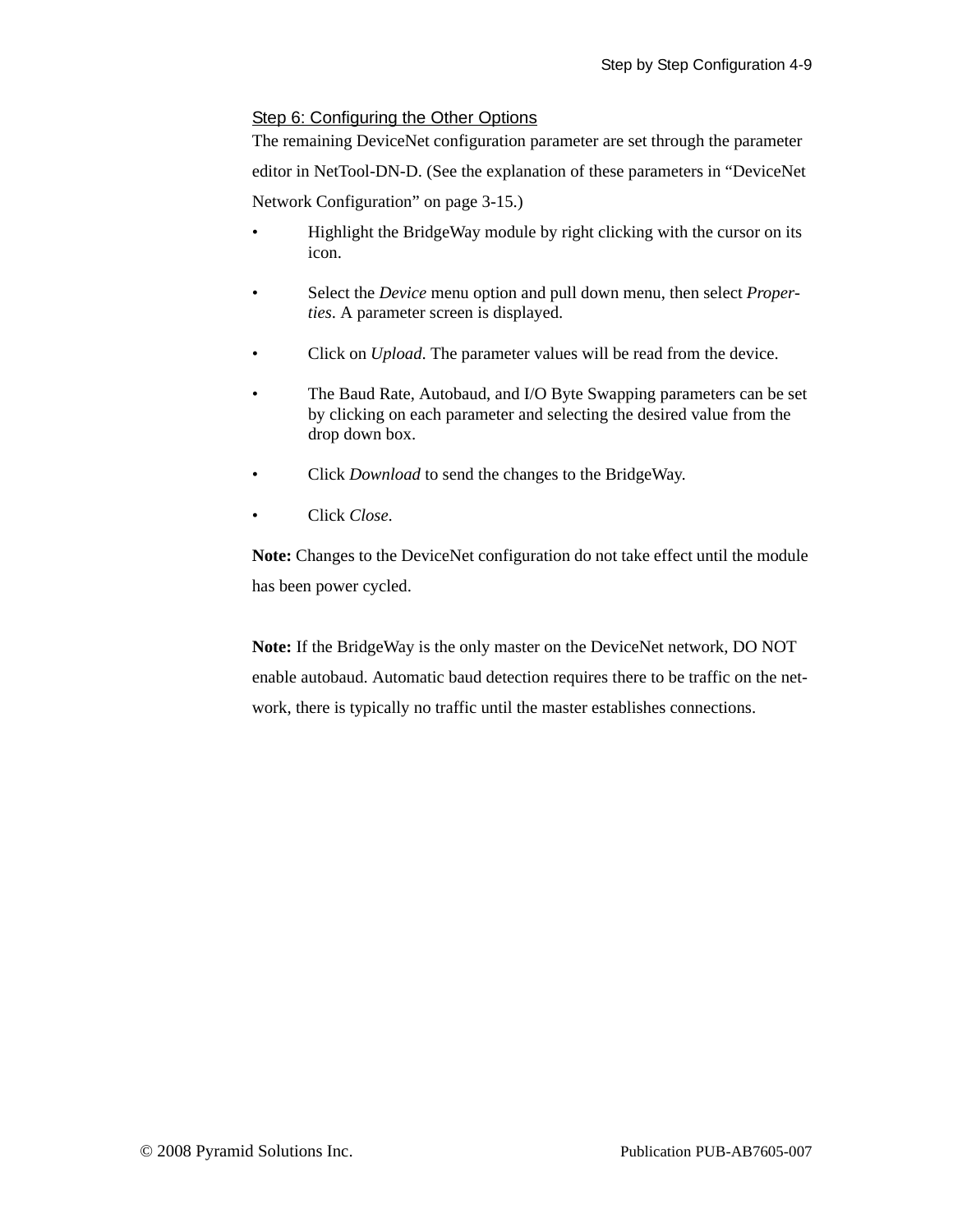### <span id="page-34-0"></span>*DeviceNet I/O Configuration*

DeviceNet I/O configuration involves using a DeviceNet configuration tool to set the BridgeWay's scan list and I/O table mapping. The following sections explain how this is done using either Rockwell Software's RSNetWorx for DeviceNet or HMS' NetTool-DN-D.

### **I/O Configuration Using RSNetWorx**

### Step 1: Set up BridgeWay module's DeviceNet scan list

It is suggested that you disconnect the PROFIBUS master before changing the scan list. This will put the BridgeWay into Idle mode. Once in Idle mode the following steps should be taken to configure the scan list.

- Select the *Network* menu and *Browse Single Scan*. Wait for browsing to complete.
- Select the *Network* menu and *Upload*. Wait for the device information to be uploaded from the network.
- Double click on the BridgeWay icon to bring up the module description screen. Several tabs appear on the top of the screen.
- Click the *Scanlist* tab. The screen shows 2 columns. On the left is a list of "Available devices" that may be added to the scan list. On the right is a list of devices that are configured in the scan list.
- Check the *AutoMap on Add* check box.
- Select the devices whose I/O is to be exchanged with the PROFIBUS master from the "Available devices" column. Click the ">" button for each one to move it to the scan list.
- Select the *Input* tab. The Input mapping screen is displayed. The top portion gives a list of the devices in the scan list that the BridgeWay receives input data from. The bottom shows the location in the Input table where the data will be placed for each device. **This shows the format of the Input table of the BridgeWay. This is the format of the input data that will be sent to the PROFIBUS master. See ["I/O Mapping" on](#page-23-1)  [page 3-9](#page-23-1).**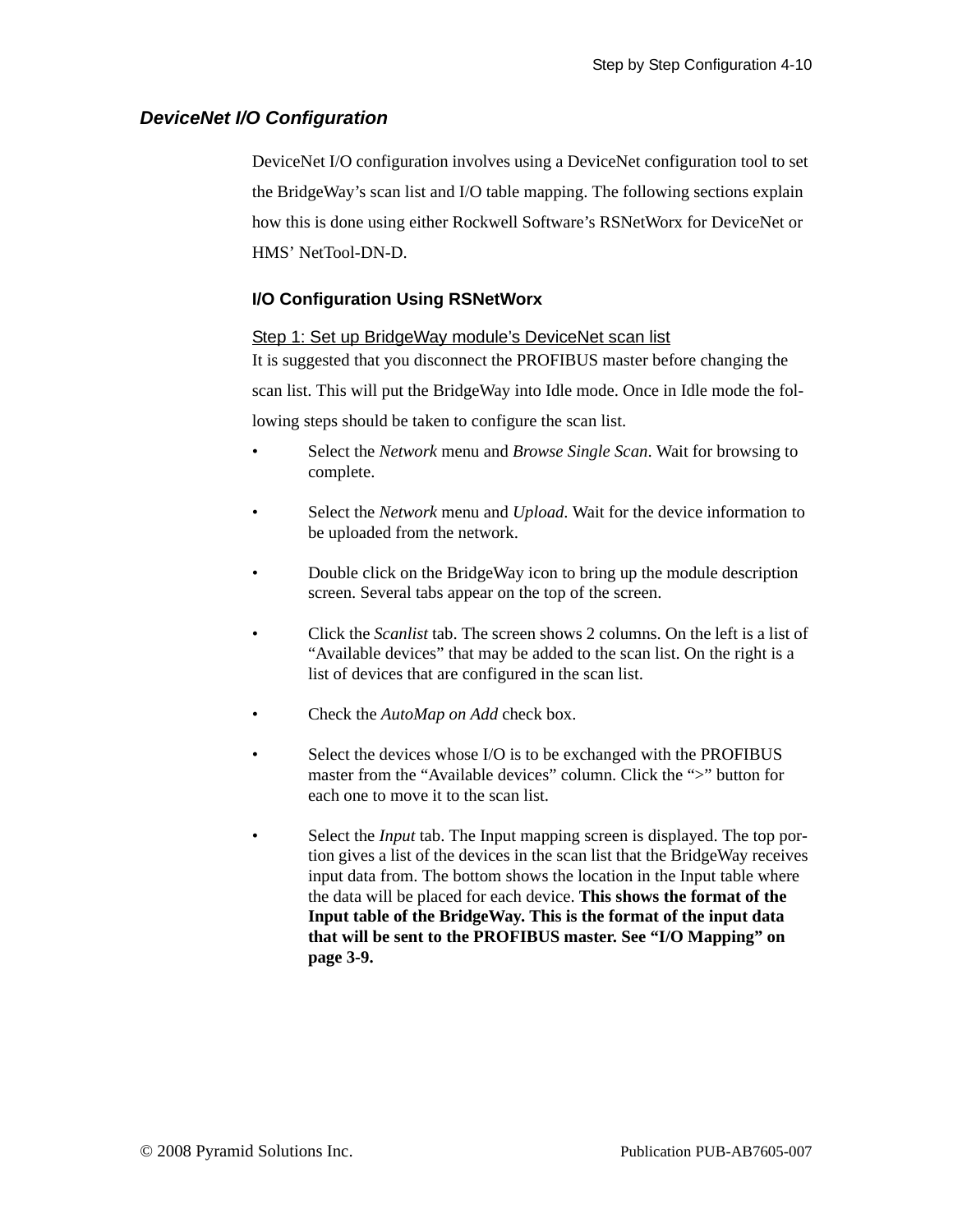- Select the *Output* tab. The Output mapping screen is displayed. The top portion gives a list of the devices in the scan list that the BridgeWay will send output data to. The bottom shows the location in the Output table where the data will be placed for each device. **This shows the format of the Output table of the BridgeWay. This is the format of the output data that will be sent to the BridgeWay from the PROFIBUS master. See ["I/O Mapping" on page 3-9](#page-23-1)**
- Click the *Apply* button, and *Yes* to download the scanlist to the Bridge-Way.
- The BridgeWay starts scanning as soon as it finds entries in its scanlist. However, in Idle mode, output data will not be sent to the devices.

**Note:** Automap is used in this example for simplicity. In some cases, the user may wish to organize the I/O data in other ways; this can be done using the *Advanced* data table editor in the Input and Output tabs. See the RSNetWorx manual for complete details.

### Step 2: Put the BridgeWay in Run Mode

The BridgeWay will automatically switch to Run mode when the PROFIBUS master is connected.

**Note:** Once the BridgeWay is placed into Run mode, it will begin sending output data to the devices configured in its scan list.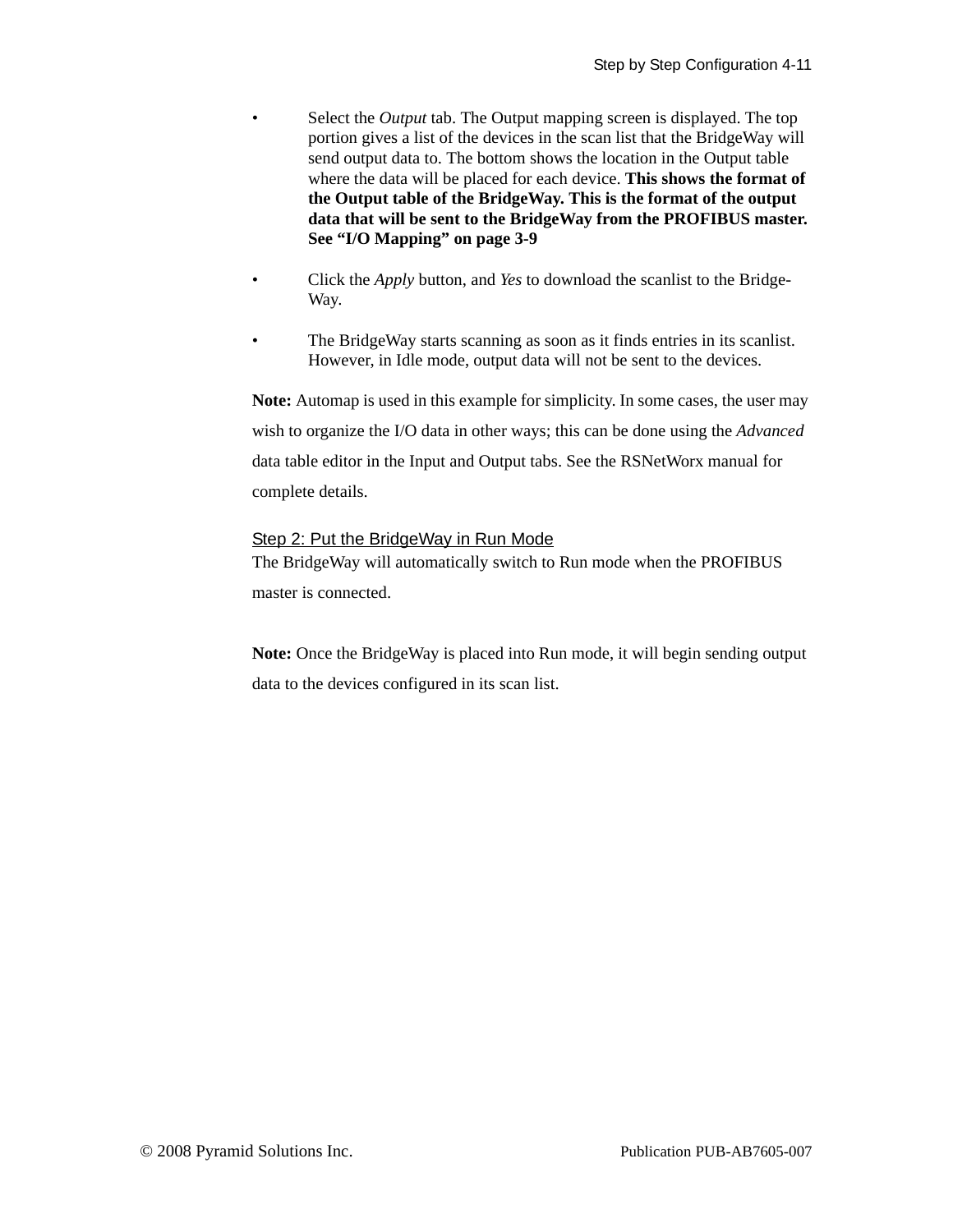### **I/O Configuration Using NetTool-DN-D**

### Step 1: Set up BridgeWay module's DeviceNet Scanlist

It is suggested that you disconnect the PROFIBUS master before changing the

scan list. This will put the BridgeWay into Idle mode. Once in Idle mode the fol-

lowing steps should be taken to configure the scan list.

- From the network display screen right click on the BridgeWay icon and select *Device*. Pull down its associated menu and select *Properties*. This displays the Parameters screen.
- Click on the *Scanner* tab. The scan list display screen appears with two columns. The left column displays a list of devices found on the network that can be added to the scanlist. The right column displays the devices that are configured in the scanlist.
- Click *Upload* to get the current settings.
- Select the devices whose I/O is to be exchanged with the PROFIBUS master from the left column. Click the ">" button for each one to move it to the scan list. A screen displaying the I/O configuration for the device will be displayed; click *Ok*.
- Click the *Input* tab. A screen is displayed for mapping the input data.
- Select the device whose input data is to be mapped and click *AutoMap*. **This sets the format of the Input table of the BridgeWay. This is the format of the input data that will be sent to the PROFIBUS master. See ["I/O Mapping" on page 3-9](#page-23-1).**
- Click the *Output* tab. A screen is displayed for mapping the output data.
- Select the device whose output data is to be mapped and click *AutoMap*. **This sets the format of the Output table of the BridgeWay. This is the format of the output data that will be sent to the BridgeWay from the PROFIBUS master. See ["I/O Mapping" on page 3-9](#page-23-1)**
- Select the *Scanlist* tab, and click the *Download* button to download the scanlist to the BridgeWay.
- The BridgeWay starts scanning as soon as it finds entries in its scanlist. However, in Idle mode, output data will not be sent to the devices.

**Note:** Automap is used in this example for simplicity. In some cases, the user may wish to organize the I/O data in other ways. See the NetTool-DN-D manual for complete details on how to accomplish this.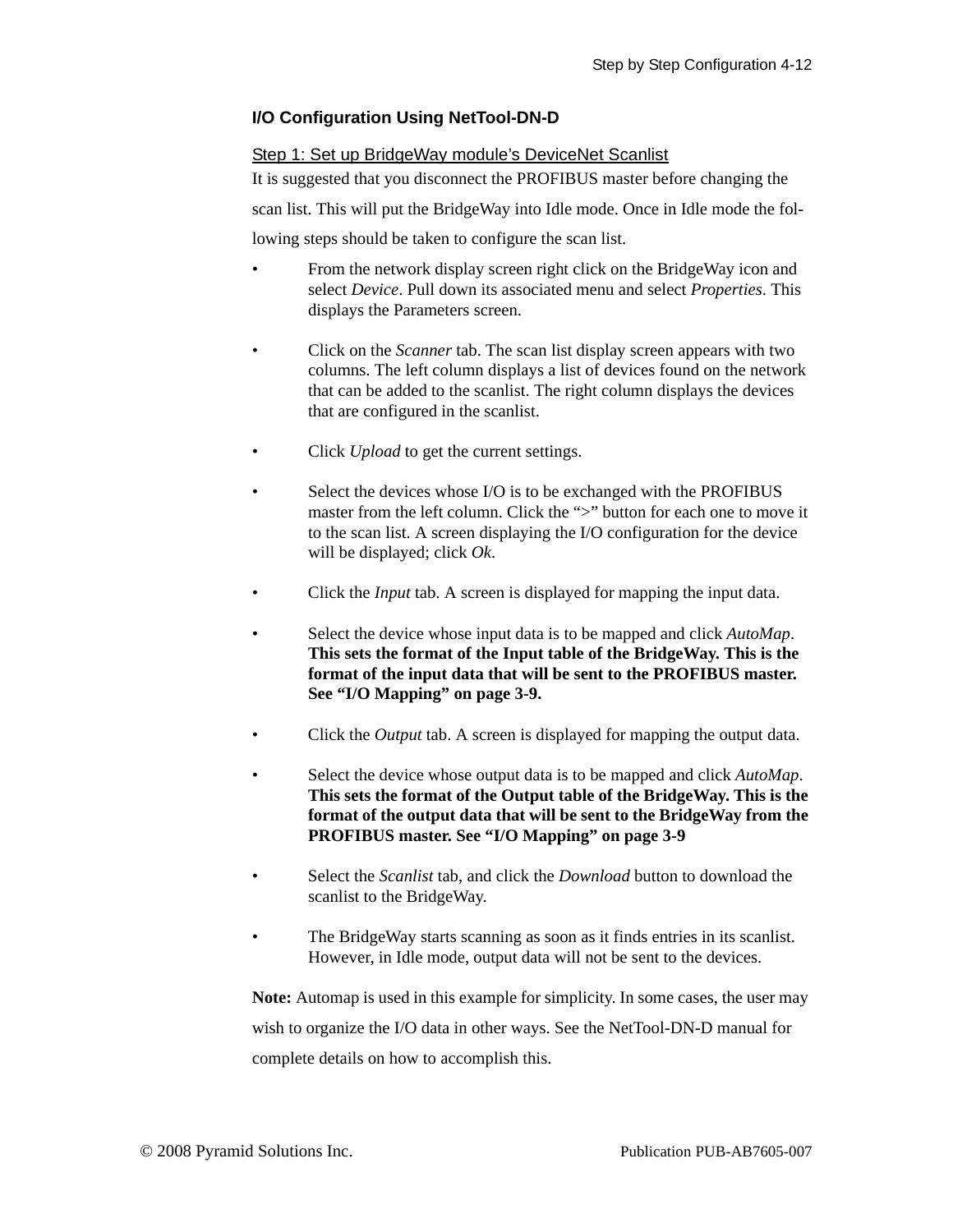### Step 2: Put the BridgeWay in Run Mode

The BridgeWay will automatically switch to Run mode when the PROFIBUS master is connected.

**Note:** It is normal for an error message to be displayed about an "Object State Conflict" downloading parameter 2. This error message can be ignored.

**Note:** Once the BridgeWay is placed into Run mode, it will begin sending output data to the devices configured in its scan list.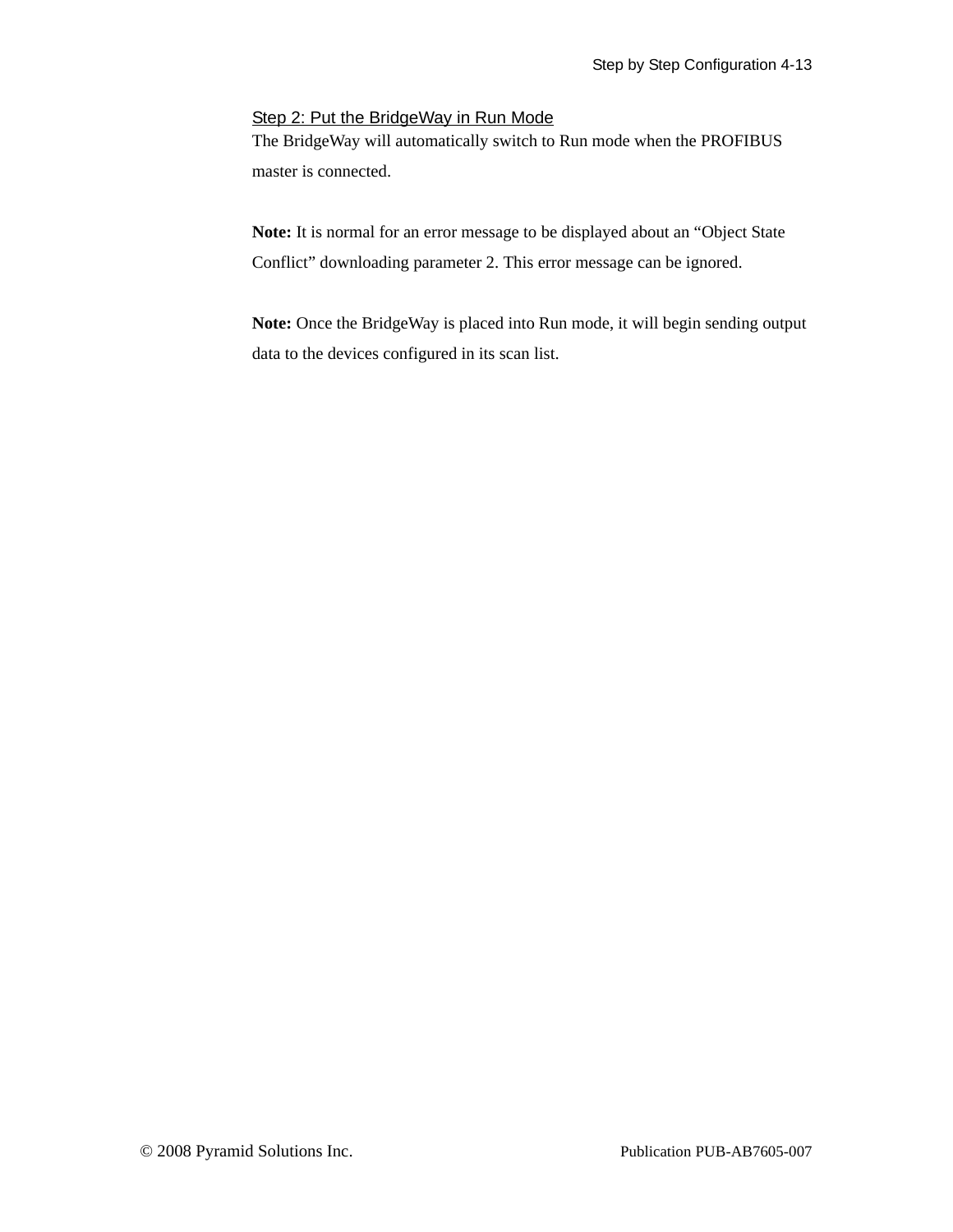## **PROFIBUS Interface**

### <span id="page-38-1"></span><span id="page-38-0"></span>*Network Communication*

### **Protocol**

The BridgeWay PROFIBUS to DeviceNet Gateway acts as a PROFIBUS-DP slave node. It can be read and written to from a PROFIBUS-DP master. The BridgeWay will not initiate communication to other nodes on the PROFIBUS network; it will only respond to incoming commands.

Details of the supported protocol features are listed below.

- PROFIBUS-DP EN 50 170 (DIN 19245).
- Protocol version 1.10.
- Baud rate range 9.6 Kbps 12 Mbps.
- Cyclic I/O data transmission.
- Device diagnostic messages supported.

### **Physical Interface**

| <b>Feature</b>     | <b>Specification</b>                                                |
|--------------------|---------------------------------------------------------------------|
| Media              | PROFIBUS bus line type A or B specified<br>in EN50170.              |
| <b>Topology</b>    | Master-Slave.                                                       |
| Connector          | 9-pin D-Subminiature female.                                        |
| Cable              | Shielded twisted pair.                                              |
| <b>Isolation</b>   | The bus is galvanically isolated from the<br>BridgeWay electronics. |
| <b>Termination</b> | Switch selectable internal bus termination.                         |

### **Table 5-1 PROFIBUS Physical Interface**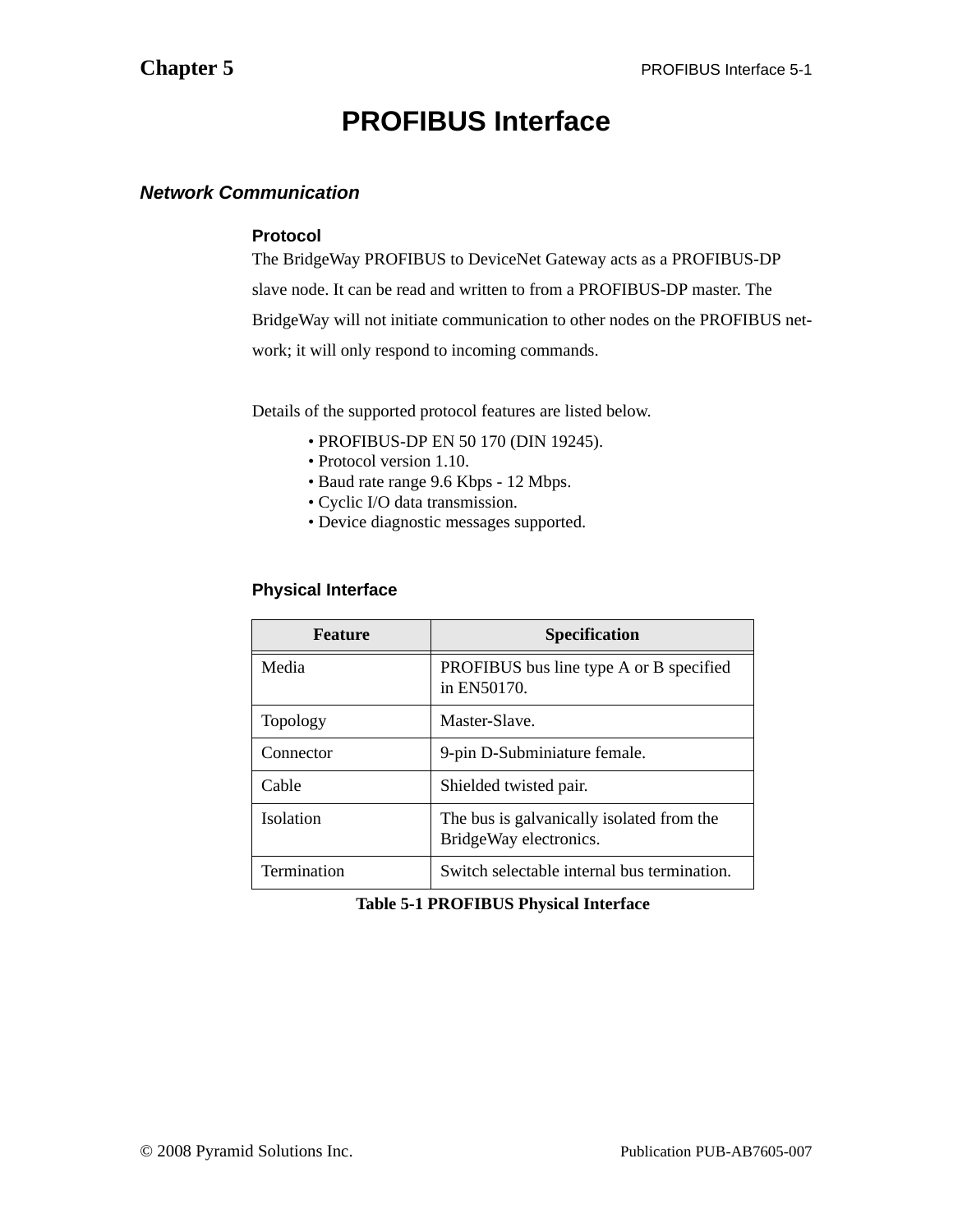### <span id="page-39-0"></span>*Device Diagnostics*

The BridgeWay sends PROFIBUS device diagnostic messages to the PROFIBUS master whenever there is a change in module status. The diagnostic data contains information about the state of the module, the DeviceNet communications, and an indication of I/O data integrity. The diagnostic data is presented in detail in ["PROFIBUS Device Diagnostic Data" on page 7-4.](#page-50-1)

### <span id="page-39-1"></span>*Interaction with I/O Tables*

#### **I/O Table Updates**

The PROFIBUS interface in the BridgeWay accesses the I/O tables as requests from the PROFIBUS master are processed; there is no buffering or timed updates of the I/O within the module. Safeguards are in place to ensure data integrity by prohibiting simultaneous access by the PROFIBUS and DeviceNet interfaces. There is no synchronization between the 2 network interfaces.

When output data is received from the PROFIBUS master, the module will copy the data to the Output table. The data is always placed at the beginning (offset 0) of the Output table. This data is available to be read by the DeviceNet interface as soon as it has been written.

When it is time to transmit input data to the PROFIBUS master, the module will retrieve the data that is currently in the Input table. Data is always read from the beginning (offset 0) of the Input table. The data will be what was placed there by the last write to the Input table by the DeviceNet interface.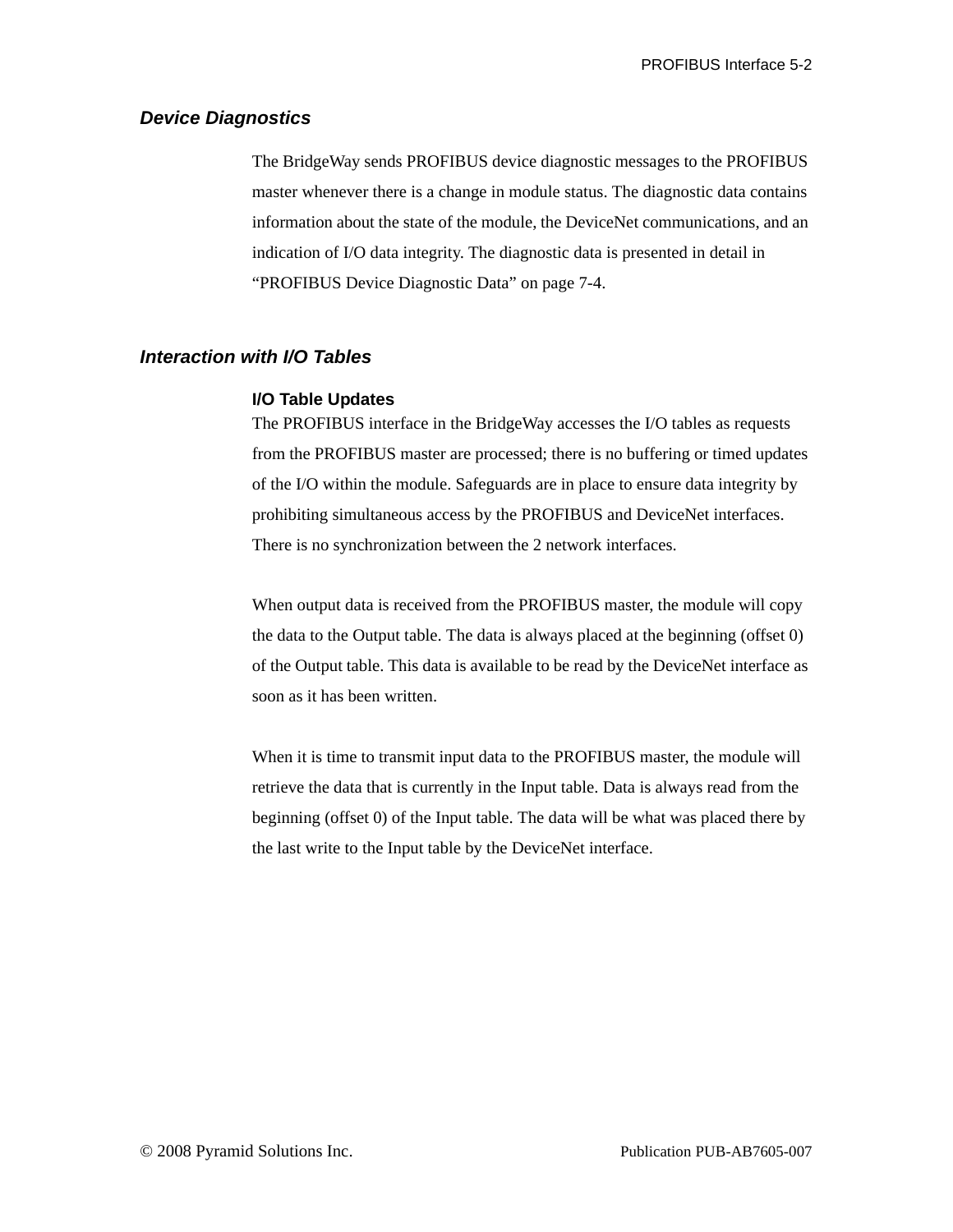### **Data Endian-ness**

The BridgeWay transfers I/O data between PROFIBUS and DeviceNet without regard to data content or format. Due to this, the user is responsible for making sure that the devices on either network understand the format of the data.

DeviceNet is a little endian protocol; values are transmitted least significant byte first. Hence, all data in the I/O tables is assumed to be stored as little endian by the DeviceNet nodes.

Care should be taken to make sure that the PROFIBUS master handles input data and transmits output data least significant byte first.

The I/O Byte Swap option will aid this issue by swapping the bytes on 16-bit boundaries. However, the user is still responsible for knowing where in the I/O tables DeviceNet data has been mapped. See ["DeviceNet Network Configuration](#page-21-3)  [Parameters" on page 3-7](#page-21-3) for details on this option.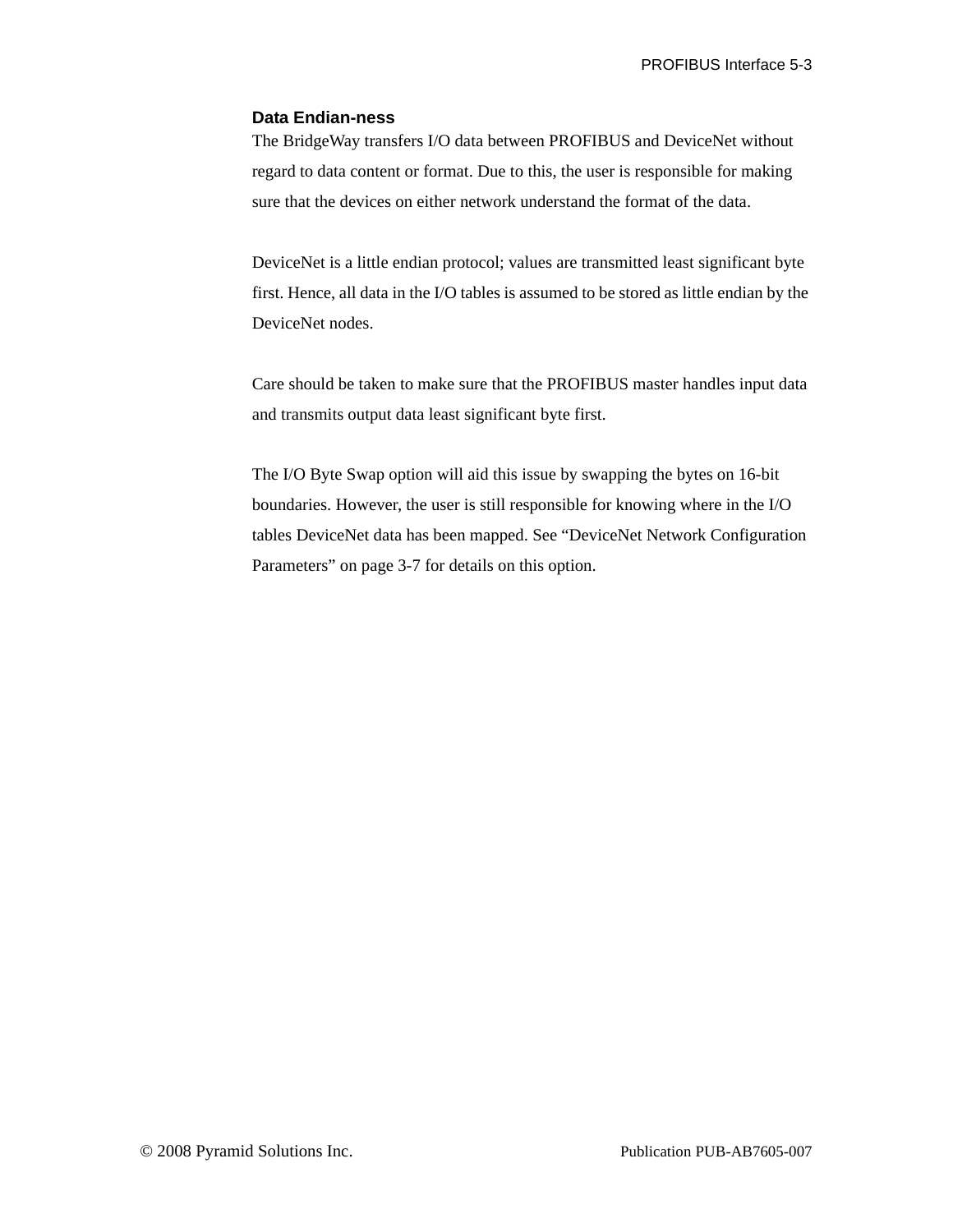### **DeviceNet Interface**

### <span id="page-41-1"></span><span id="page-41-0"></span>*Network Communications*

The BridgeWay PROFIBUS to DeviceNet Gateway acts as a DeviceNet Master or a slave. The BridgeWay, as a master, can exchange I/O data with up to 63 nodes. The module can also act as a slave to another DeviceNet Master, exchanging the contents of its I/O tables with the second master.

### <span id="page-41-2"></span>*Configuration*

The BridgeWay is configured using a DeviceNet configuration tool such as RSNetWorx for DeviceNet or NetTool-DN-D. The tool will access the module over the DeviceNet network. The BridgeWay supports a Scanner Configuration and Scan List object as the configuration interface over DeviceNet.

### <span id="page-41-4"></span><span id="page-41-3"></span>*Automatic Baud Rate Detection*

Depending on its configuration, the BridgeWay can set its DeviceNet baud rate automatically. If the autobaud option is enabled, the module will detect the current network baud rate and set its baud rate accordingly before joining the network. If the option is disabled, the module will join the network with the configured baud rate.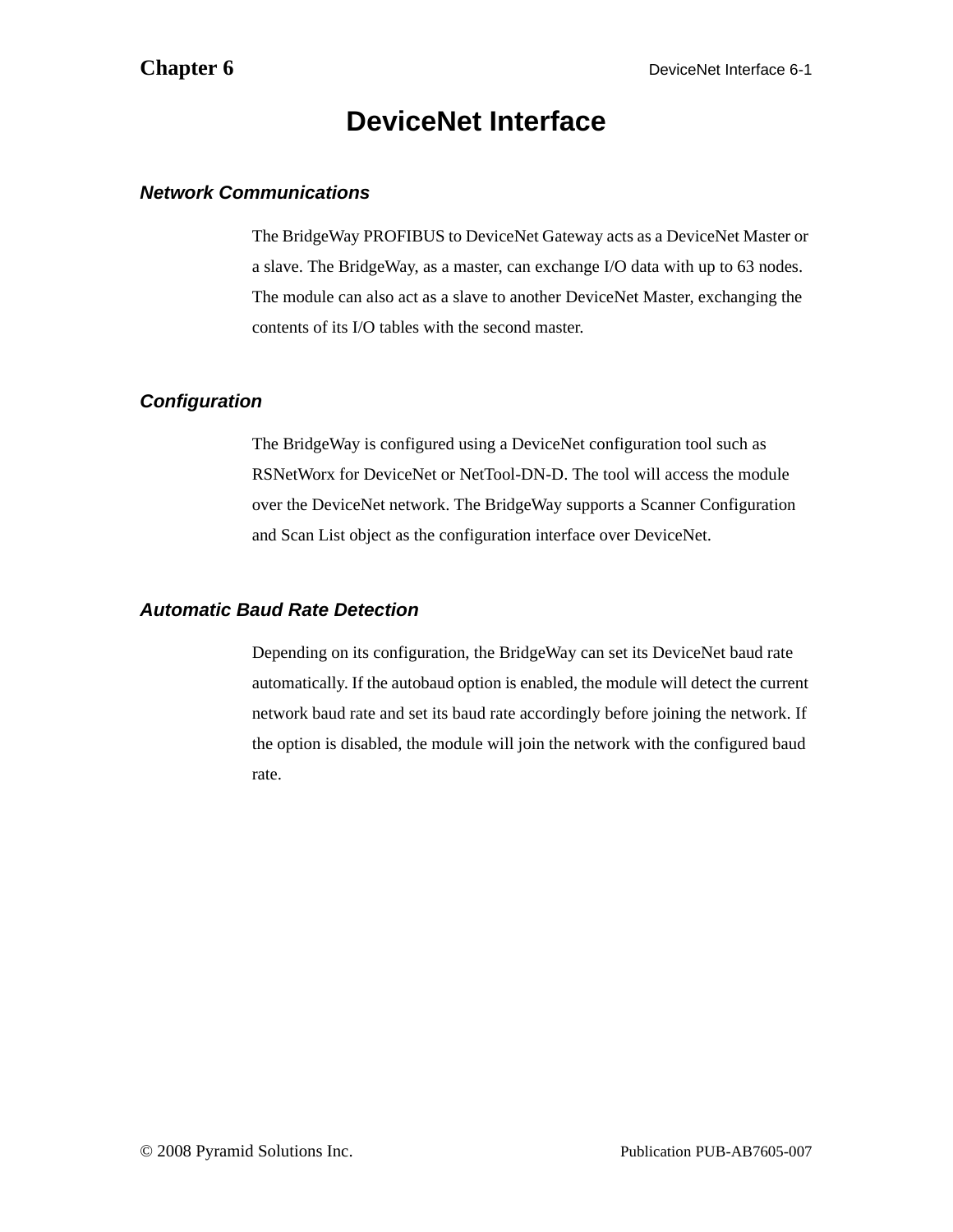### <span id="page-42-0"></span>*Slave Device Communication*

The BridgeWay continuously attempts to establish connections with devices configured in the scan list (list of configured slaves). Once connections are established, the module performs all necessary steps to configure the required I/O messaging.

The BridgeWay provides explicit message proxy services for all group 2 only slaves. Once any Group 2 only devices are configured, the BridgeWay sends "keep alive" messages to the devices in addition to the I/O messages. This function prevents the explicit message connections between the BridgeWay and the slave from timing out. This eliminates the need to re-establish an explicit connection should the BridgeWay need to send configuration data or serve as a proxy.

### <span id="page-42-1"></span>*Scan Cycles*

The BridgeWay employs a scan cycle for producing poll and strobe I/O messages. A scan cycle consists of the following:

- A bit-strobe output message (if any devices in the scan list are configured for bit-strobe).
- A poll command message for each device configured for polled I/O.
- A configurable delay before the next scan cycle.

The configurable delay is the Inter-Scan Delay (ISD). The ISD is a Scanner Configuration Object attribute. The delay begins when the last poll command message is transmitted and ends after the specified time has elapsed.

The BridgeWay also supports a background polling mechanism. A foreground to background polling ratio can be specified to allow polling of devices at certain scan cycle intervals.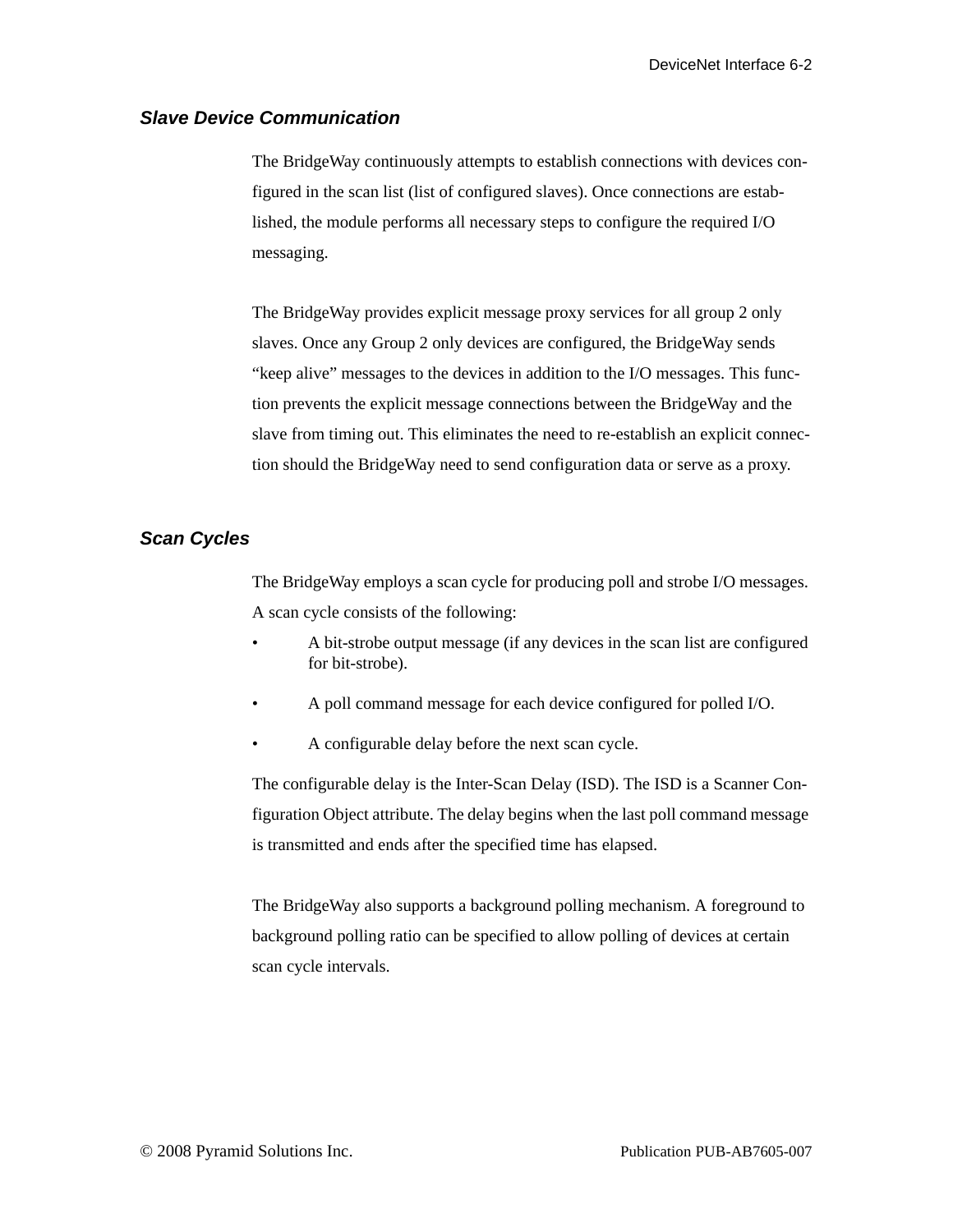### <span id="page-43-0"></span>*I/O Message Types*

The BridgeWay supports all I/O messaging types specified by the DeviceNet protocol. These include strobe, poll, COS, COS Unacknowledged, Cyclic, and Cyclic Unacknowledged I/O messages. I/O messaging and I/O parameters are configured using the DeviceNet configuration tool.

### <span id="page-43-1"></span>*I/O Mapping*

The contents and layout of the data in the I/O tables is defined during configuration of the scan list. The input and output data of each slave is configured, or mapped, to specific locations in the input and output tables.

### <span id="page-43-2"></span>*I/O Table Byte Swapping*

The BridgeWay provides an I/O byte swapping option. If the option is enabled, the data in the I/O tables is byte swapped on 16-bit boundaries. This is very useful since PROFIBUS assumes the byte ordering is opposite of that of DeviceNet.

### <span id="page-43-3"></span>*Proxy for Group 2 Only Devices*

The BridgeWay provides the capabilities necessary for being a Group 2 Only Client as defined for the Predefined Master/Slave Connection Set. Group 3 explicit messages destined for a group 2 only device that is configured as a slave to the BridgeWay will be intercepted and relayed to the slave.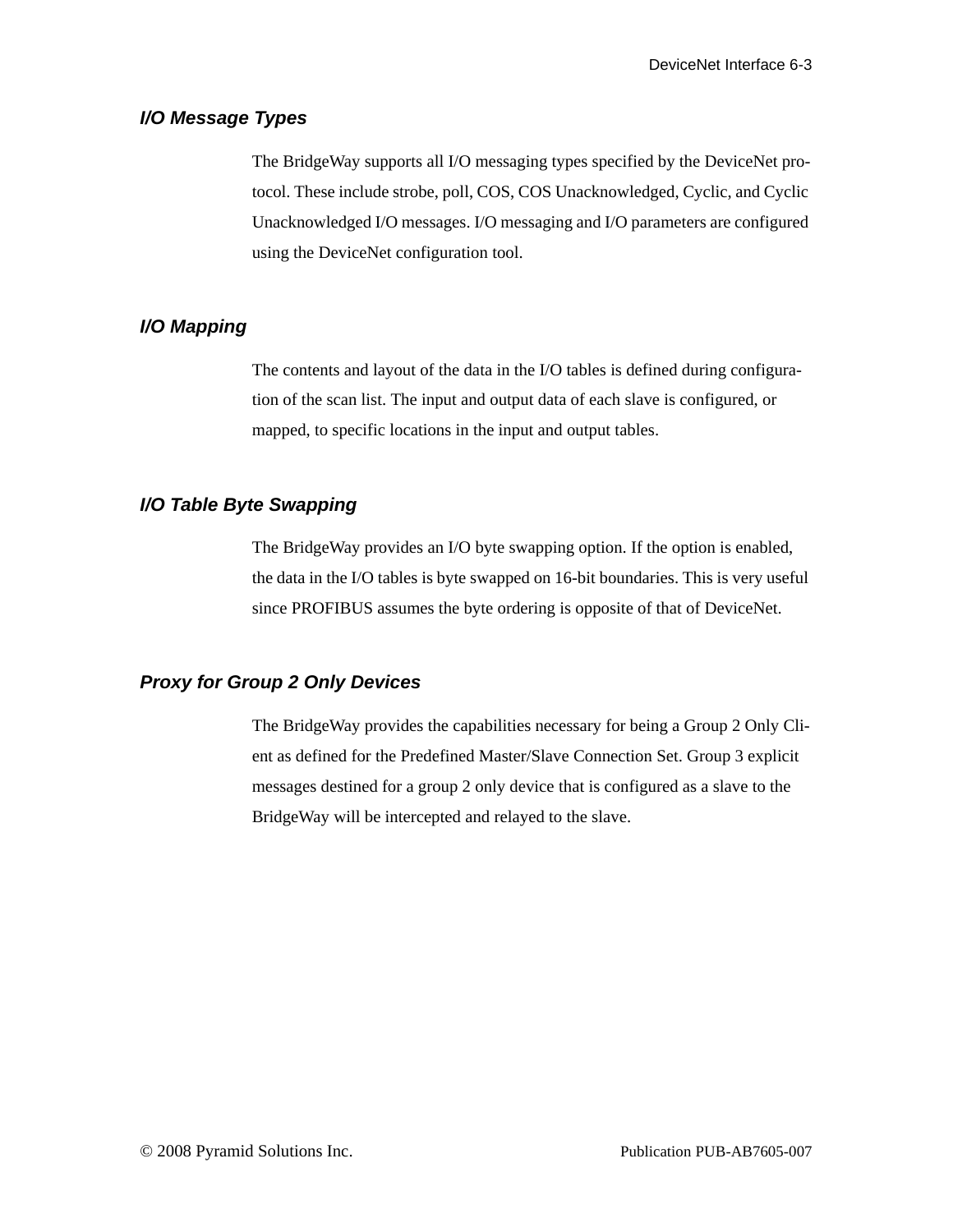### <span id="page-44-0"></span>*Run/Idle Mode*

The BridgeWay has two modes of operation, Run and Idle. In both modes the BridgeWay's DeviceNet master maintains communication with slave devices in its scan list.

In Run mode the BridgeWay sends output data to the slaves and receives input data. Since it is actively sending output data affecting slave device operation, the BridgeWay rejects attempts to alter its configuration and disrupt communications; it must first be put in Idle mode.

In Idle mode the BridgeWay still receives input data from the slaves but it does not send output data. In Idle mode the BridgeWay configuration can be changed.

The Run/Idle mode is automatically switched to Run when a connection is established with a PROFIBUS master. When the PROFIBUS connection is broken, the module automatically switches to Idle mode.

Alternatively, the Run/Idle mode of the BridgeWay may be set through an attribute of the Identity object. To change the Run/Idle mode, use a DeviceNet messaging tool and send the following message:

> Service: Set\_Attribute\_Single Class: 1 Instance: 1 Attribute: 103 (67h) Request Data: 00 for Idle, 01 for Run

See ["DeviceNet Network Configuration" on page 4-2](#page-26-1) for explanation of setting the BridgeWay Run/Idle mode using RSNetWorx or NetTool-DN-D.

**Note:** When the BridgeWay is reset or powered up, it begins operation in Idle mode.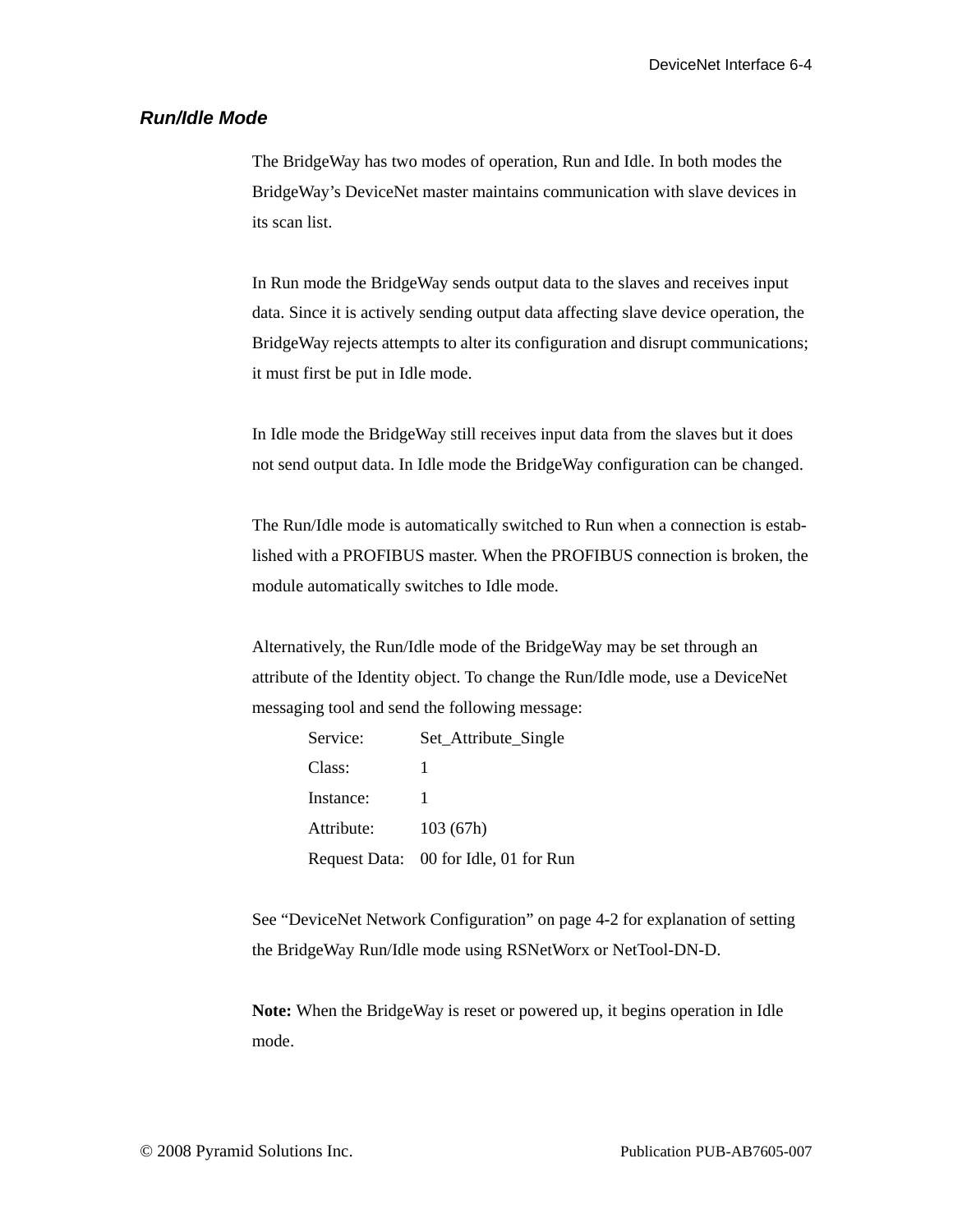### <span id="page-45-0"></span>*Automatic Device Recovery (ADR)*

This is a feature of the DeviceNet master which allows a slave node that has dropped off the network (Fault, power loss, etc.) to be replaced with another device of the same type. There are 2 parts to ADR, Address Recovery, and Configuration Recovery.

**Note:** ADR is only available when using Rockwell Software's RSNetWorx for DeviceNet as the configuration tool.

### **Address Recovery**

Address Recovery is responsible for automatically setting a new device's address to that of a slave that has lost communications.The steps followed by ADR are:

- 1. When the master detects loss of a slave, it begins to monitor for a device at MAC ID 63.
- 2. An identical device is added to the network at MAC ID 63.
- 3. The master verifies that the new device at 63 is exactly the same kind as the slave that was lost.
- 4. The master changes the new device's MAC ID from 63 to that of the lost slave.

### **Configuration Recovery**

Configuration Recovery is responsible for setting the configuration of a slave device to the configuration that is stored in the BridgeWay. The slave's configuration is stored in the BridgeWay's non-volatile memory. Whenever the BridgeWay establishes communication with the slave device, the configuration is downloaded to the slave.

Configuration recovery serves 2 purposes. 1. If a new device is added to the network to replace a faulted slave, after Address Recovery is completed, Configuration Recovery will configure the new device. 2. Configuration Recovery guarantees that the slave devices will always run the same configuration.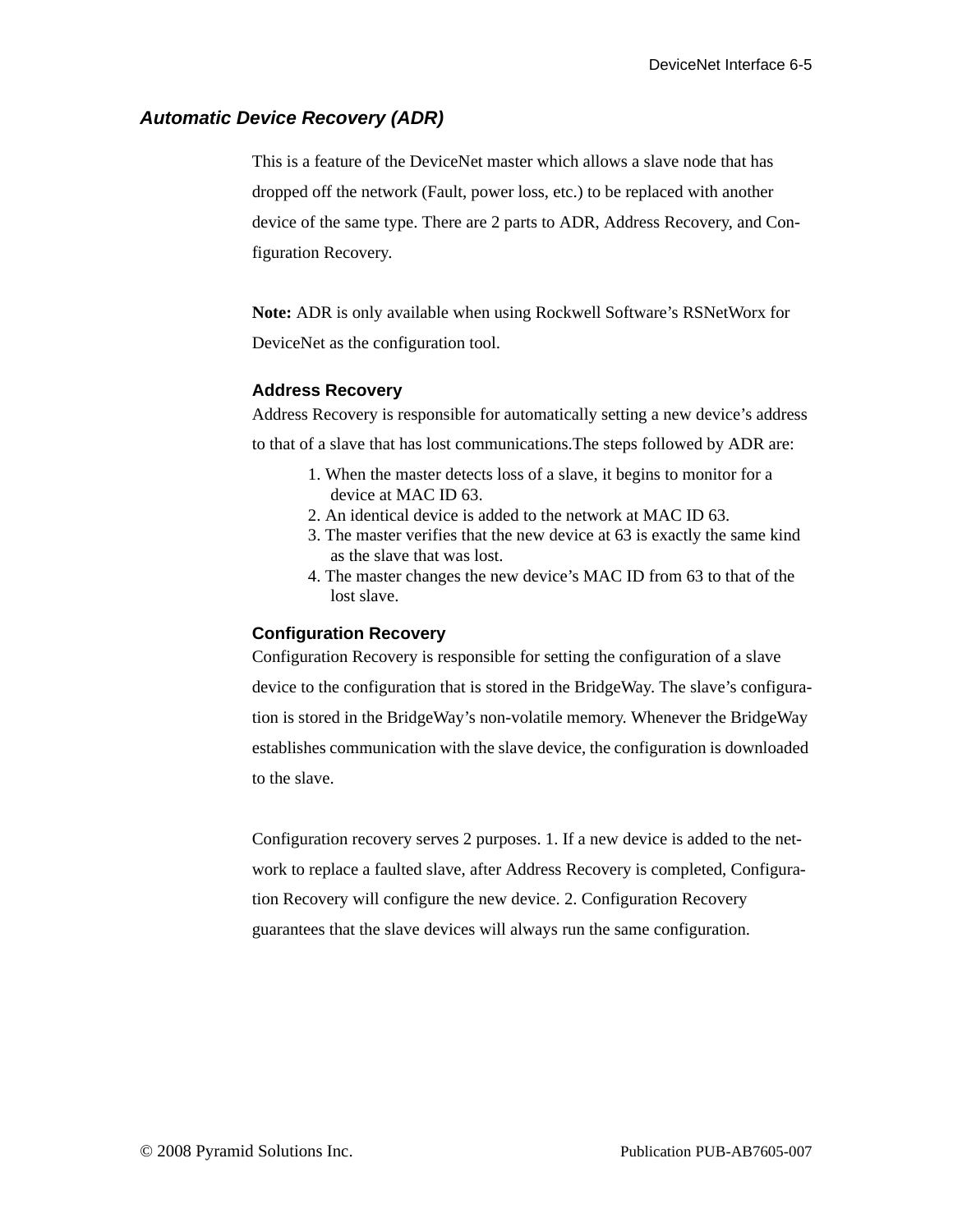### <span id="page-46-0"></span>*Interaction with I/O Tables*

The DeviceNet interface in the BridgeWay accesses the I/O tables as slave I/O connections are processed by the DeviceNet master; there is no buffering or timed updates of the I/O within the module. Safeguards are in place to ensure data integrity by prohibiting simultaneous access by the PROFIBUS and DeviceNet interfaces. There is no synchronization between the 2 network interfaces. Transmission of data on Change of State (COS) connections is triggered when new output data is provided by the PROFIBUS interface in the region mapped by the connection.

When an I/O connection with a slave requires that output data be sent to the slave, it will be read from the Output table. The data read is what was placed there by the last write to the Output table by the PROFIBUS interface.

When input data is received on a slave's I/O connection, it is copied to the Input table. This data is available to be read by the PROFIBUS interface and sent to the PROFIBUS master on the next data exchange.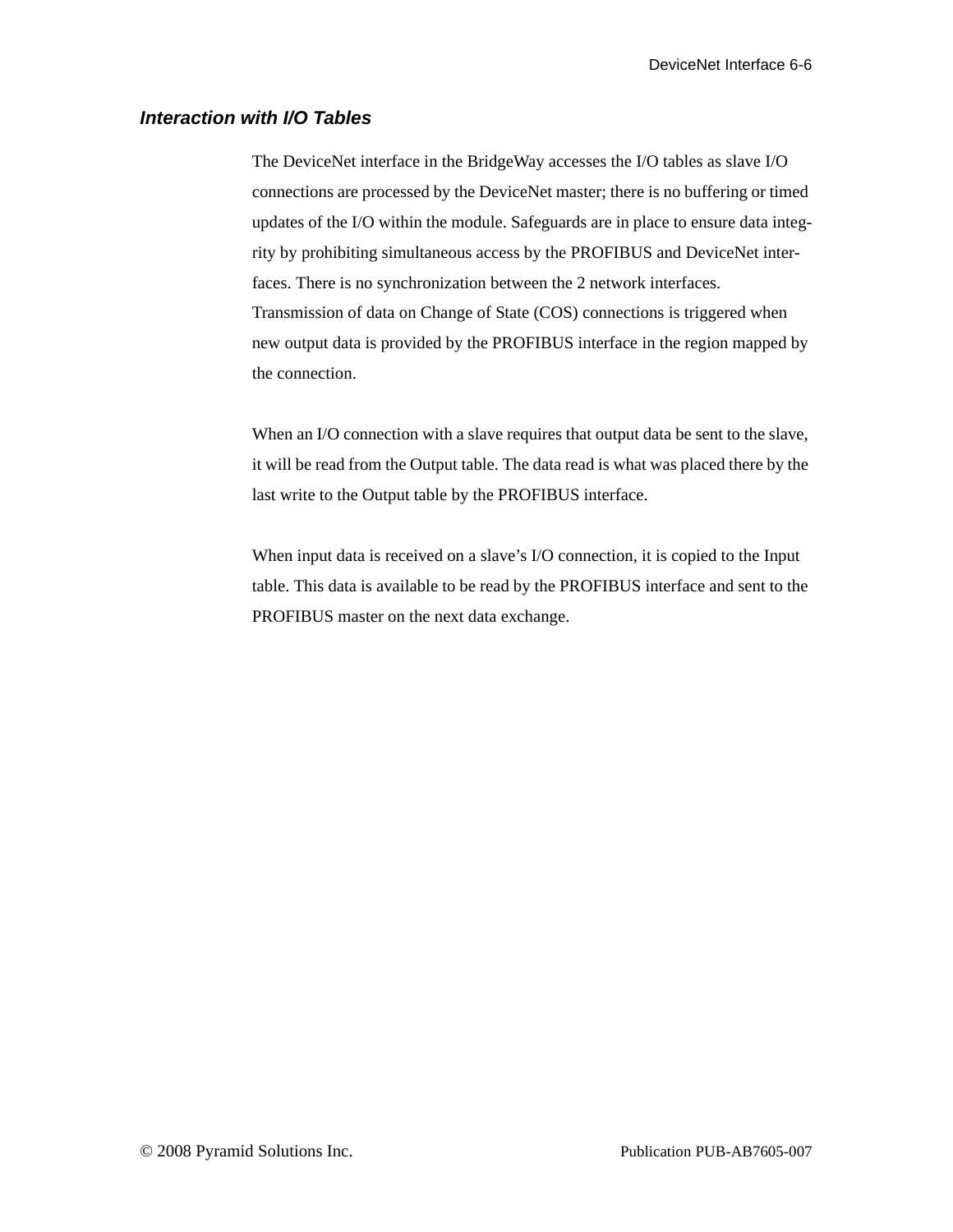## <span id="page-47-2"></span>**Status and Diagnostics**

### <span id="page-47-1"></span><span id="page-47-0"></span>*BridgeWay LEDs*

There is a group of LED indicators on the front of the BridgeWay that is used to annunciate the current status of the module and the network interfaces. The layout of the LEDs is shown in [Figure 7-1](#page-47-3).



**Figure 7-1 BridgeWay LEDs**

### <span id="page-47-3"></span>**BridgeWay Status LED**

| <b>State</b>          | <b>Summary</b>             | <b>Description</b>                                                     |
|-----------------------|----------------------------|------------------------------------------------------------------------|
| Off                   | No Power                   | No power to the module.                                                |
| <b>Flashing Green</b> | Idle                       | Module is in Idle mode.                                                |
| Solid Green           | Run                        | Module is in Run mode.                                                 |
| Solid Orange          | Hardware<br>Initialization | The LED will be in this state immedi-<br>ately after power is applied. |
| Flashing Red/Green    | Error                      | A fault has been detected.                                             |

### **Table 7-1 BridgeWay Status LED States**

Major unrecoverable faults are indicated by a series of green and red flashes. If the BridgeWay Status LED is flashing red and green for an extended period of time, count the number of red and green flashes and call technical support.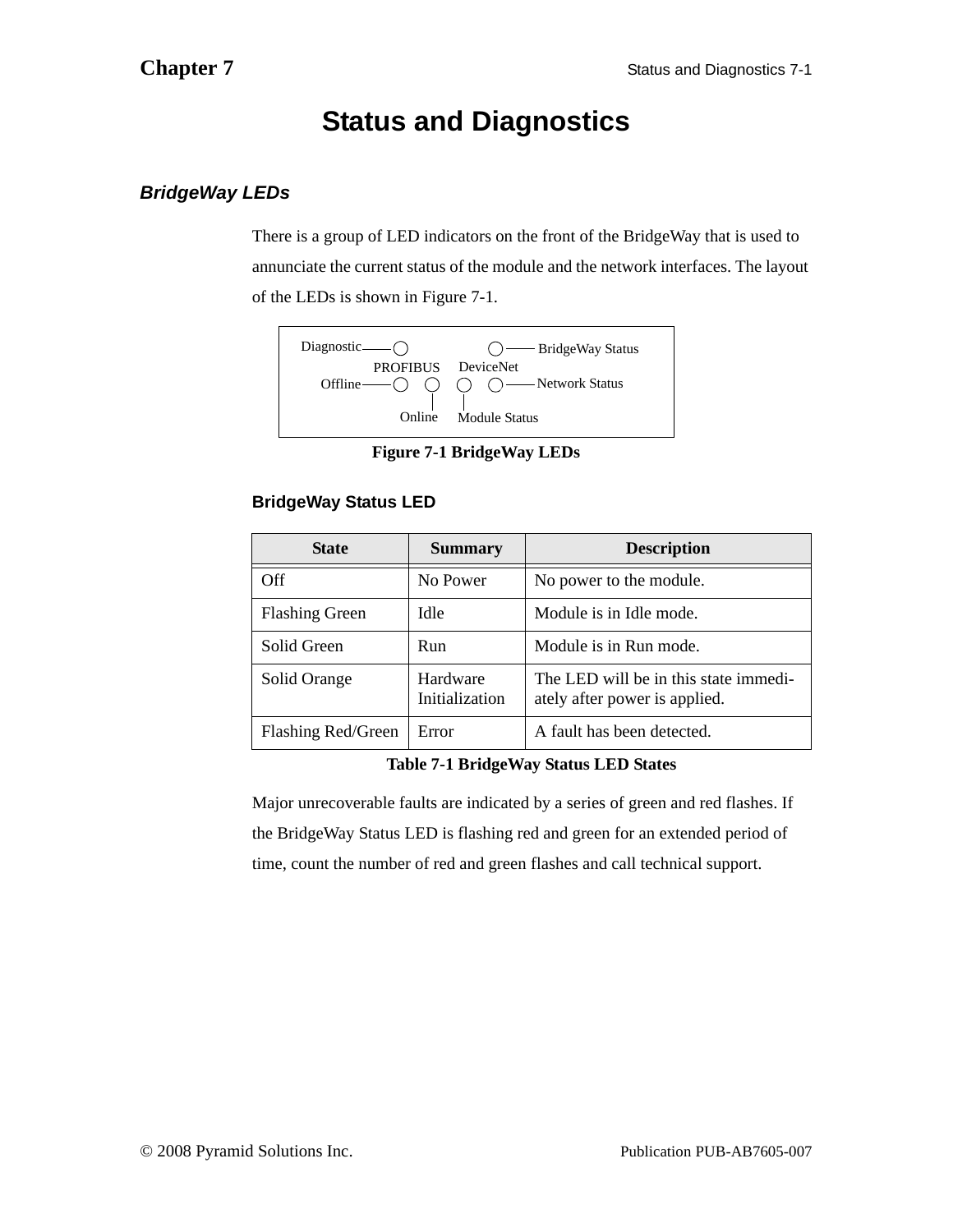### **DeviceNet Network Status LED**

| <b>State</b>          | <b>Summary</b>                   | <b>Description</b>                                                                                                       |
|-----------------------|----------------------------------|--------------------------------------------------------------------------------------------------------------------------|
| Solid Green           | Online with<br>no errors         | The BridgeWay is on the DeviceNet<br>network and all I/O connections are<br>running correctly.                           |
| <b>Flashing Green</b> | Online, no<br>communica-<br>tion | The BridgeWay is on the DeviceNet<br>network and is not currently communi-<br>cating with any devices.                   |
| Solid Red             | DeviceNet<br>interface fault     | A major fault in the DeviceNet inter-<br>face has been detected. Possible causes<br>include Bus-off or duplicate MAC ID. |
| <b>Flashing Red</b>   | Connection<br>time-out           | A connection with at least 1 slave<br>device has timed out.                                                              |

**Table 7-2 DeviceNet Network Status LED States**

### **DeviceNet Module Status LED**

| <b>State</b>          | <b>Summary</b>                    | <b>Description</b>                                                                                                                          |
|-----------------------|-----------------------------------|---------------------------------------------------------------------------------------------------------------------------------------------|
| <b>Flashing Green</b> | Initializing<br><sub>or</sub>     | The module is initializing.                                                                                                                 |
|                       | Not config-<br>ured               | The DeviceNet network configuration<br>has not been configured and is cur-<br>rently using default values.                                  |
| Solid Green           | Normal                            | Normal operation.                                                                                                                           |
| Solid Red             | Unrecover-<br>able major<br>fault | A fault the requires user intervention<br>has been detected. Correct the problem<br>and reset the BridgeWay.                                |
| Flashing Red          | Recoverable<br>minor fault.       | A fault that can be corrected and does<br>not require a BridgeWay reset has been<br>detected. This is typically a configu-<br>ration error. |

**Table 7-3 DeviceNet Module Status LED States**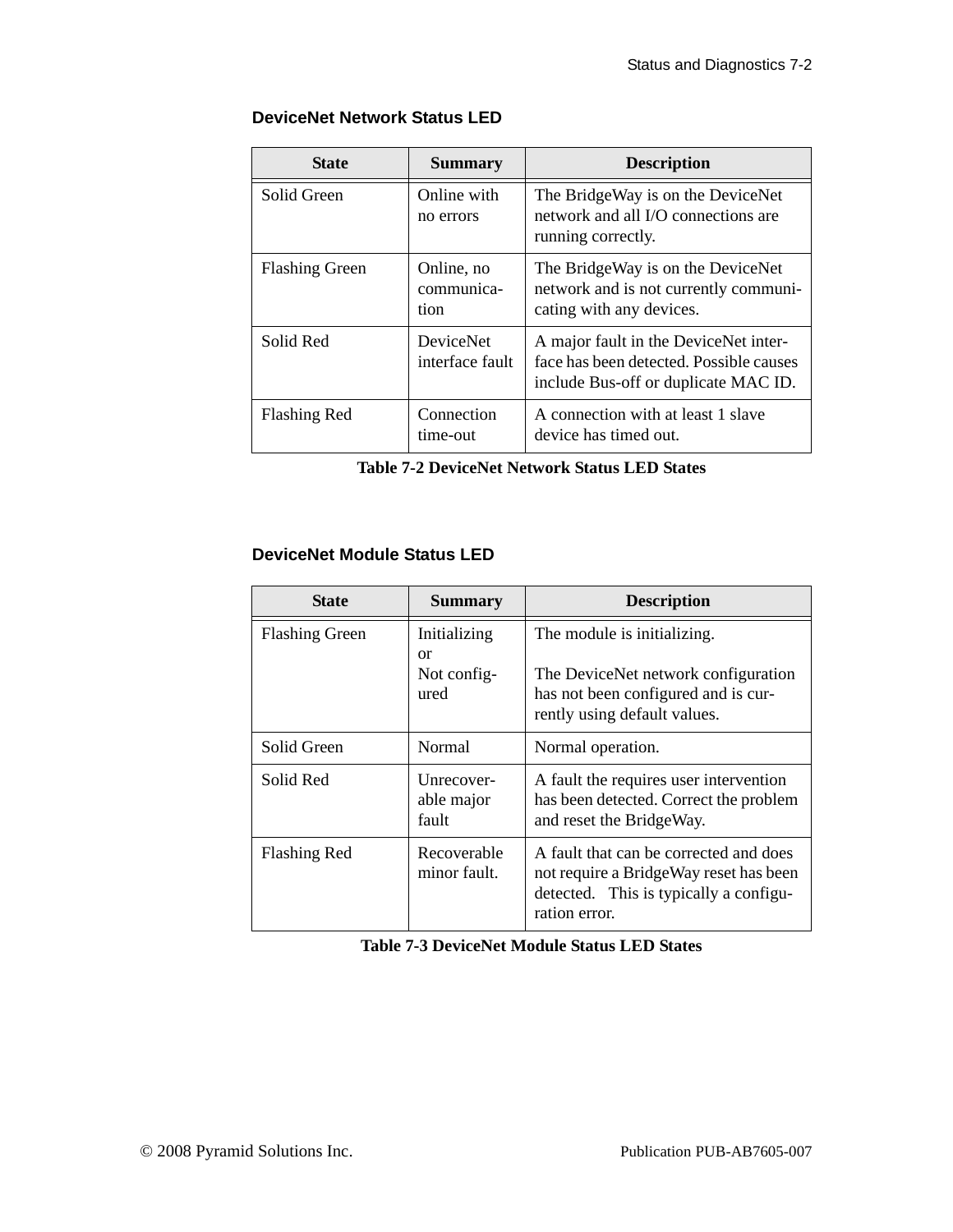### **PROFIBUS Online LED**

| <b>State</b> | <b>Summary</b>                 | <b>Description</b>                                                 |
|--------------|--------------------------------|--------------------------------------------------------------------|
| Off          | Offline, or no<br>module power | The BridgeWay is either not powered,<br>or not online on PROFIBUS. |
| Solid Green  | Online                         | The BridgeWay is online on the<br>PROFIBUS network.                |

**Table 7-4 PROFIBUS Online LED States**

### **PROFIBUS Offline LED**

| <b>State</b> | <b>Summary</b>                | <b>Description</b>                                                                  |
|--------------|-------------------------------|-------------------------------------------------------------------------------------|
| Off          | Online, or no<br>module power | The BridgeWay is either not powered<br>or is online on PROFIBUS.                    |
| Solid Red    | Offline                       | The BridgeWay is powered up, but is<br>not participating in PROFIBUS activ-<br>ity. |

**Table 7-5 PROFIBUS Offline LED States**

### **PROFIBUS Diagnostic LED**

| <b>State</b>           | <b>Summary</b>           | <b>Description</b>                                                                                                                  |
|------------------------|--------------------------|-------------------------------------------------------------------------------------------------------------------------------------|
| Off                    | Normal                   | No diagnostics are present.                                                                                                         |
| Flashing Red at<br>1Hz | Configura-<br>tion error | The input and/or output length set in<br>module configuration does not match<br>the value(s) set during network config-<br>uration. |
| Flashing Red at<br>4Hz | Hardware<br>error        | An error occurred while initializing the<br>PROFIBUS ASIC.                                                                          |

### **Table 7-6 PROFIBUS Diagnostic LED States**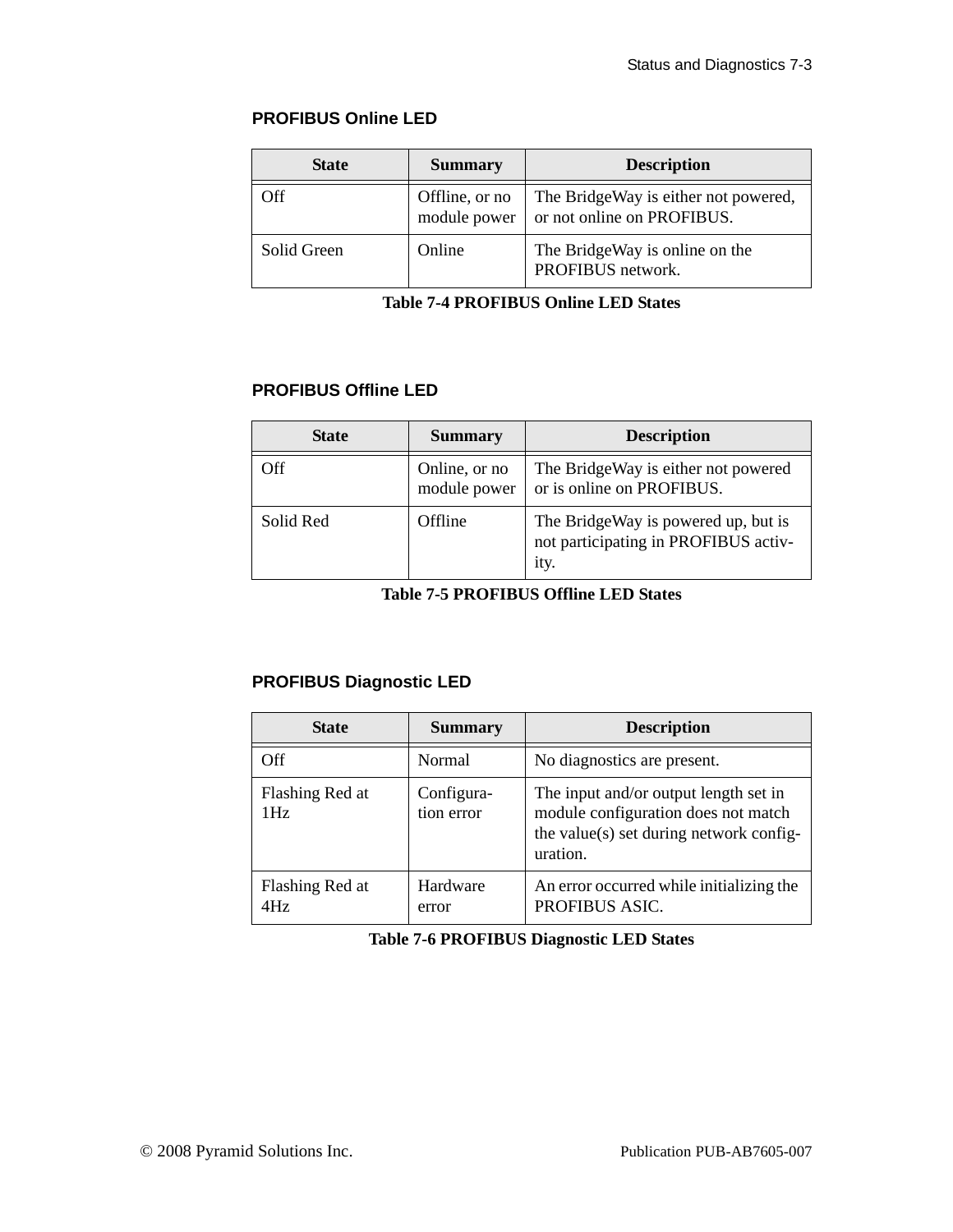### <span id="page-50-1"></span><span id="page-50-0"></span>*PROFIBUS Device Diagnostic Data*

Device diagnostic data is sent to the PROFIBUS master whenever there is a change in module status. The diagnostic data can be used by the master to determine the current status of the module, as well as a measure of I/O data integrity.

### **Diagnostic Data Format**

The diagnostic data consists of 19 bytes with the following layout. Note that this data appears after the 6 byte header in the PROFIBUS diagnostic message.

| <b>Byte</b><br><b>Offset</b> | <b>Description</b>                      |
|------------------------------|-----------------------------------------|
|                              | <b>PROFIBUS Diagnostic Control Byte</b> |
|                              | BridgeWay module status.                |
| $\mathcal{D}$                | DeviceNet network status.               |
| $3-10$                       | DeviceNet active node table.            |
| 11-18                        | DeviceNet faulted node table.           |

### **Table 7-7 PROFIBUS Diagnostic Data Format**

### BridgeWay Module Status

The BridgeWay module status value is a bit-string with the following bit definitions.

| <b>Bit</b> | <b>Description</b>                                                                                                            |
|------------|-------------------------------------------------------------------------------------------------------------------------------|
|            | Module in Run mode. The bit is cleared when<br>the module is in Idle mode.                                                    |
|            | A DeviceNet network error is active. See the<br>DeviceNet network status value for the specific<br>error.                     |
|            | A DeviceNet slave error is active. See the<br>DeviceNet faulted node table to determine which<br>slave connection is faulted. |
| 3          | PROFIBUS I/O size error. The input or output<br>size, or both, resulting from the scan list configu-<br>ration is invalid.    |
|            | Not used.                                                                                                                     |

### **Table 7-8 BridgeWay Module Status Bit Definitions**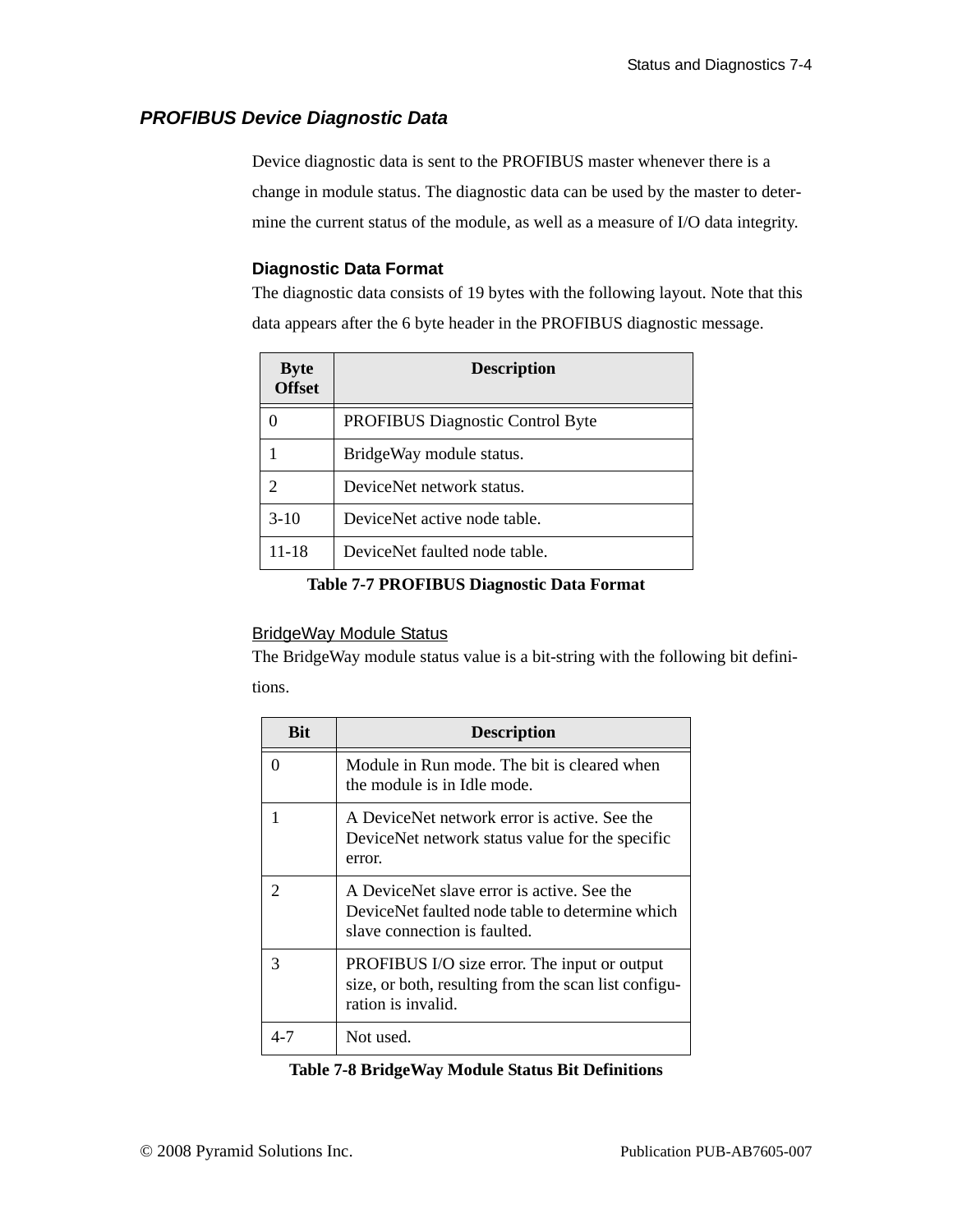### DeviceNet Network Status

The DeviceNet network status value is an enumerated value. The possible status values are listed below.

| <b>Status Code</b> | <b>Description</b>                                                        |
|--------------------|---------------------------------------------------------------------------|
| $\Omega$           | Online with no errors.                                                    |
| 60                 | Duplicate MAC ID test in progress.                                        |
| 70                 | Duplicate MAC ID failure.                                                 |
| 71                 | Scanner configuration error.                                              |
| 72                 | Communications failed with the device.                                    |
| 73                 | Incorrect device type.                                                    |
| 74                 | CAN receive overrun error.                                                |
| 75                 | CAN network failure.                                                      |
| 76                 | Scanner is lonely; it is not receiving any network traffic.               |
| 77                 | Incorrect connection size.                                                |
| 78                 | No response from the device.                                              |
| 79                 | CAN transmit failure.                                                     |
| 80                 | In Idle mode.                                                             |
| 81                 | Faulted.                                                                  |
| 82                 | DeviceNet fragmentation error.                                            |
| 83                 | Error during slave connection initialization.                             |
| 84                 | Slave connection initialization in progress.                              |
| 85                 | Incorrect data size received on connection.                               |
| 86                 | Device went into Idle mode.                                               |
| 87                 | Shared master has not made connection to the device.                      |
| 88                 | Shared master has not made the right type of connection to the<br>device. |
| 89                 | ADR keeper error.                                                         |
| 90                 | CAN network disabled.                                                     |
| 91                 | CAN bus-off.                                                              |
| 92                 | No DeviceNet power.                                                       |

**Table 7-9 Node Status Codes**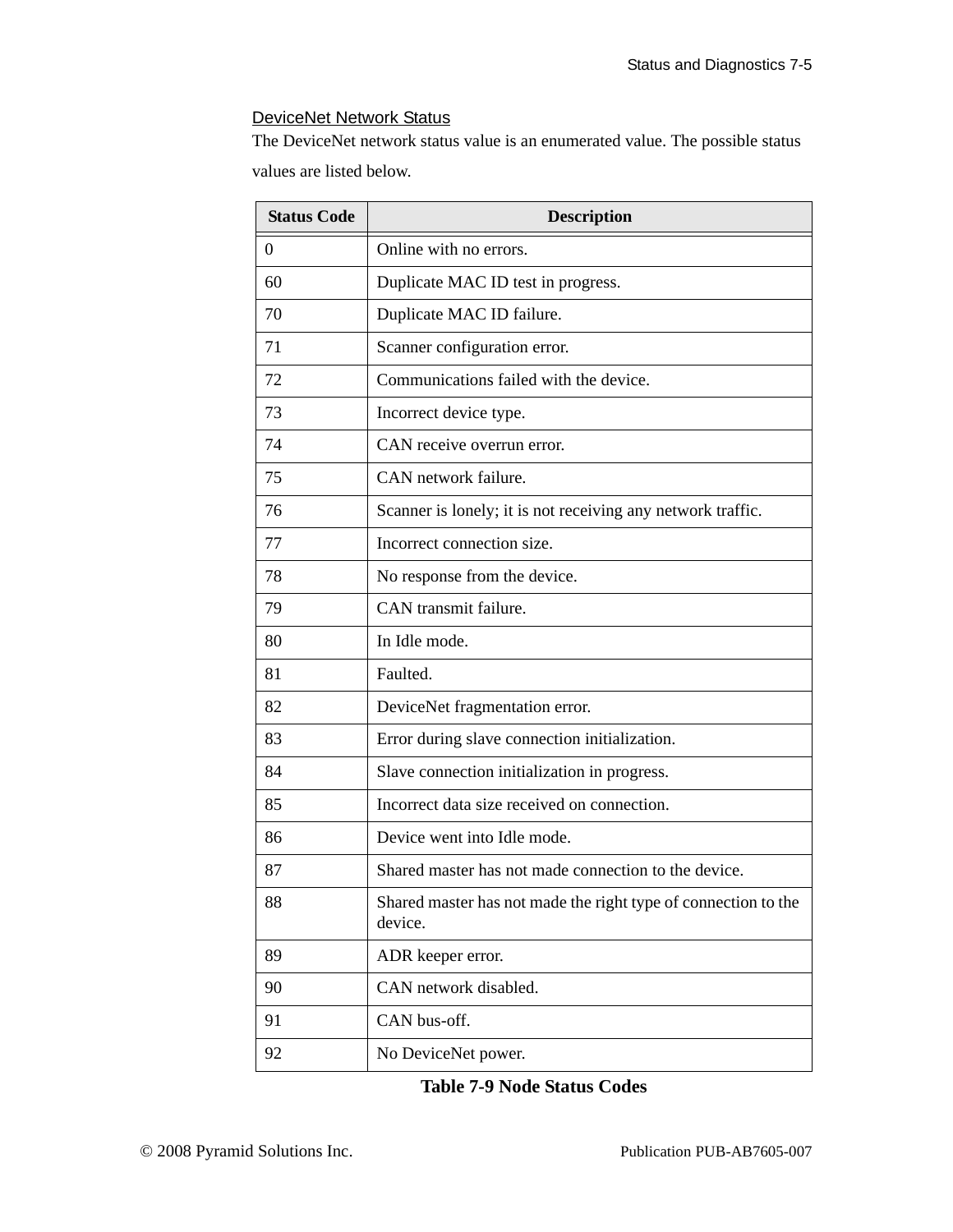| <b>Status Code</b> | <b>Description</b>        |
|--------------------|---------------------------|
| 95                 | Flash update in progress. |
| 96                 | CAN port is in Test mode. |
| 97                 | Device halted.            |
| 98                 | Firmware failure.         |
| 99                 | System failure.           |

**Table 7-9 Node Status Codes (Continued)**

### DeviceNet Active Node Table

The active node table is a 64-bit bit-string that indicates the devices which are configured as slaves to the BridgeWay on DeviceNet. Each bit in the table corresponds to a MAC ID, from 0-63. If a bit is set, the device at the corresponding MAC ID is configured as a slave to the BridgeWay.

### DeviceNet Faulted Node Table

The faulted node table is a 64-bit bit-string that indicates the devices which are configured as slaves to the BridgeWay and have faulted. Each bit in the table corresponds to a MAC ID, from 0-63. If a bit is set in the faulted node table, connections to the device at the corresponding MAC ID are not working correctly.

### **Static Diagnostic Control Bit**

The BridgeWay makes use of the *Static* bit in the diagnostic control byte to notify the PROFIBUS master that the I/O data integrity is in question. If the Static bit is set, it is suggested that the PROFIBUS master ignore the input data and stop updating the output data.

The Static bit is set in the diagnostic control byte if any of the following conditions are true.

- The BridgeWay is in Idle mode.
- The DeviceNet network status is *Offline*. (DeviceNet interface fault)
- The I/O sizes resulting from the current scan list configuration are invalid.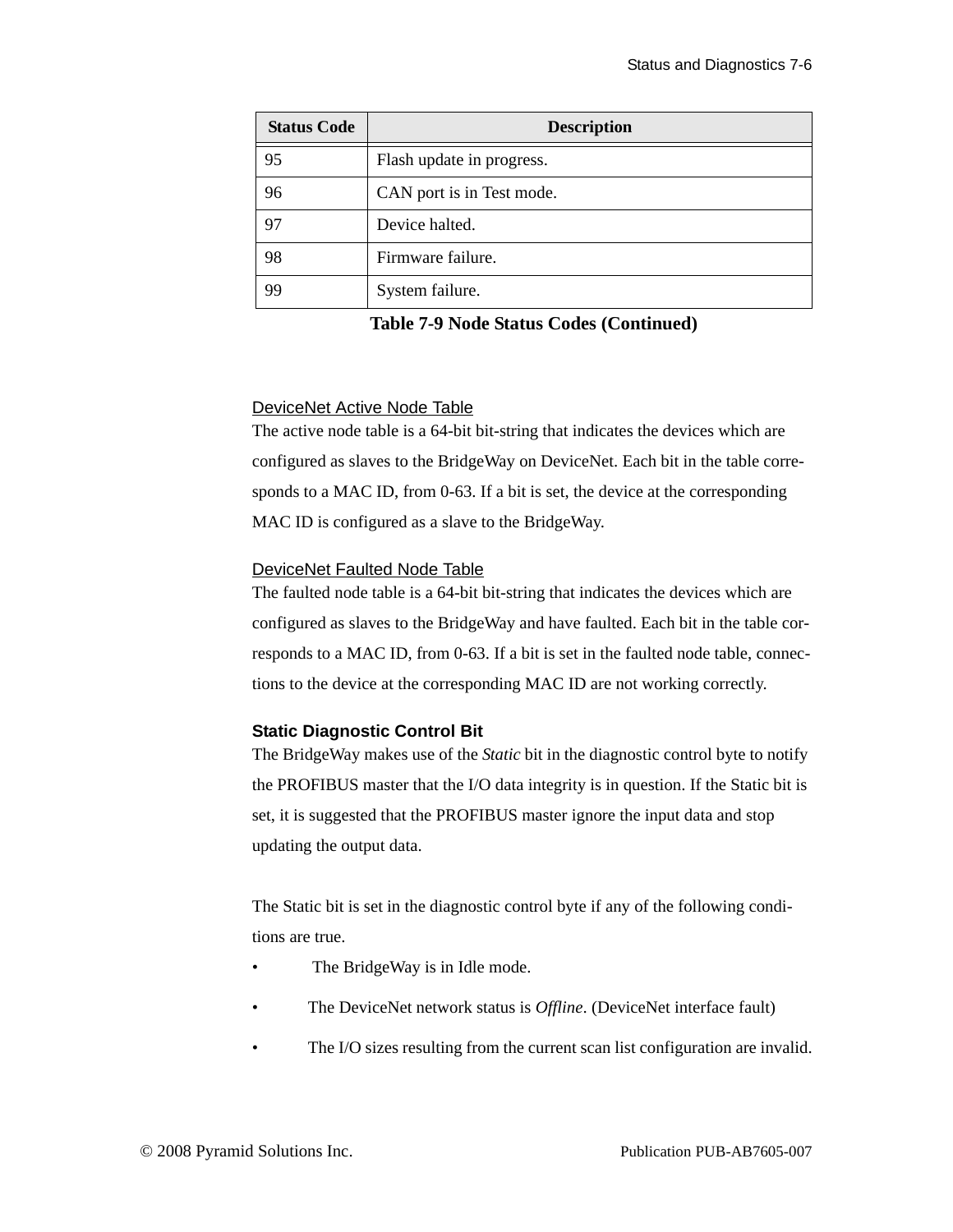## **Specifications**

### <span id="page-53-1"></span><span id="page-53-0"></span>*Environmental Specifications*

### **Temperature**

Operating: 0 to 70 degrees Celsius Non-Operating: -25 to 85 degrees Celsius

### <span id="page-53-2"></span>*EMC Directive Compliance*

This product is tested to meet the Council Directive 89/336/EC Electromagnetic Compatibility (EMC) by applying the following standards, in whole or in part, documented in a technical construction file:

- EN50081-2-EMC Generic Emission Standard, Part 2 Industrial Environment
- EN50082-2-EMC Generic Immunity Standard, Part 2 Industrial Environment

This product is intended for use in an industrial environment.

### <span id="page-53-3"></span>*Electrical Specifications*

### **DC Power**

Operating voltage: 7-32 VDC. Current Requirements: 105-110 mA at 24 VDC.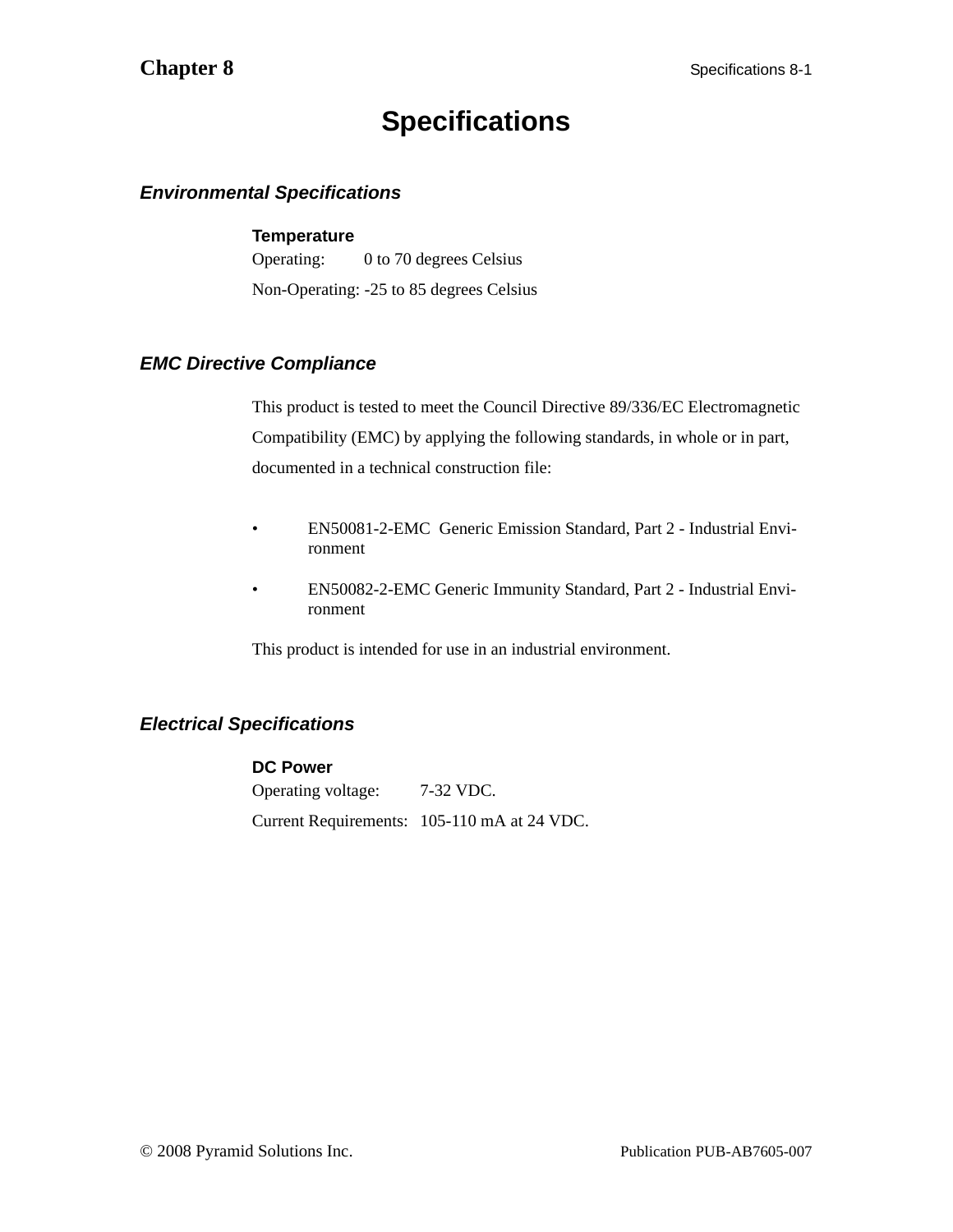### <span id="page-54-0"></span>*Mechanical Specifications*

### **Mechanical Rating**

IP20/NEMA 1

### **Dimensions**



**Figure 8-1 BridgeWay PROFIBUS to DeviceNet Gateway Mechanical Dimensions**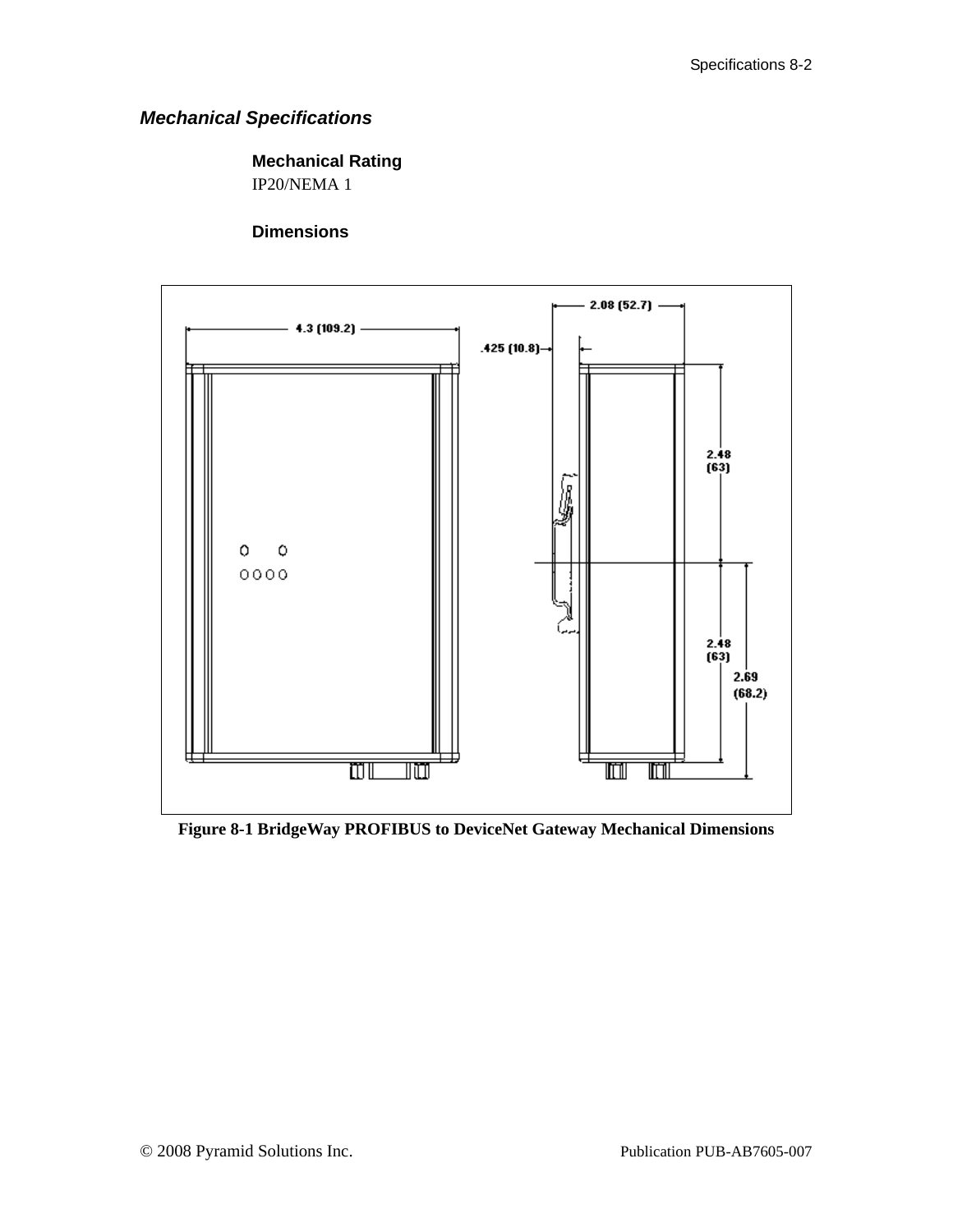### <span id="page-55-0"></span>*I/O Data Sizes*

- Maximum 244 bytes Input table size.
- Maximum 244 bytes Output table size.
- Combined Input and Output table size must not be more than 400 bytes.
- There must be at least 1 byte of Input or Output data configured.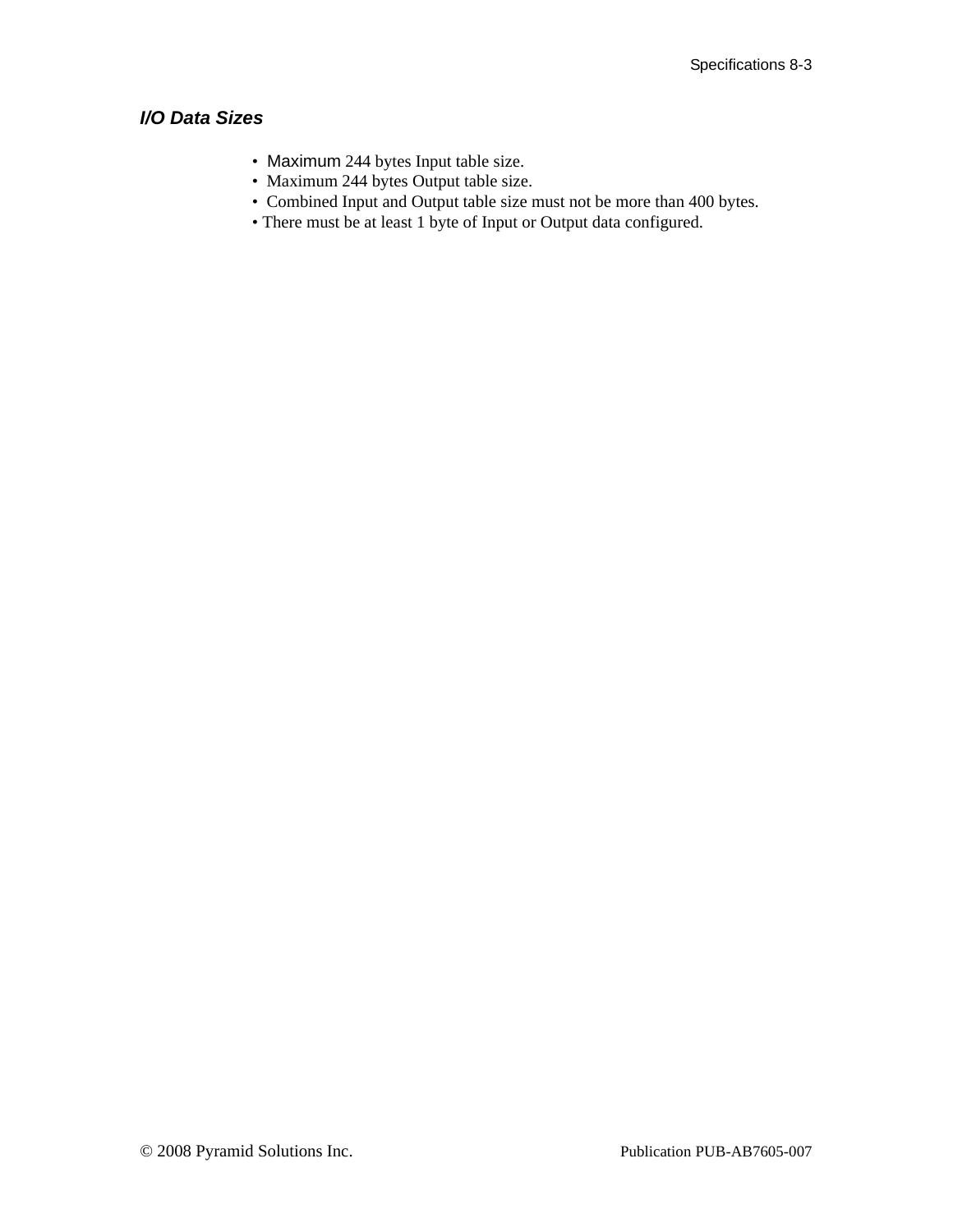### **Connectors**

<span id="page-56-1"></span><span id="page-56-0"></span>*Power*



**Figure 9-1 Power Connector**

| Pin | <b>Connection</b>  |
|-----|--------------------|
|     | $24 \text{ VDC} +$ |
|     | 24 VDC Common      |

**Table 9-1 Power Connector Pin Definitions**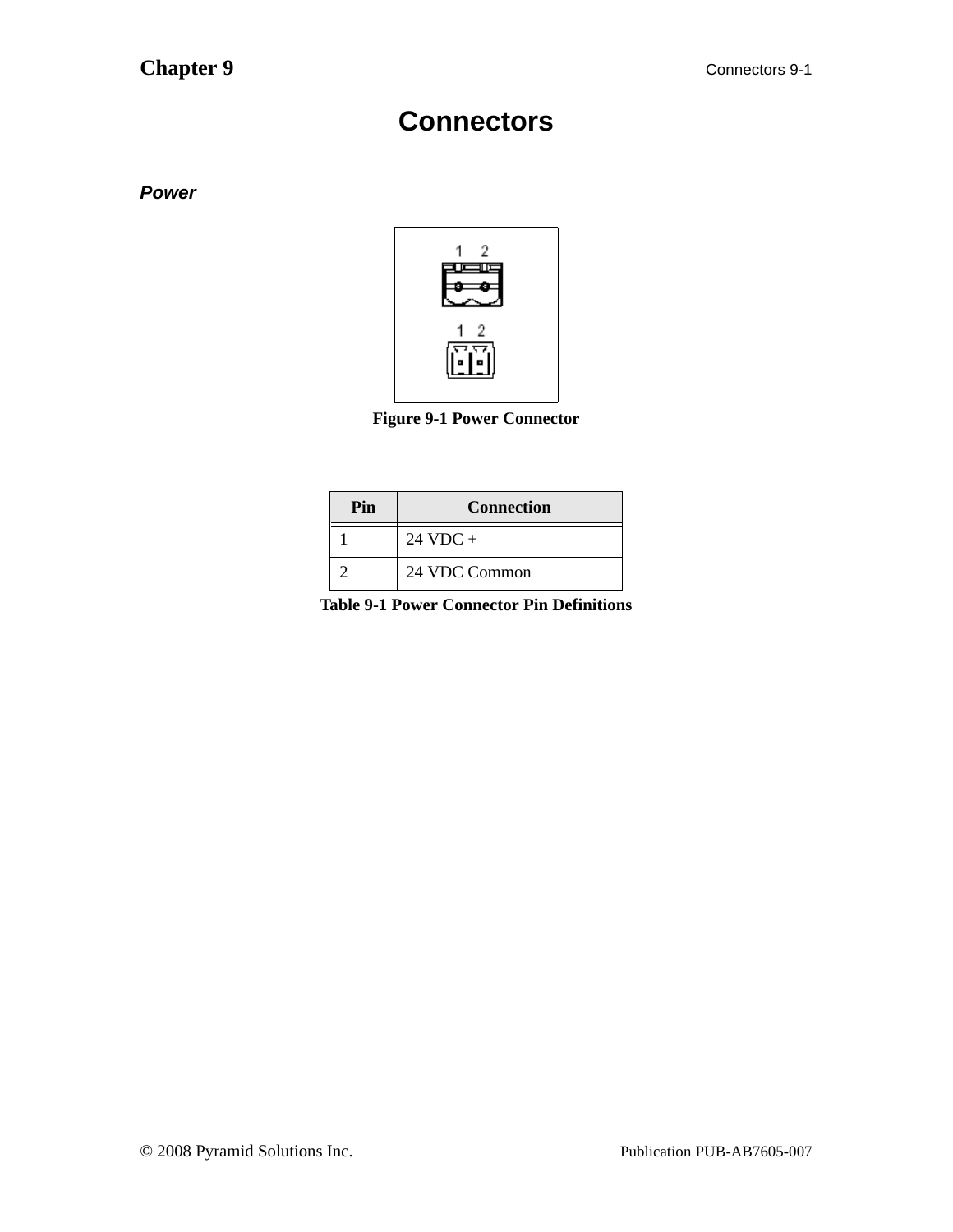### <span id="page-57-0"></span>*DeviceNet*



**Figure 9-2 DeviceNet Connector**

| Pin            | <b>Connection</b> |
|----------------|-------------------|
|                | 24 VDC Common     |
| $\overline{2}$ | <b>CAN Low</b>    |
| 3              | Shield            |
|                | <b>CAN High</b>   |
| 5              | 24 VDC            |

**Table 9-2 DeviceNet Connector Pin Definitions**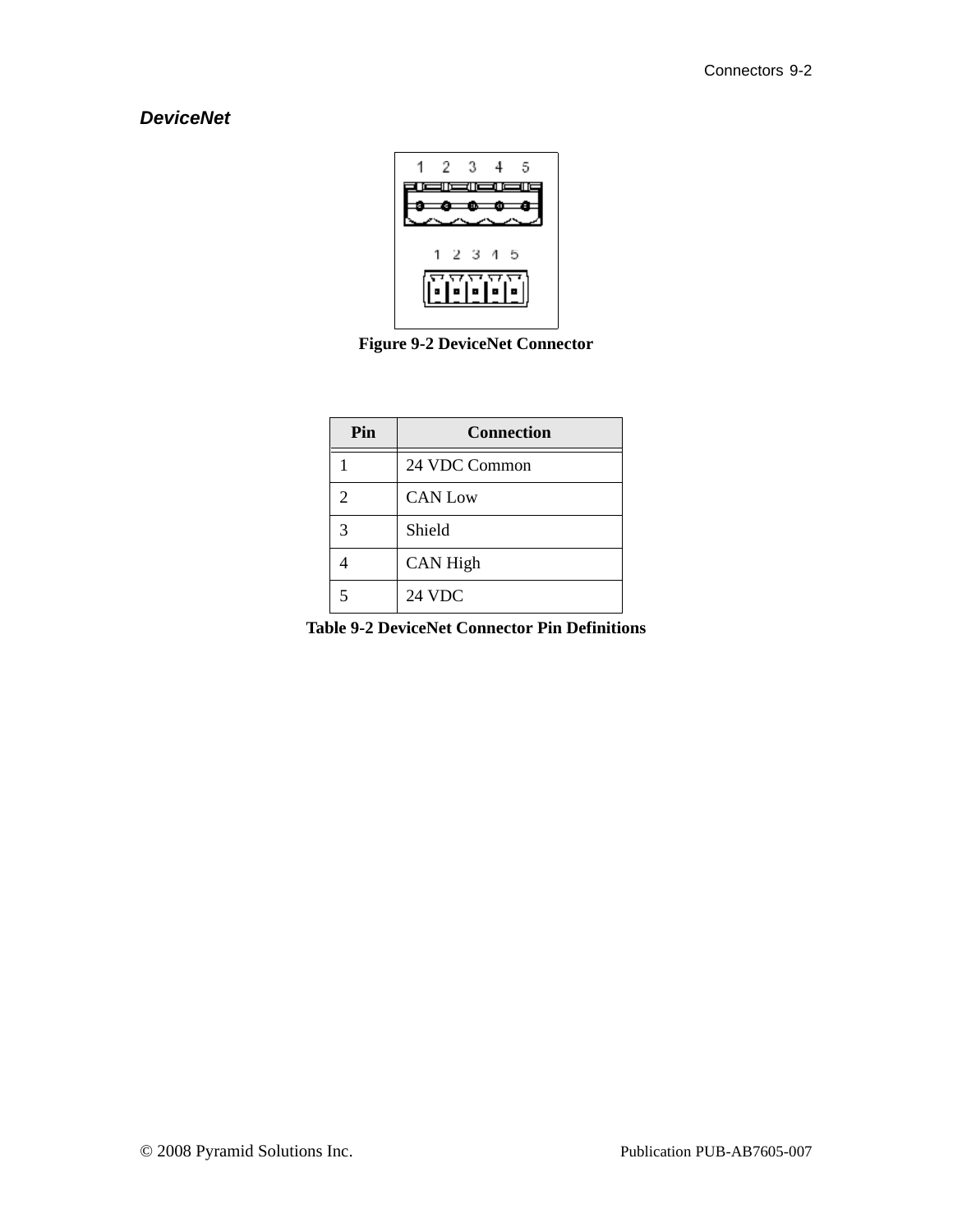### <span id="page-58-0"></span>*PROFIBUS*



**Figure 9-3 PROFIBUS Connector**

| Pin            | <b>Connection</b> |
|----------------|-------------------|
| $\mathbf{1}$   | Not used          |
| $\overline{2}$ | Not used          |
| 3              | <b>B-Line</b>     |
| 4              | <b>RTS</b>        |
| 5              | <b>GND Bus</b>    |
| 6              | $+5$ V Bus        |
| 7              | Not used          |
| 8              | A-Line            |
| 9              | Not used          |

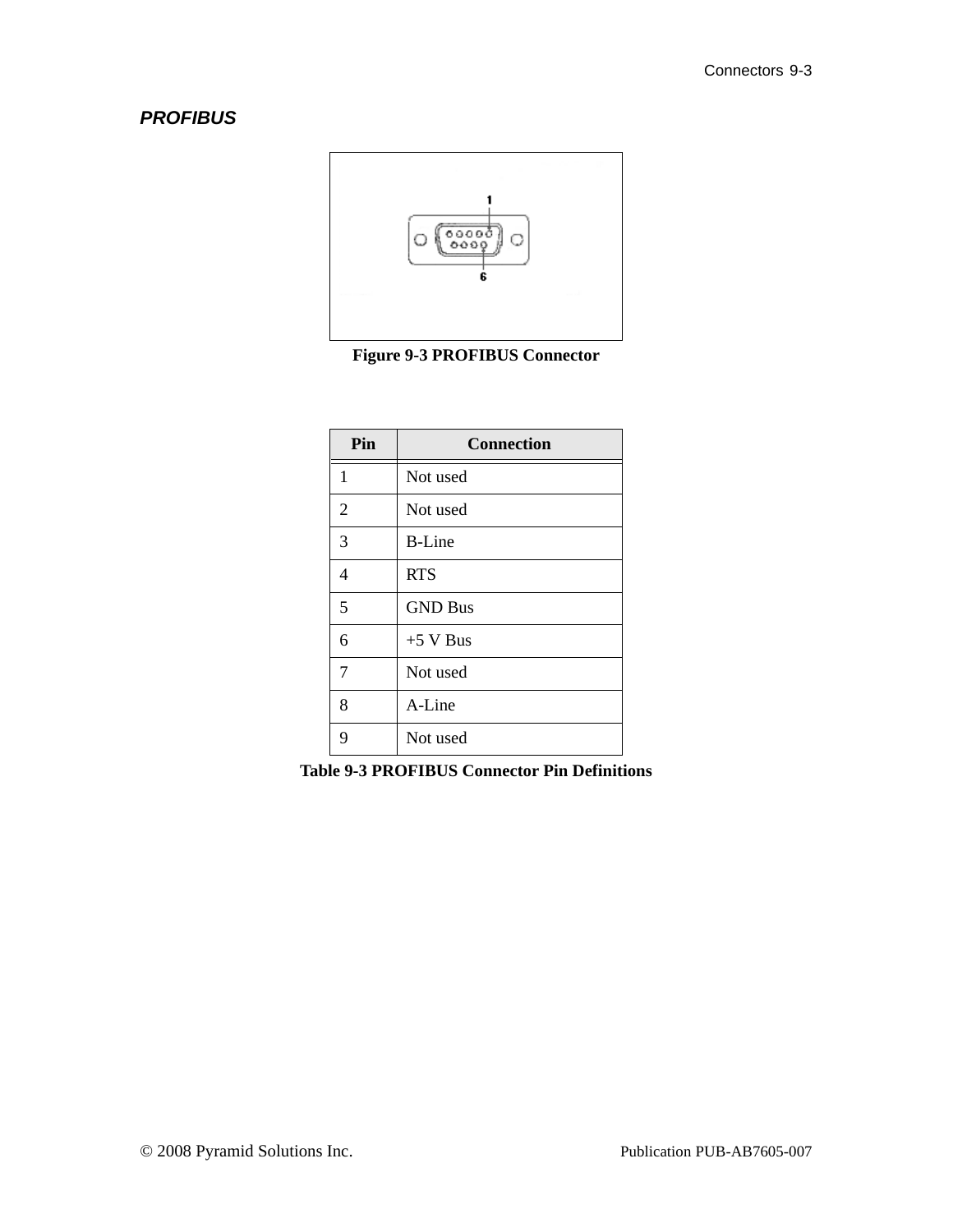### <span id="page-59-0"></span>*Auxiliary RS-232*



**Figure 9-4 Auxiliary RS-232 Connector**

| Pin            | <b>Connection</b>    |
|----------------|----------------------|
| $\mathbf{1}$   | Not used             |
| $\overline{2}$ | Receive Data         |
| 3              | <b>Transmit Data</b> |
| 4              | Not used             |
| 5              | Signal Ground        |
| 6              | Not used             |
| 7              | Not used             |
| 8              | Not used             |
| 9              | Not used             |

**Table 9-4 Auxiliary RS-232 Pin Definitions**